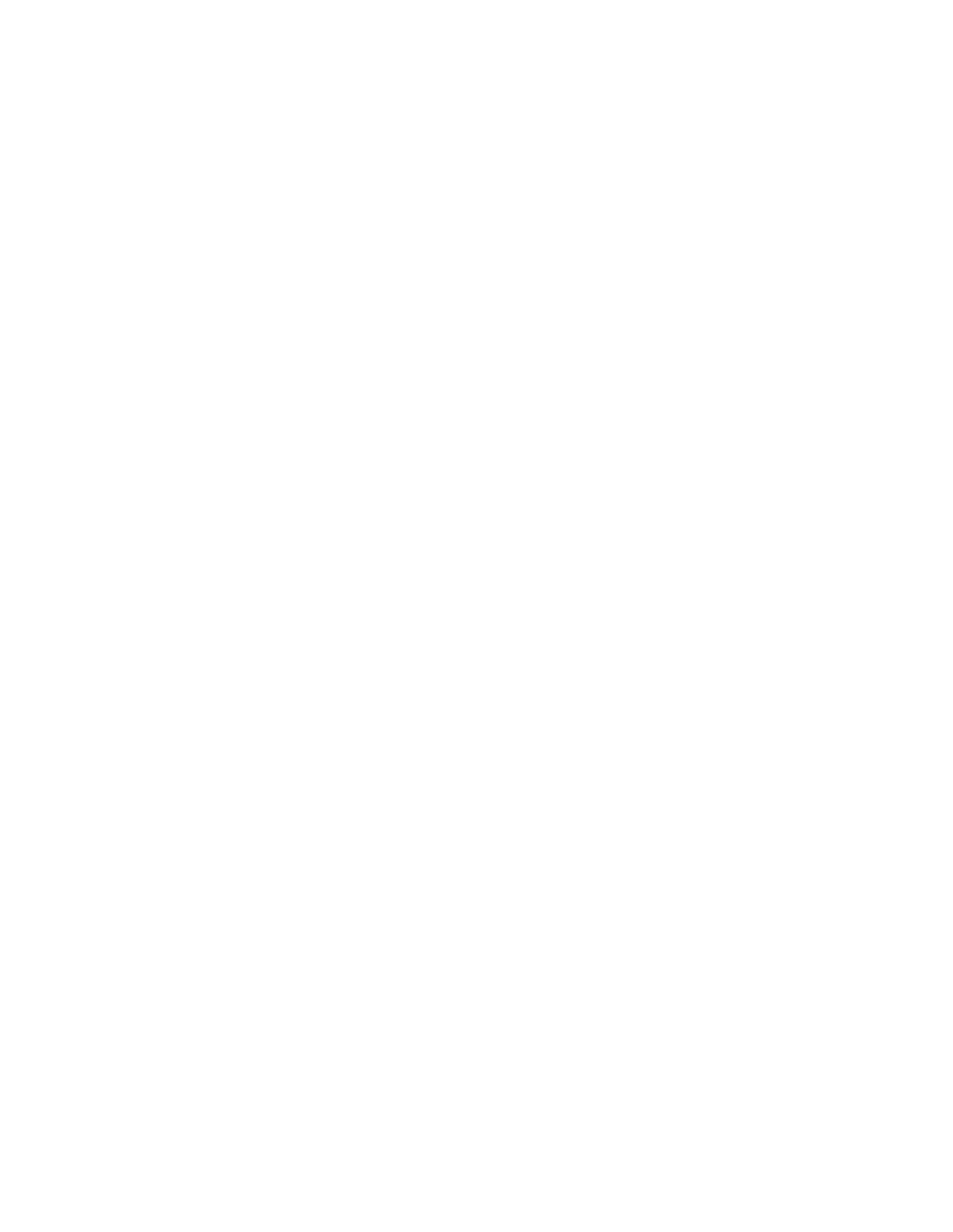## **Table of Contents**

| DEFINING THE MISSION OF THE PROGRAM TO GUIDE PROGRAM REVIEW  20 |
|-----------------------------------------------------------------|
|                                                                 |
|                                                                 |
|                                                                 |
| IDENTIFYING CRITERIA AND DETERMINING RESEARCH NEEDS  23         |
|                                                                 |
|                                                                 |
| DATA REQUIRED BY THE U.S. DEPARTMENT OF EDUCATION  25           |
|                                                                 |
| LOCALLY DETERMINED AND ORGANIZED DATA FOR PROGRAM REVIEW  28    |
|                                                                 |
| LINKAGES BETWEEN PROGRAM REVIEW AND OTHER COLLEGE PROCESSES31   |
|                                                                 |
|                                                                 |
|                                                                 |
|                                                                 |
|                                                                 |
|                                                                 |
|                                                                 |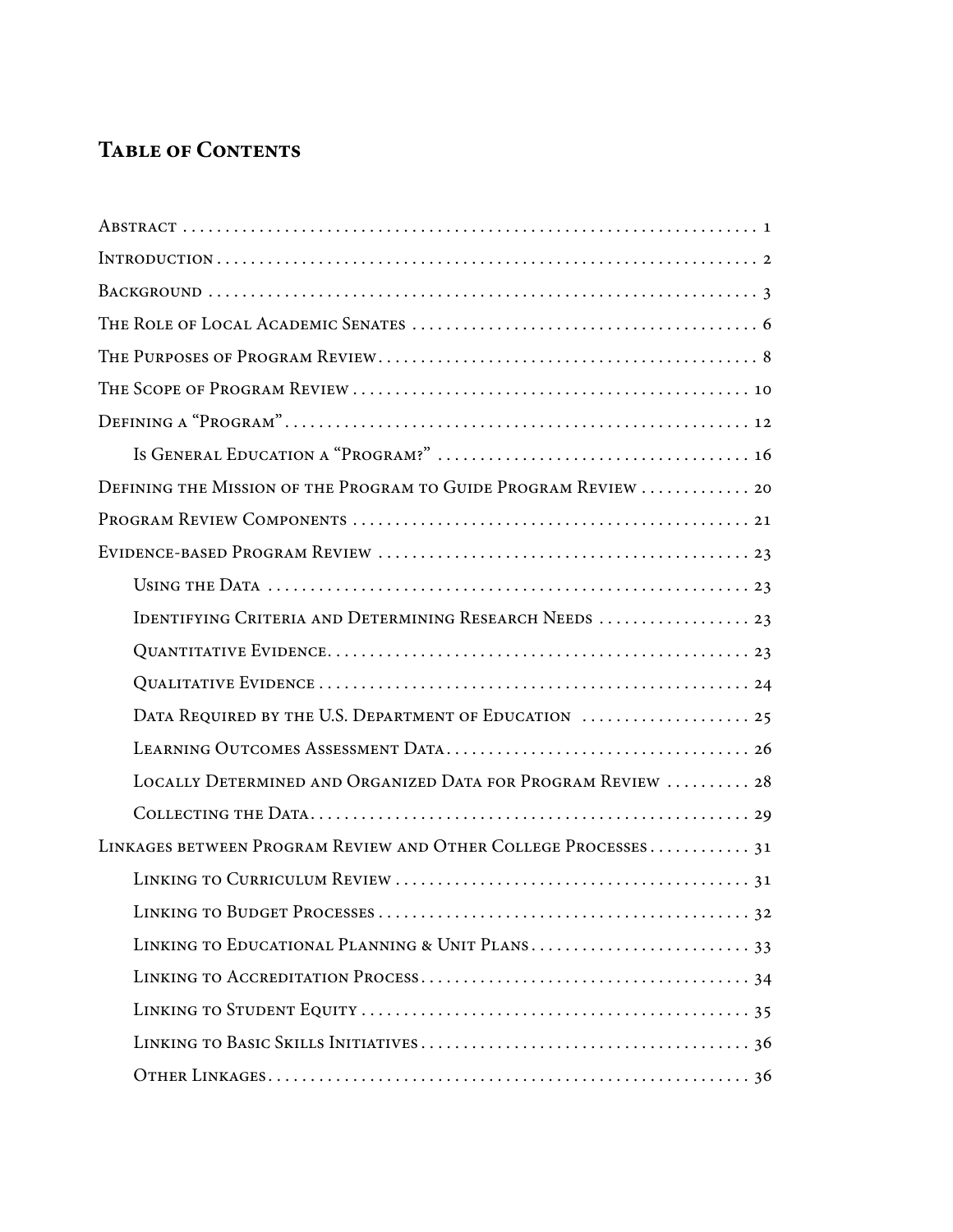| PROCESSES FOR VALIDATING THE SUBMITTED PROGRAM REVIEWS  39      |
|-----------------------------------------------------------------|
|                                                                 |
|                                                                 |
|                                                                 |
|                                                                 |
|                                                                 |
|                                                                 |
| APPENDIX B: SAMPLE PROGRAM REVIEW GUIDELINES  47                |
|                                                                 |
|                                                                 |
| APPENDIX E: BAKERSFIELD COLLEGE UNIT PLAN TEMPLATES  53         |
| APPENDIX F: PROGRAM REVIEW MODELS FROM SANTA MONICA COLLEGE 55  |
| APPENDIX G: ACCJC RUBRIC FOR STUDENT LEARNING OUTCOMES 66       |
| APPENDIX H: RIVERSIDE CITY COLLEGE DISTRICT DATA COLLECTION  67 |
|                                                                 |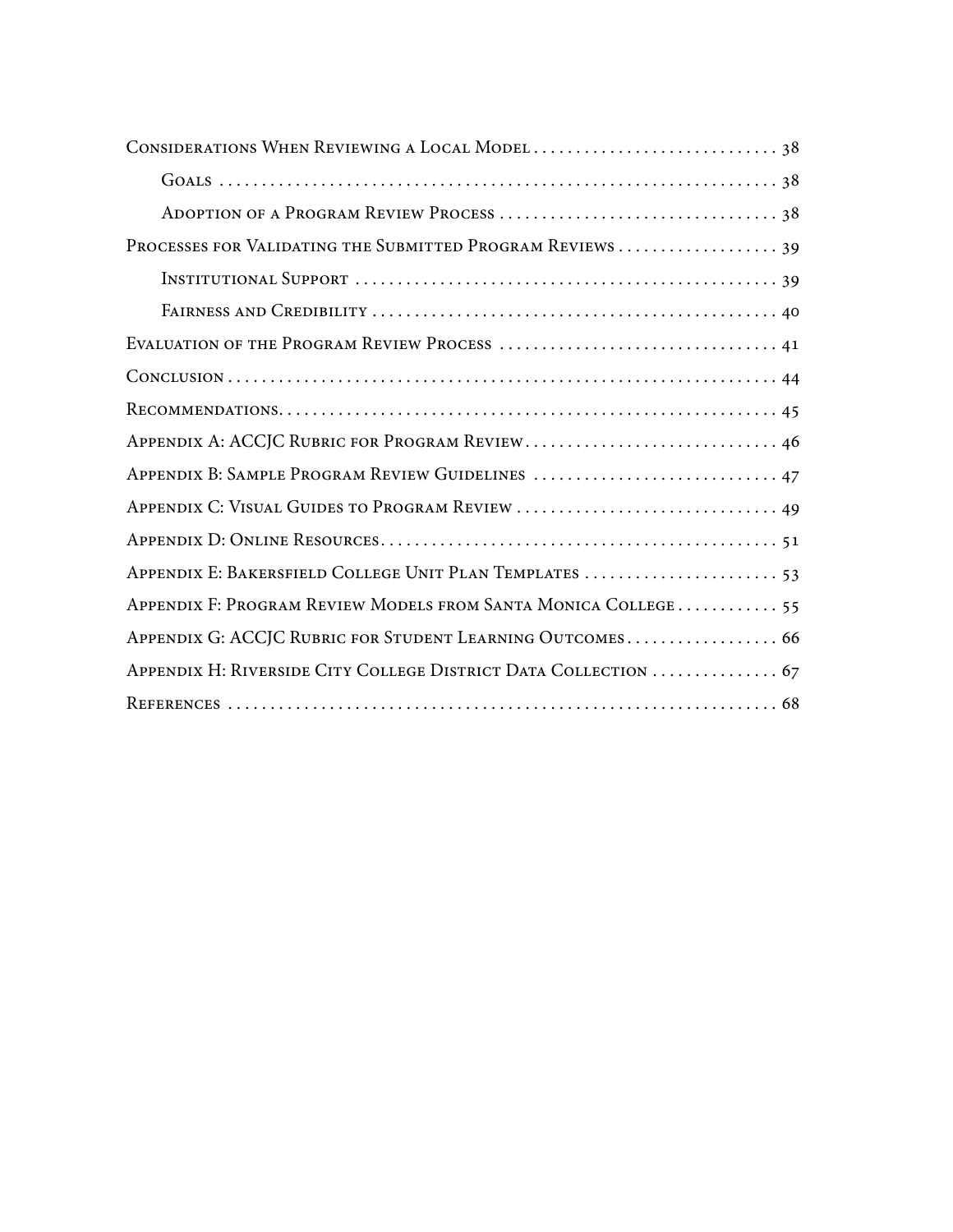### **Abstract**

This paper responds to Resolution 9.05 Fall 2007, calling for an update of the Academic Senate's 1996 paper Program Review: Developing a Faculty Driven Process in the light of recent accreditation changes and other emerging issues. This paper has been written to expand on the best elements of the 1996 paper and to stand on its own without requiring that readers also review the earlier paper. Program review has evolved substantially since the development of that paper. Individuals and institutions engage in program review for a variety of reasons. This paper seeks to set a standard for program review in California community colleges based on the authority of local academic senates and their commitment to educational excellence, and also in light of external requirements. The Academic Senate continues to argue that program review must be a faculty-led process, motivated by professionalism and the desire to make community college programs relevant, effective, and exemplary.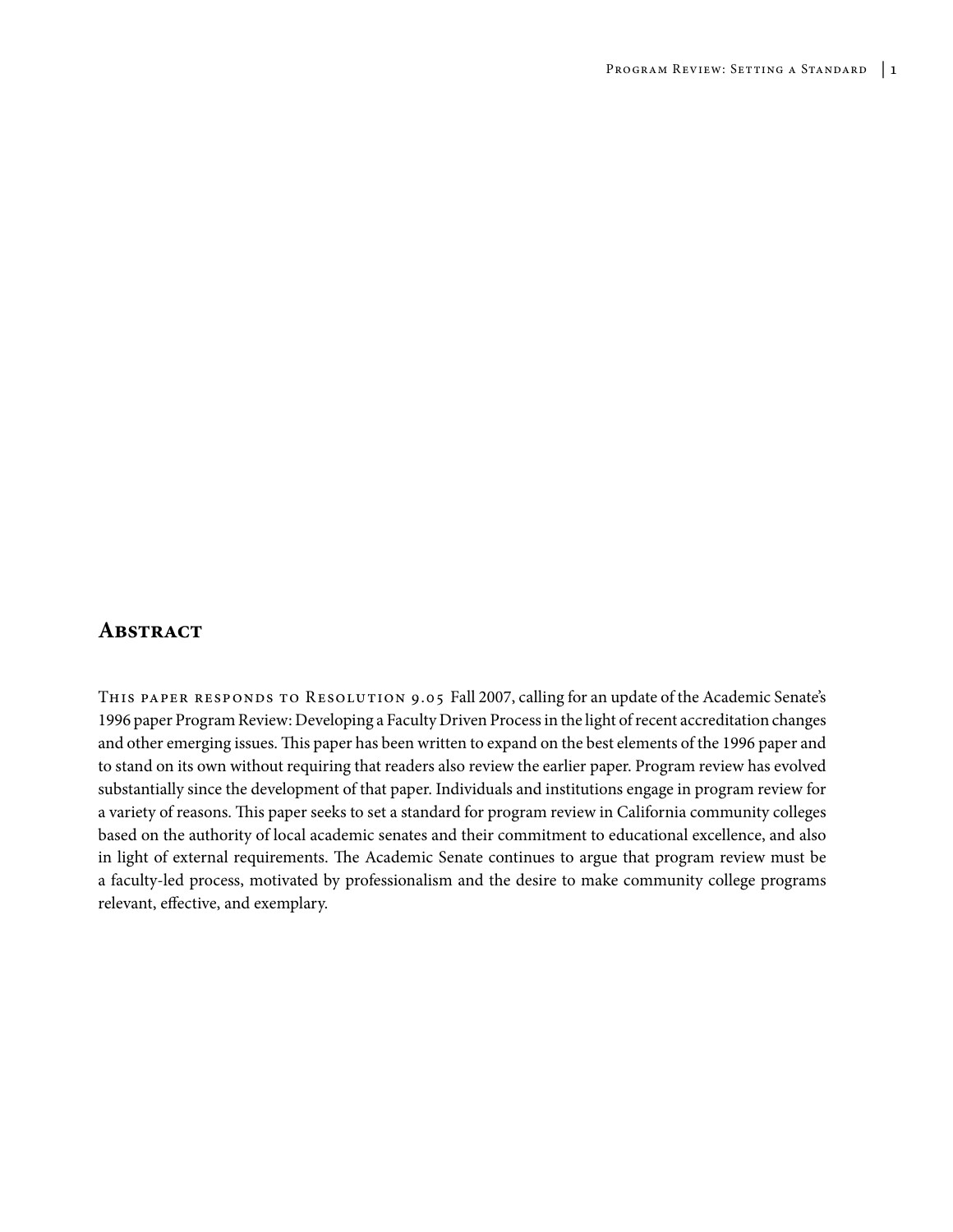## **Introduction**

FACULTY-DRIVEN PROGRAM REVIEW IS ESSENTIAL TO the integrity of the college community and its educational programs, and this is even truer today than it was in 1996. The opening paragraph of the 1996 paper eloquently captures the reasons.

As a result of its desire to see the quality and educational effectiveness of community colleges maintained, the Academic Senate for California Community Colleges (Academic Senate) has had a long-standing commitment to faculty-based program review mechanisms. As public support for funding colleges and universities diminishes and fiscal resources become increasingly constrained, planning and effective use of the sparse educational dollars is paramount. Additionally, standards of accreditation, general and categorical accountability, and community educational needs further motivate colleges to strive for sound educational practices that support the integrity of the college and its programs and services. (ASCCC, 1996, p.1)

The 1996 *Program Review* paper was written in the early days of what is now a well-established and ongoing process. Its recommendations emerged from research into sample program review processes from several California community colleges, examination of available literature, and conversations with the Research and Planning Group (RP), university colleagues, and the Accrediting Commission of Community and Junior Colleges (ACCJC). Its overall conclusion was that a single model policy was not appropriate for the diverse characteristics of the 110 California community colleges, but that the self-study validation method used in accreditation must be the fundamental component of any local process. The 1996 paper has been updated with research from the literature published since that time and with examples of program review from a variety of California community colleges that have had their accreditation reaffirmed or have been removed from accreditation sanctions based on their efforts to develop or refine their program review processes. This information has been presented at numerous venues throughout the state including Academic Senate plenary sessions, Accreditation, SLO, and Curriculum Institutes, as well as the Student Success Conferences. These examples provide models for local senates to examine and evaluate with regard to their own practices and to accept, reject, or modify in light of their own local needs and resources. These examples are not suggested as the one best method or the most effective practice. For program review to be effective and to offer its potential power and positive effect, the process must be faculty-driven and based upon the local institutional context and values.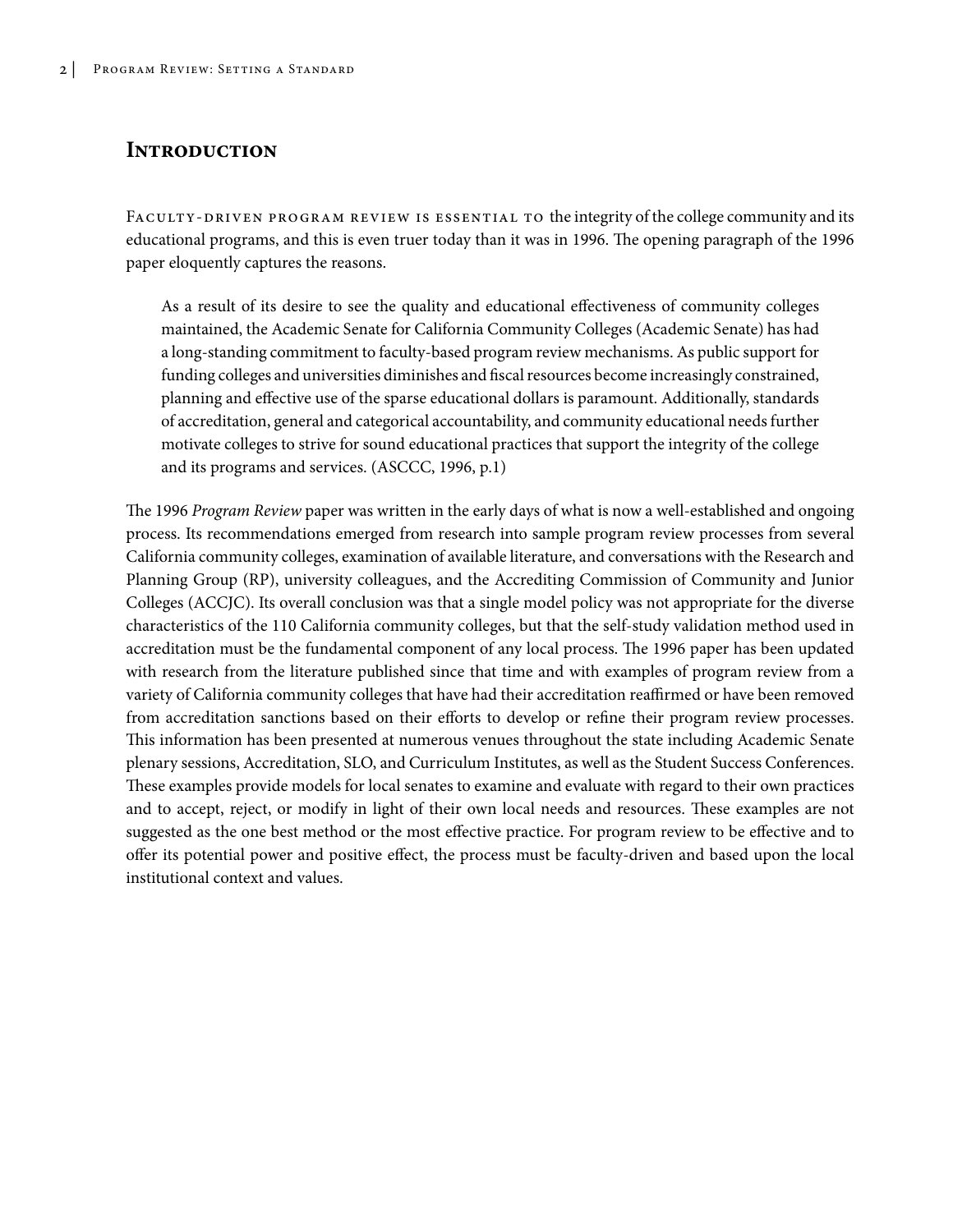### **Background**

Establishing comprehensive collegiate educational programs based upon continuous improvement of all institutional programs has been the intent of the Legislature for a long time. Please note the excerpt from the Education Code below with the most relevant section emphasized for this paper.

California Education Code §66050. It is the intent of the Legislature that public institutions of higher education in California shall provide a collegiate experience which gives each student the skills of communication and problem solving, the ideas and principles underlying the major areas of modern knowledge, the ability to consider ethical issues thoughtfully, the understanding that learning is a continuous lifelong process, and the knowledge of democracy necessary for good citizenship. The Legislature further intends that an undergraduate education prepare students to think critically and independently, and to have the flexibility to adapt to changing economic and social conditions, new workforce needs, and demands of a multicultural society. **It is also the intent of the Legislature that the segments of higher education recognize that quality teaching is the core ingredient of the undergraduate educational experience. The segments of higher education are encouraged to improve the quality of undergraduate education as a central priority of California's public colleges and universities.**

In an effort to create a broad, deep, and high quality academic experience, all public colleges and universities in California have been required to examine and improve their efforts. Though program review has attracted much more attention in the last few years, program review is not new. "Processes for program review" is one of the items enumerated in Title 5 §53200, which summarizes primary areas of academic senate authority. Program review has been an integral part of the Accreditation Standards for the last two decades. The fact that the Academic Senate saw the need for a paper on Program Review in the mid-1990s indicates that the faculty has been considering the role of program review in local quality assurance processes for many years. Nevertheless, several colleges have struggled with implementing meaningful program review resulting in accreditation sanctions.

Local faculty and administrators have expressed varying degrees of interest in program review. As fiscal constraints have increased and as program review or some similar process became a primary mechanism to determine program expansion, continuation, or termination, a range of perspectives regarding the purpose and application of program review developed. Many departments across the state found themselves writing program reviews to justify the continuation of their programs. Some faculty perceived that the program review process was a survival of the fittest contest, both divisive and punitive in nature, and that perception eclipsed the nobler, but less prevailing perspectives that regarded program review as an opportunity to promote educational excellence and improve instruction and services to students. For this very reason, the 1998 Academic Senate paper Program Discontinuance: A Faculty Perspective recommended that local senates participate in the creation of a program discontinuance policy that is separate and distinct from the program review process.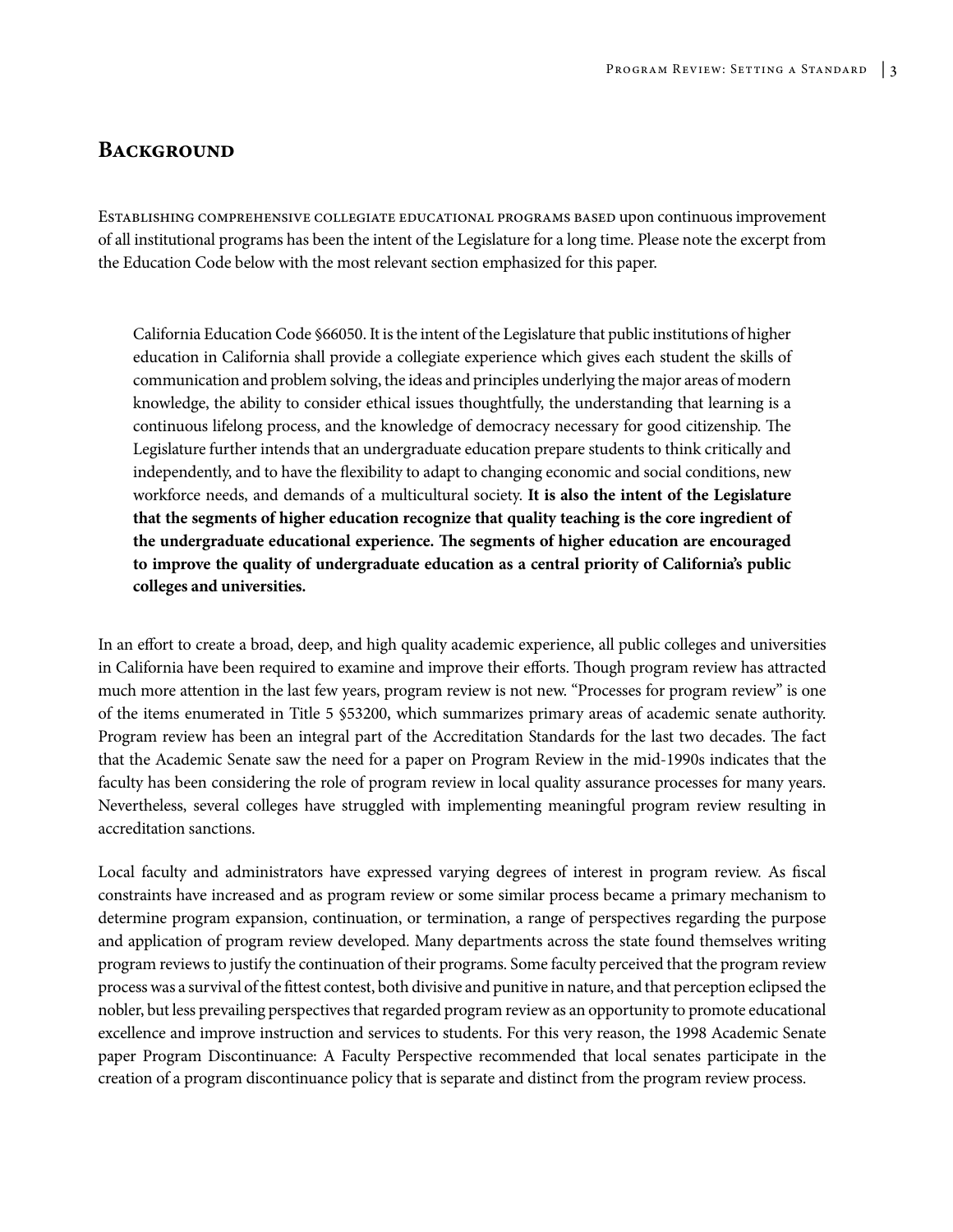Both faculty and external agencies have increasingly expressed an interest in developing effective program review processes. Early concerns included the separation of program review from program elimination, the collective bargaining implications in program review and elimination, the appropriate criteria for program review, the need for information/workshops on program review, and the extent to which program review should include student, administrative, and ancillary services, as well as instructional programs, and the role of local academic senates in program review. Program review must be linked to overall educational planning and resource allocation to meet the accreditation standards, yet colleges struggle with this linkage. However, if colleges do not link budgeting and planning to the major outcome of education—learning—they risk failing in their overall mission. This process of linkage is either weakened or empowered by the health of the campus governance processes.

The 1996 paper noted legislative attempts to impose external accountability measures on Career Technical Education (CTE) programs and somewhat prophetically wrote: "this legislation minimally should put faculty and college administrators on notice of the Legislature's and the public's interest in accountability" (ASCCC, 1996, p. 2). Colleges have faced substantial challenges from the ACCJC 2002 Accreditation Standards and the accountability requirements that began with Assembly Bill (AB) 1417. The 2002 Accreditation Standards focused on institutional effectiveness and continuous self-evaluation and improvement including an emphasis on course, program, and institutional student learning outcomes. Reports showed that some colleges have not been conducting regular program review, even though the Academic Senate and good practice have encouraged the development of a rigorous self-study process for local programs. While external requirements for accountability are not the primary reason to undertake these important institutional tasks, without them, colleges sometimes fail to address issues through healthy collegial methods. AB1417, passed in 2004, required the California Community College System to develop a process of both college and system accountability measures; it is best known to community college faculty through the annual Accountability Reporting for Community Colleges (ARCC) report. A robust program review process is one mechanism available to local colleges to improve student success. For their part, local academic senates have established in principle that program review is a central part of the "academic and professional matters" that are subject to collegial consultation under the Title 5 regulations. Just as the original program review processes should have been developed in consultation with local academic senates, so must any ongoing changes.

The tenor of early faculty discussions on the 2002 Accreditation Standards seemed to suggest that student learning outcomes had become the ACCJC's primary concern. While it is clear the ACCJC does place substantial importance on SLOs, the Commission has identified several areas that appear to be especially difficult for colleges to meet. As summarized in a February 2008 Rostrum article on the accreditation "two-year rule" and primary areas of deficiency resulting in accreditation sanctions, these areas are Program Review, Planning and Budgeting Processes, and Governance. The article notes, "if colleges have not completed program review, have only spotty reviews, or have a review process that lacks objective data and analyses (thus ultimately failing to evaluate the program's effectiveness), the institution will most likely see a recommendation" (Fulks, 2008, p. 15). Thus, the ACCJC has become a major source of renewed interest in conducting effective program review. Nevertheless, accreditation should never be the major motivation for investing in the program review process. Rather, program review represents the best process to ensure quality programs and weave the faculty 10 +1 responsibilities into the fabric of the college.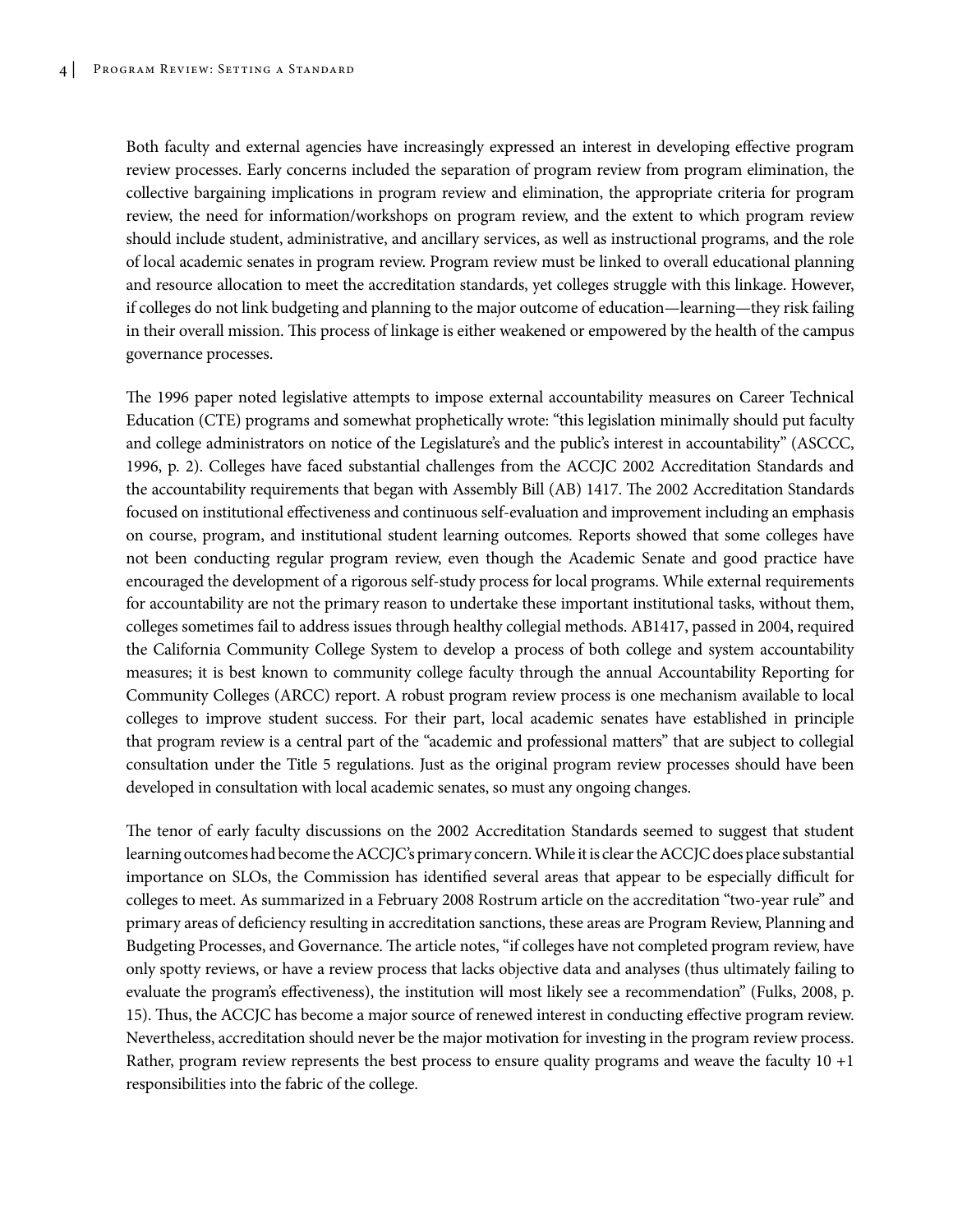In order to clarify accreditation program review expectations, the ACCJC has distributed a rubric indicating increasingly sophisticated levels of program review processes; the Commission expects colleges to be at the highest level, "Sustainable Continuous Quality Improvement." Please refer to the ACCJC rubric in Appendix A called A Rubric for Evaluating Institutional Effectiveness—Part I: Program Review. As defined in the rubric, colleges must adopt a robust Program Review process and implement an evaluation and improvement of the review process itself: "The institution reviews and refines its program review processes to improve institutional effectiveness" (ACCJC, 2007, p.1).

In addition to setting high standards for program review processes, the accreditation standards link this process to budgeting and planning. This link makes the work of program review and data collection and analysis a powerful tool in addressing the college mission and planning as supported by budgeting. Standard I.B.6 states that "The institution assures effectiveness of its ongoing planning and resource allocation processes by systematically reviewing and modifying, as appropriate, all parts of the cycle including institutional and other research efforts" (ACCJC, 2008, p. 16). Again, in Standard III.D. on Financial Resources the standards state, "Financial resources are sufficient to support student learning programs and services and to improve institutional effectiveness. The distribution of resources supports the development, maintenance, and enhancement of programs and services" (ACCJC, 2008, p. 29). These same standards of good practice were urged by the Academic Senate in Program Review: Developing a Faculty Driven Process, stating, "A multitude of budget and governance discussions have yielded a common axiom, 'Planning should drive the budget; the budget shouldn't drive the planning'" (ASCCC, 1996, p. 8). While the ACCJC has required colleges to provide evidence of that linkage and has reiterated that requirement in recommendations given to colleges over the last five years, linking program review to planning and budgeting has been an important recommendation of Academic Senate papers since prior to the adoption of the 2002 Accreditation Standards.

In addition to institutional accreditation, program-specific accreditation may be required for additional areas such as nursing or engineering. In addition, vocational programs (career technical education) are required to complete program review every two years if they receive Perkins funding. Vocational programs have federally mandated accountability measures that must be included in program review and reported annually.

Another indirect motivator for conducting effective program review is the Accountability Reporting for Community Colleges (ARCC), the offspring of AB 1417, passed in 2004, which "required the Board of Governors for the California Community Colleges to recommend to the Legislature and Governor a workable structure (framework) for annual evaluation of community college performance in meeting statewide educational outcome priorities" (CCCCO, 2009, p.1). Like the accreditation process, ARCC reports are intended to provide data that provide insight into institutional performance and trends in several key indicators over time. Unlike accreditation self studies and Commission responses, which are discursive and remain a peer-review process, ARCC reports focus on quantitative data with very little interpretive analysis or qualitative consideration and no explicit judgment from the Chancellor's Office about how an institution is performing. It is essential that faculty understand the important and growing role of accountability, yet these requirements are secondary in nature compared to the important role in using program review as an effective method of reviewing and improving institutional practices.

In this atmosphere of heightened concern over measurable educational quality, establishing, maintaining, and enhancing a robust program review process is more crucial than ever.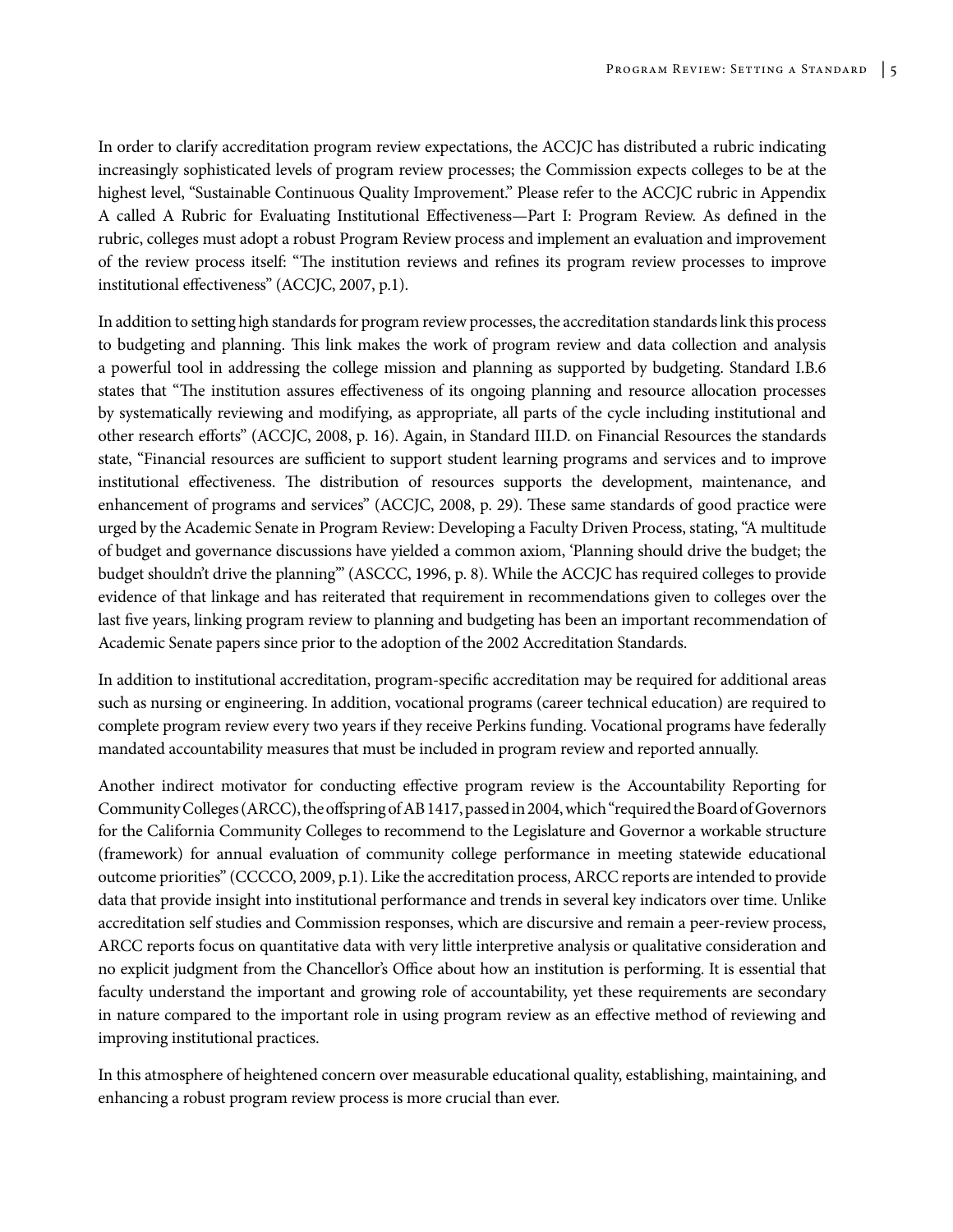### **The Role of Local Academic Senates**

THE INVOLVEMENT OF THE LOCAL ACADEMIC senate as the representative of the faculty is critical to the successful development, implementation, and maintenance of a program review process. While the initial role of the local academic senate is delineated in regulation, academic senates have a tremendous opportunity to develop a collegial, supportive, student-centered, faculty-driven, academically relevant process for the more general evaluation and planning of the college's educational programs and services. The 2002 Accreditation Standards clearly demand that colleges foster broad dialog, but rely on faculty expertise in developing and reviewing programs. This is particularly true because of the nature of student learning outcomes for programs (ACCJC, 2008, p 18). In Standard IV.A.2 on Leadership and Governance, it is equally clear that the collaborative work of all constituencies with clearly defined decision-making roles is important, "The institution establishes and implements a written policy providing for faculty, staff, administrator, and student participation in the decision-making processes. The policy specifies the manner in which the individuals bring forward ideas from their constituencies and work together on appropriate policy, planning and special-purpose bodies" (ACCJC, 2008, p. 31). While accreditation standards highlight these practices, broad participation has always been considered an important aspect in all local senate practices. Senates need to be proactive in describing the lines of communication and decision-making pathways that connect program review to budget, planning, enrollment management, and other important institutional functions. In addition, local academic senates should see their role as an opportunity to define and refine program review in order to eliminate ineffective characteristics and advocate for and support of verified good practices in order to improve. Administrators and boards of trustees need the professional expertise and judgment inherent in the collective wisdom of the faculty represented by the local academic senate. The local academic senate guidance must be central to the most important processes for determining how well the students' educational and support needs are being met on a college campus.

A question and answer document, developed by past Academic Senate presidents Jim Locke and Bill Scroggins (and central to the 1996 paper) suggested some standard language for the goals of a local program review process.

*The program review process shall promote professionalism, enhance performance, and be effective in yielding a genuinely useful and substantive process for determining program effectiveness,*

*the program review process shall provide 1) an articulation of clear, relevant criteria upon which reviews will be based; 2) the establishment of reasonable and timely intervals; 3) the establishment of the specific purposes for which program reviews are conducted and articulation of those purposes to everyone involved,*

*the principal purposes of the review process are to recognize and acknowledge good performance, to enhance satisfactory performance and help programs which are performing satisfactorily further their own growth, and to identify weak performance and assist programs in achieving needed improvement,*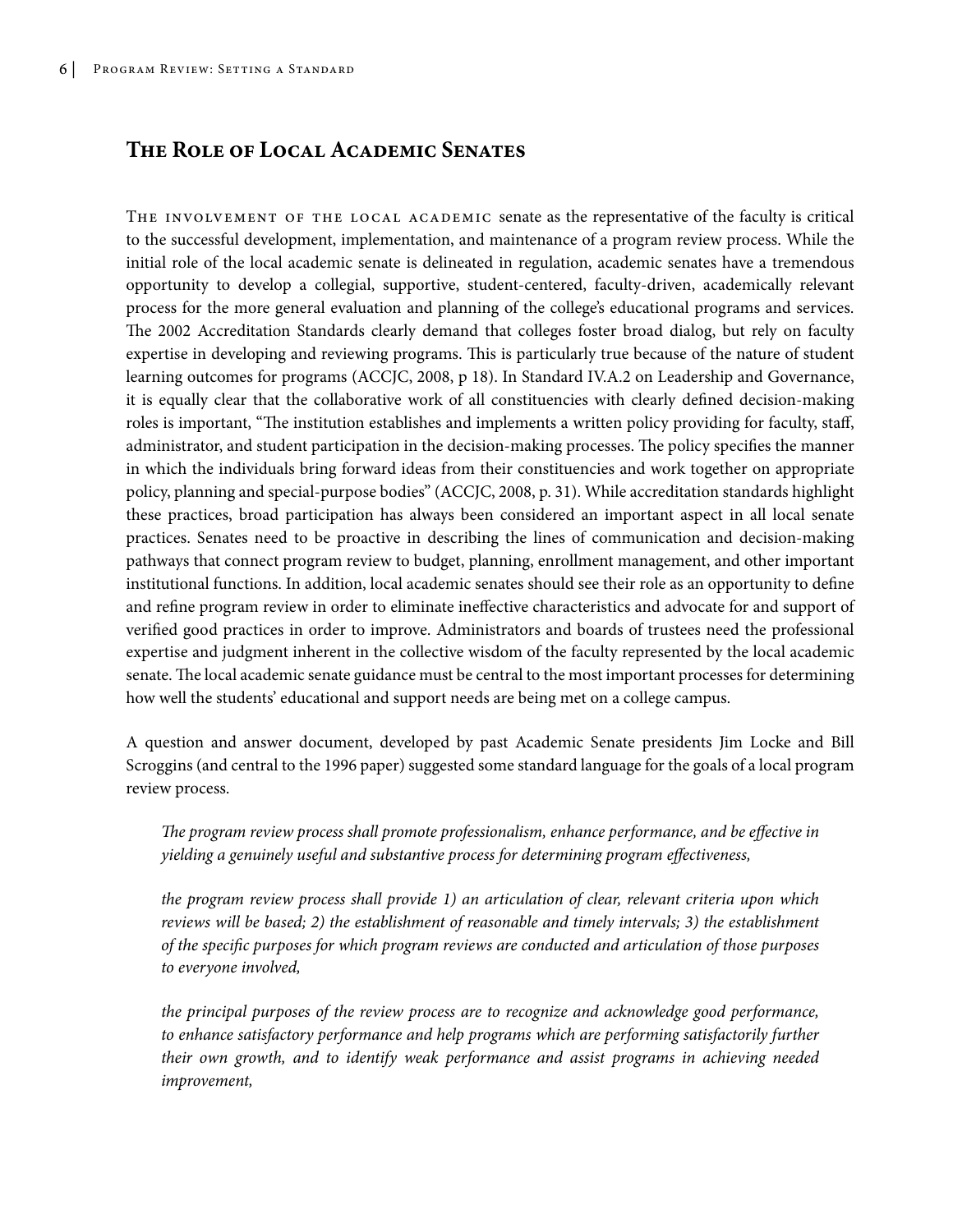*one of the purposes of the program review process is not that of providing a mechanism or justification for program elimination;*

*a program's students, administrators, faculty and their colleagues shall all contribute to the program review, but the program's faculty shall play a central role in the program review process and, together with appropriate administrators, assume principal responsibility for the effectiveness of the process;* 

*the procedures of the program review process shall foster a joint and cooperative exercise of responsibility by the faculty, administration, and governing board and shall reflect faculty and administrator expertise and authority in evaluating professional work as well as the governing board's legal and public responsibility for the process;*

*the program review process shall provide an ongoing and thorough review of the relevance and responsiveness of vocational education programs, consideration of the relationship between other similar programs throughout the state, and the appropriate balance between vocational and general educational programs. (Scroggins and Locke, 1994, p.1)*

The adopted process should represent the informed and collective wisdom of the faculty and its execution should involve not only department faculty but also students, administrative and support staff, and in some cases the public participants on program advisory committees.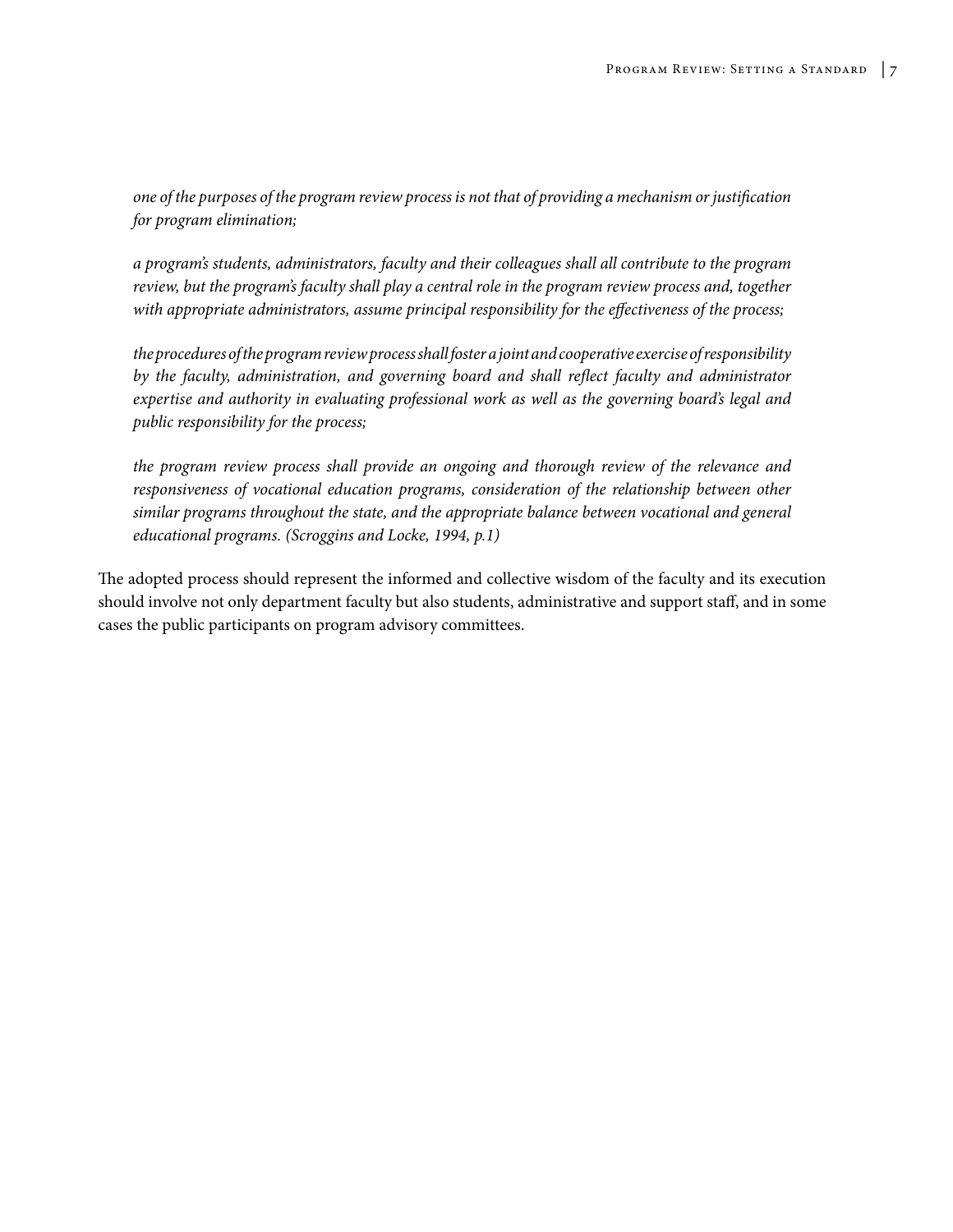## **The Purposes of Program Review**

PROGRAM REVIEW IS THE PROCESS THROUGH which constituencies (not only faculty) on a campus take stock of their successes and shortcomings and seek to identify ways in which they can meet their goals more effectively. It is important to note here that the task of identifying evidence-based successful practices, and sharing these practices college-wide, is far more important than the negative perspective of trying to ferret out ineffective practices. Program review should model a miniature accreditation self-study process within a designated area of the campus. In essence, it provides a model and practice that generates and analyzes evidence about specific programs. Eventually this work should guide the larger work of the institution, providing the basis for the educational master plan and the accreditation self-study as well as guiding planning and budgeting decisions. The review should be a candid self-evaluation supported by evidence, including both qualitative and quantitative data. It should honestly document the positive aspects of the program and establish a process to review and improve the less effective aspects of a program. A well developed program review process will be both descriptive and evaluative, directed toward improving teaching and learning, producing a foundation for action, and based upon well-considered academic values and effective practices.

The literature reveals the common assertion that in order for the program review process to be successful, it should serve as a mechanism for the assessment of performance, acknowledge accomplishments and academic excellence, improve the quality of instruction and services, update programs and services, and foster self-study and renewal (Allen, 2004; Nichols, 1995; Walvoord, 2004; Wergin & Swingmen, 2000). To be truly effective it must be cyclical, recursive, and iterative. Further, it should provide for the identification of weak performance and assist programs in achieving needed improvement. Finally, program review should also be seen as an integral component of campus planning that will lead to better utilization of existing resources. A major function of program review should be to monitor and pursue the effective congruence between the mission and priorities of the college and the actual practices in the program or service under review.

It is essential that program review be a meaningful process that contributes to the overall quality of the program and the college without creating unsustainable workload or data requirements. The purpose of program review can be stated clearly in the types of questions it seeks to answer. Examples of these questions might include:

*Do instructional, student service, and administrative activities sustain a vital, effective, and relevant role consistent with the program goals and the college mission?*

*Is curriculum sufficiently rigorous, offering the high quality education promised to the public and consistent with Title 5 regulations?*

*Are instructional program curriculum, student support services, and administrative services adequately aligned to produce the appropriate student learning outcomes expected by transfer institutions, employers, and other external entities depending on this training and education?*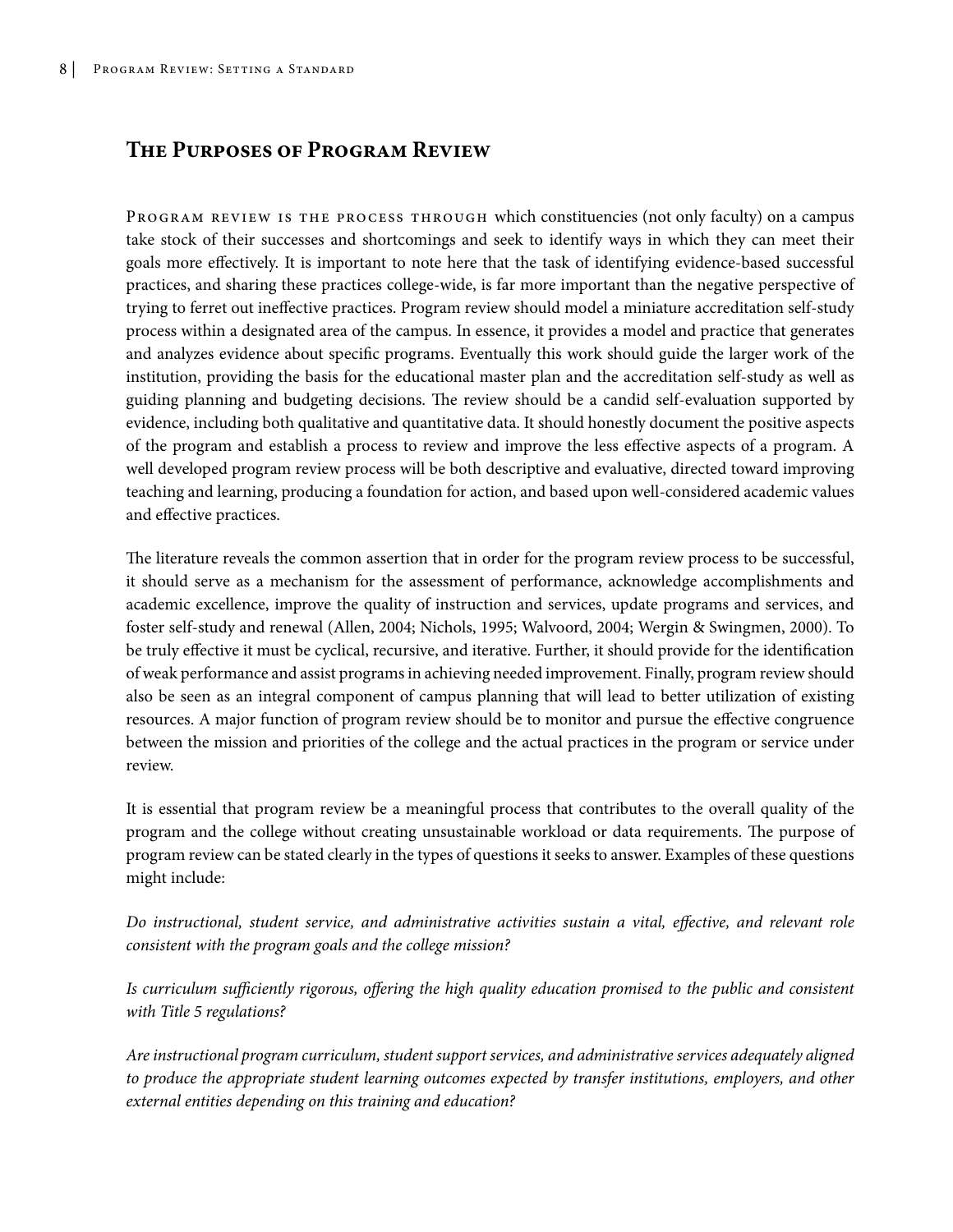*Do quantitative and qualitative evidence support the college's assumptions about the effectiveness of its teaching and service?*

*Are the human, physical, and technological resources adequate to sustain the program?*

*What are the most effective ways to examine the program to determine its effectiveness?*

*What does the program do to contribute to teaching and learning?*

*How will changes to the program effect students?*

*Where will this program be—and what will it need to do as it anticipates its needs—two, five, or ten years into the future?*

Important functions of program review include meeting extrinsic accountability mandates and demonstrating a systematic planning process. While these functions should occur because of program review, they should not serve as the primary function of the review. Neither faculty nor staff is best motivated by statutory regulations and threats of external accountability, but rather by the desire to see students succeed. Overemphasis on external criteria results in program review being perceived as a time-consuming process for an externally mandated product with little positive effect on the program's activities or relevance maintaining academic excellence. Consider the important factor that within the last decade the turnover of California community college administrators has been very high. Many expect college administrative positions to turn over in four years or less. Consider that this time period is not even the six-year accreditation cycle. If colleges depend on administrators to connect program review with the college mission, planning, and budgeting, they can expect the target to change with the hiring of each new administrator. Long-term faculty and staff represent the more constant, informed, and qualified source of intellectual capital to evaluate and improve existing programs. This further emphasizes the important role of the local academic senate in defining and describing the linkages between program review and local decision making, while acknowledging that external scrutiny is a fact. It is essential that faculty are able to both describe and document what they do and why they do it. This process needs to be beneficial to a college's work while providing external accountability as a secondary goal.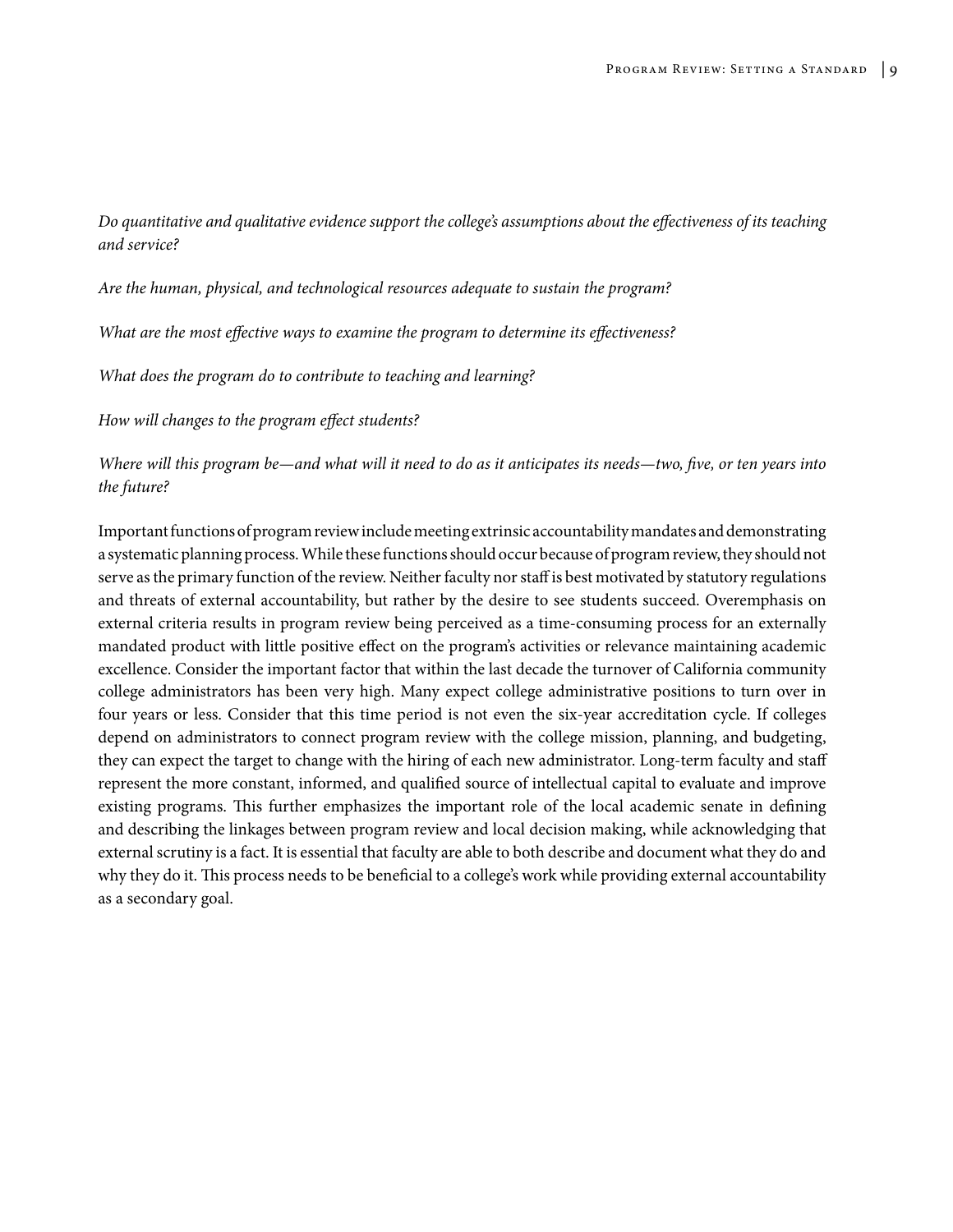### **The Scope of Program Review**

Because Title 5 refers to program review processes under instructional programs, it has often been incorrectly limited to instructional programs.

#### **§51022. Instructional Programs**

(a) Within six months of the formation of a community college district, the governing board shall adopt and carry out its policies for the establishment, modification, or discontinuance of courses or programs. Such policies shall incorporate statutory responsibilities regarding vocational or occupational training program review as specified in section 78016 of the Education Code.

Perhaps because it appears as one of the "academic and professional matters" enumerated in Title 5 §53200, faculty sometimes think that program review is limited to instructional program review, but it is clear that an effective program review process must develop tools to evaluate and improve student support services and administrative services as well. In order to drive institutional effectiveness, the involvement of instructional, student service and administrative programs or units is required. While an effective program review process will involve faculty in evaluating the courses they teach, it will also evaluate the library, counseling and other student support services provided by their college, in addition to the functions within administrative services. Accreditation Standard II.B. and II.C. refer to evaluation of student service programs the library services and indicate the importance of the program review process for these services and their relationship to good practices in other college activities and programs. Standard III makes it clear that the self-evaluative, self-improvement process (program review) is also expected in the administrative units involved areas of human resources, facilities, technology, and finance and budgeting,

It should be noted that program review and accountability reporting for Career Technical Education programs receiving Carl D. Perkins Vocational and Technical Education Act (VTEA) funding is much more prescribed. The data required is mandated by federal regulations and funding can be jeopardized if accountability measures are not met. The California Community College Chancellor's Office has prepared a guide, The Instructional Program Improvement Resource Guide, to assist in meeting these mandates. (Available at *http://www.cccco.edu/Portals/4/EWD/CTE/Resources/faq/pirg-full\_doc.pdf.*

Finally and unfortunately, some program review processes have served the purpose of justifying program and/or personnel elimination. The process by which programs and services are reduced or eliminated should be clearly defined, as well as separate and distinct from program review. Colleges which have conflated program review and program discontinuation should review Program Discontinuance, a Faculty Perspective (ASCCC, 1998). Additionally, individual faculty and staff evaluations should remain separate and distinct from the program review process, following peer review procedures developed by the collective bargaining agents in consultation with the academic senate. Unfortunately, Accreditation Standard IIIA.1.c states that, "Faculty and others directly responsible for student progress toward achieving stated student learning outcomes have, as a component of their evaluation, effectiveness in producing those learning outcomes." This creates difficulty for some colleges in keeping this separation clear. It is important to note that this standard does not only speak to faculty, but to all responsible for student success and that it does not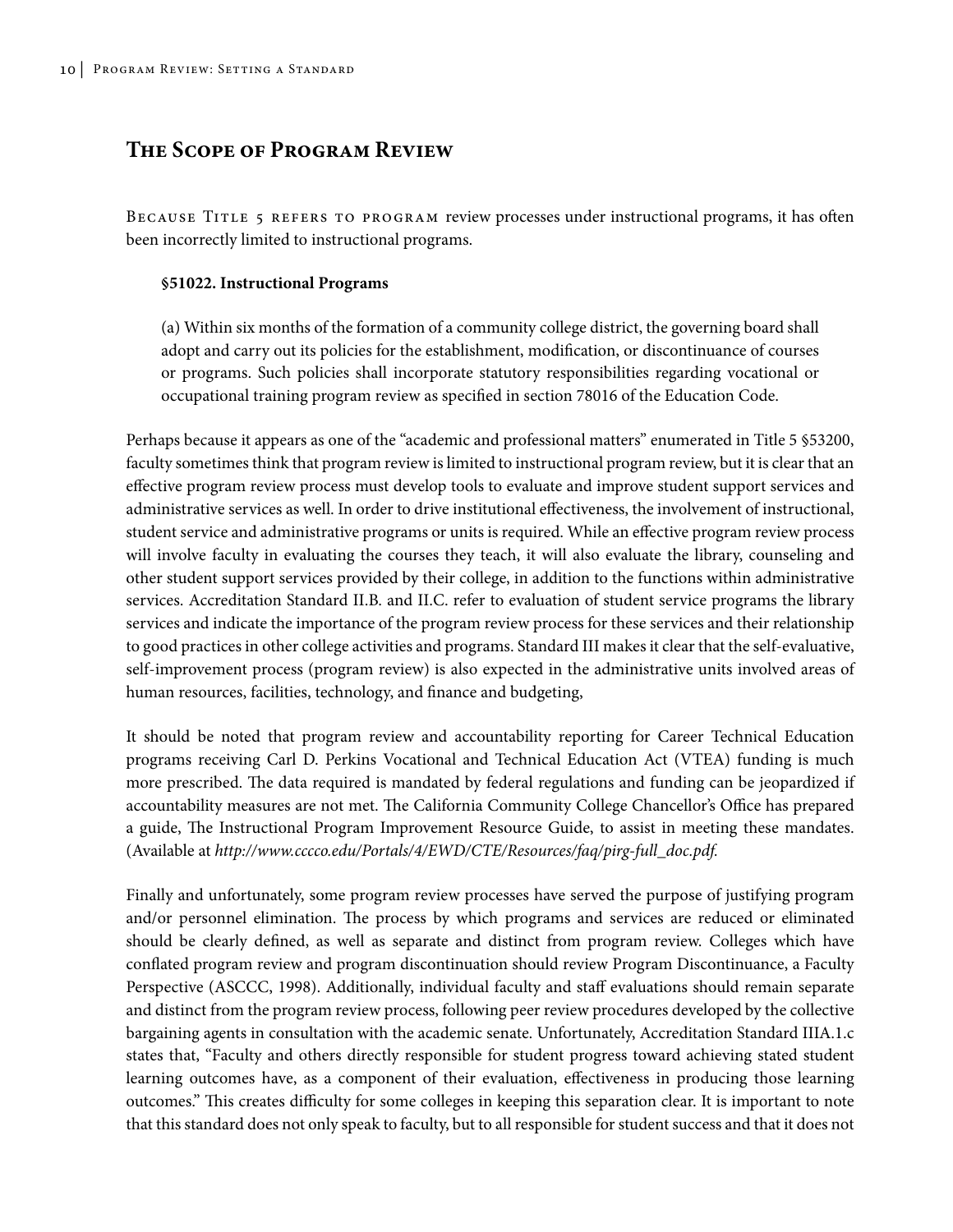delineate how this process should occur. (Please refer to the December 2007 Rostrum article, Accreditation and Faculty Evaluations pages 2-3, which provides more information on this specific topic.)

Local faculty involvement with well-developed pathways for decision-making is essential. Understanding and directing the purpose of program review through well thought out goals or guidelines can provide a strong foundation to contribute to the overall health and well being of the institution.

The essential role of program review and its potential impact on a campus would suggest that in developing new program review processes or reviewing existing processes, the participants should discuss purposes, goals, and guidelines for program review. Goals or purposes describe what the process should achieve and guidelines provide a set of standards to keep the process on track. These goals, purposes and/or guidelines can later form the core instrument to create an evaluation of the program review process resulting in adjustments or improvements to the process to retain consistency or make the process more workable. Appendix B includes samples of goals, purposes and guidelines for program review from a variety of colleges.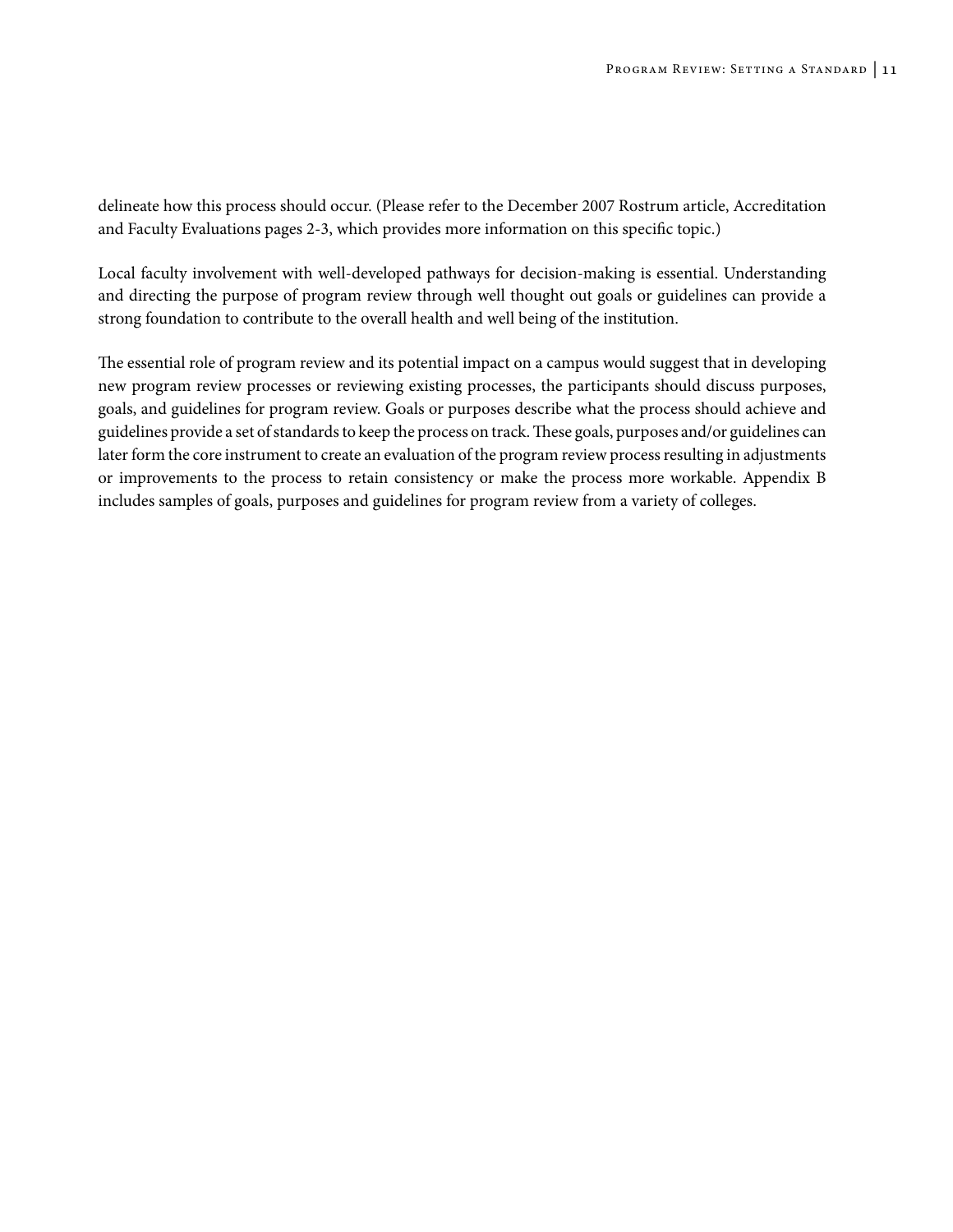## **Defining a "Program"**

After addressing the reasons and processes for conducting program review, the next step is to document the institution's definition of a program. The answer to this question is more complex than one might think. Because the purpose of program review is to promote educational excellence and better serve students, no function of the college should be exempt from the process. The effectiveness of the ancillary and administrative units, as well as instruction and student services programs, all have an impact on the academic integrity of the programs and institutional effectiveness. ACCJC standards require that each college program measure its effectiveness by assessing its student learning outcomes. However, what precisely constitutes a program? California community colleges are not the only ones that struggle with this issue. A review of the literature reveals references to program review, department assessment, unit reviews and a variety of other discussions that document the difficulty in separating academic departments and disciplines into programs. Whatever the college constituents decide, this definition should reflect the college governance and budgeting structures but more importantly should make logical units of review to meet the goals and purposes of program review at a college. The definition should be narrow enough to create manageable and realistic programs. The definition may need to vary for instructional, student service, and administrative programs. Below are some of potential concepts for identifying or defining programs:

- <sup>4</sup> Title 5 §55000(g) defines an **educational program** as "an organized sequence of courses leading to a defined objective, a degree, a certificate, a diploma, a license, or transfer to another institution of higher education"
- disciplines, such as natural sciences, or even more broadly, as science
- <sup>4</sup> departments, such as Early Childhood Education, Counseling, etc.
- academic majors or areas of emphasis, such as humanities
- <sup>4</sup> student pathways such as career technical education (CTE) , basic skills, transfer. Extended Opportunity Programs and Services (EOPS) or Disabled Student Programs and Services (DSPS)
- <sup>4</sup> planning and goal setting processes (planning units), possibly relating to divisions such as career technical education
- college budget processes (cost centers)
- $\cdot$  student service pathways that end in a specific outcome
- <sup>4</sup> administrative services defined by administrative reporting structures
- <sup>4</sup> governance structures, such as board of trustee processes or divisions underneath a particular dean or administrator

Obviously the configuration and definition of a program will vary with the size and structure of a college. The ACCJC does not define programs for colleges because program review drives governance, budgeting, and planning. If the ACCJC defined programs, this would put it in control of governance, planning, and budget, a role that is inappropriate for the accrediting commission. If any outside agency tried to define programs, the likelihood is that it would be counterproductive, working against a college's culture, organizational, and governance structures. The dangers with mandated program definitions include oversimplification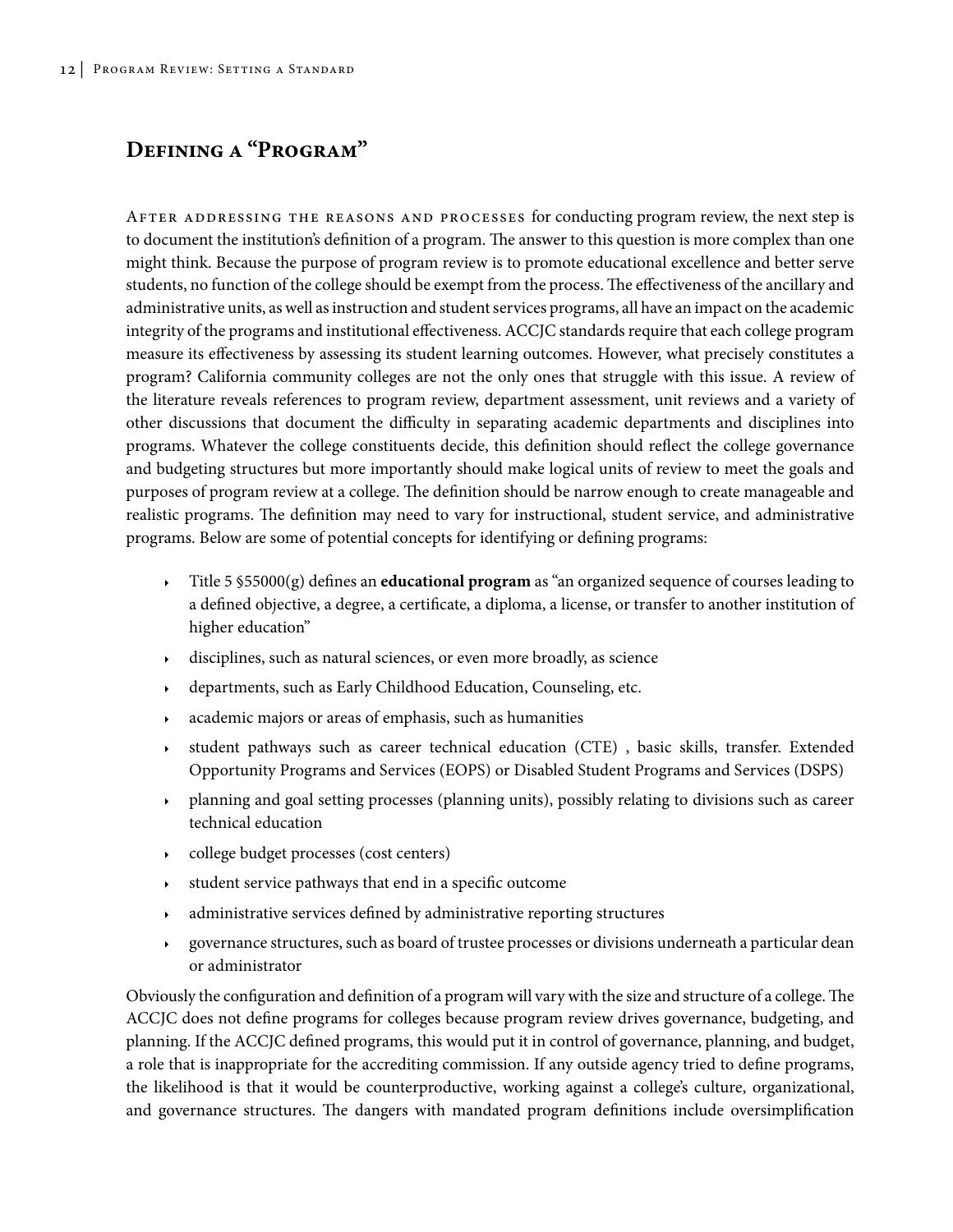and homogenization. For instance, defining a standard program could result in a situation where some colleges have only a single faculty member or a program composed of only part-time faculty members because the definition is too narrow. In other situations, such as dictating programs that encompass career technical education, the institutional configuration to the mandated definition could create massive and unwieldy structures. This discussion is an essential local discussion. During these discussions, colleges need to consider the way that programs relate to and depend on other programs.

What does this mean for faculty organized by independent academic departments which may or may not offer certificates or degrees? What about programs that cross disciplinary boundaries, like nursing and other career and technical areas that require prerequisites from other disciplines as part of their program. Should program review include the student pathway through the degree or certificate, particularly if those classes serve predominantly CTE programs (e.g. Anatomy and Physiology overview in biology for Radiologic Technology)? Who is actually in which program? Consider a basic skills "program." English faculty educate basic skills students and so do reading and math faculty: where or who is the program? Is the program determined by the courses or the learning outcomes? Noncredit faculty have begun to develop programs as a result of the availability of enhanced "career development and college preparation" (CDCP) funding, and those newly developed programs should be included in the appropriate program review cycle. While it makes sense to organize program review processes in a way that takes advantage of the organization of faculty, the organizational units of the college should not dictate the program review process. Discussion of these parameters is essential.

What follows is a variety of college examples for defining programs. None of these is suggested as universally appropriate models. These examples represent a variety of strategies and have been adapted to align with the local college mission and culture. One potential definition comes from Skyline College as adapted from Cosumnes River College's: "A program is a cohesive group of courses or activities that support a common set of outcomes;" Skyline is still working through how that definition will manifest itself in terms of assessment. Cabrillo has broadly defined programs as general education (GE) , basic skills, and CTE. Yet another potential way to define the programs for program review is to look at the outcomes or student learning outcomes that are the result of a completed program. As stated above, the Accrediting Commission is clear about its insistence that institutions should be measuring outcomes at the course, program, and institutional level. Because assessment of those program outcomes provides the information for the self-evaluation, those outcomes need to make sense in relation to the campus organization and the courses that are included in the program. In reviewing the program to see if students are successfully completing the outcomes, the current campus organization may be challenged. For instance, would political science faculty expect different student outcomes from a student whose major was political science from the student that took only one political science course for a general education requirement?

#### **Bakersfield College Biology Program**

Beginning in 2002-2003, the Bakersfield College biology department, which was organized as a single academic program by discipline, began examining the program and curriculum using student learning outcomes. This "outcomes perspective" guided faculty to conclude that the biology department really served three significant pathways which were programs of study contributing to different outcomes.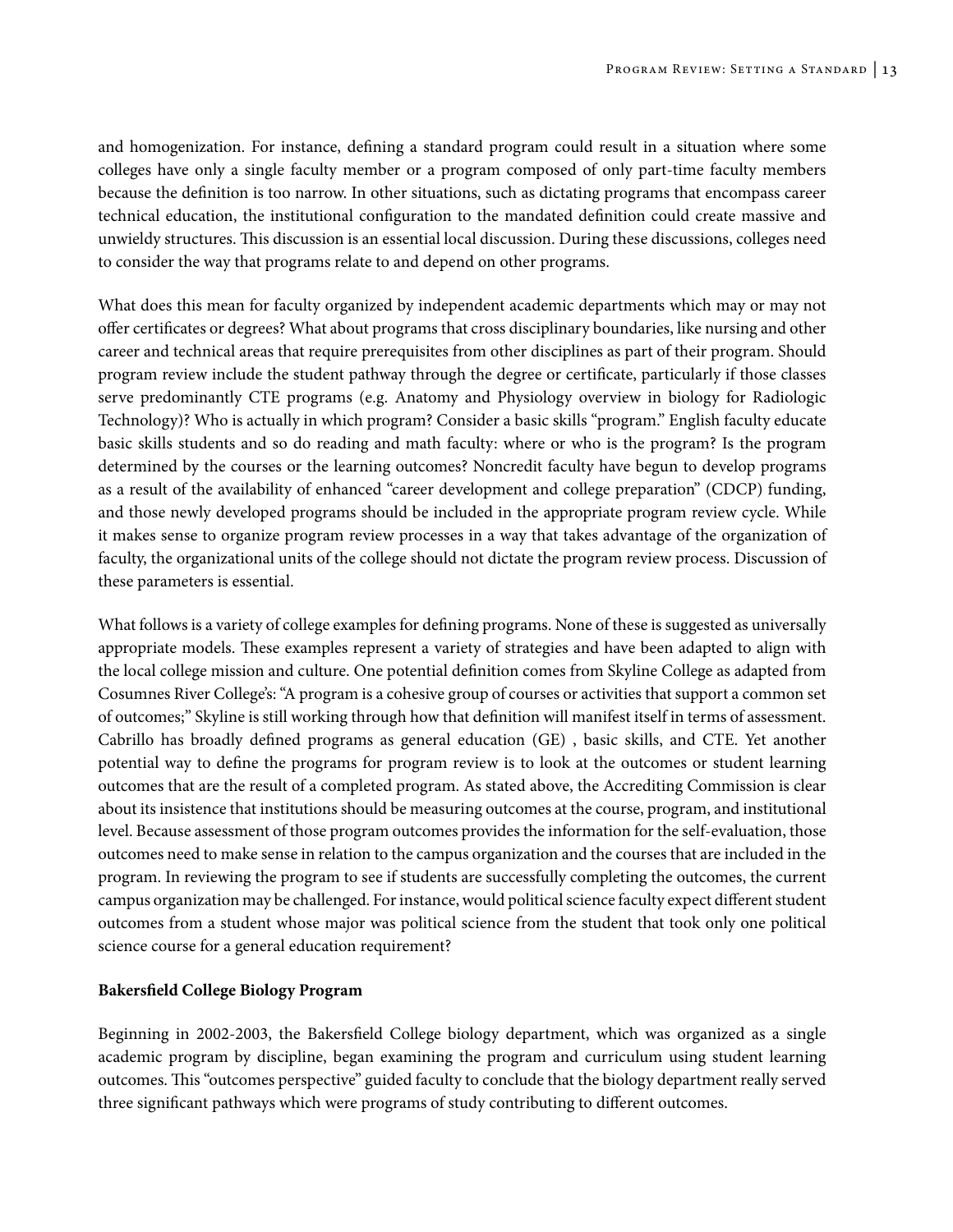#### **Biology major outcomes**

- pre- and co- requisites included college-level-reading, transfer-level math, chemistry, physics, - biology course requirements emphasized core global and organismal biological concepts with less content focused on humans - the goal, unit load and course sophistication was heavy, appropriate to transfer biology

#### **Conclusions**:

Few students could complete the Biology AA degree and GE requirements prior to transfer, particularly in light of the number of units that can be transferred.

Historically this was the main emphasis of the biology department to make biologists. But this pathway was intensive and the number of students was shrinking.

#### **Pre—allied health outcomes**

- pre-requisites included pretransfer-level math and a brief chemistry course

- included intensive human biology courses (anatomy, physiology, microbiology) focused on core human biological concepts with far less organismal and global emphasis - the goal of the pathway was a vocational program and eventual external certification

#### **Conclusions**:

Many students went this pathway.

Too many students never actually completed the vocational program.

The human biology courses are not transferable as Biology degree electives.

These students had nothing to show for the course success except a transcript, they had completed no degree.

#### **General education outcomes**

- prerequisites only college-level reading

- served as the only science portion for many student's general education briefly touching all core biological concepts human, organismal, and global - the goal was a liberal studies degree primarily in education or transfer in another area of emphasis

#### **Conclusions**:

The biology portion of this pathway was easily accomplished by students seeking transfer and GE requirements only.

Many of these were headed towards K-12 education majors.

It was essential they had a grasp of scientific thinking as well as a global understanding of biology.

- the liberal studies degree with an area of emphasis represented the greatest number of single degrees awarded at Bakersfield college

The outcomes of these pathways prompted the biology department to re-evaluate the degrees awarded. In fact, the majority of students taking biology were pre-allied health, followed by the next largest number of students which were only taking a single course for general education and this was distantly followed by a handful of Biology majors, most of which never completed any degree. The outcomes and expectations for students taking only one course to meet a general education science requirement differed significantly from expectations for pre-allied health students and biology majors. It was evident that a single set of outcomes and a single degree for all students taking biology was not reasonable. The intensity, breadth, focus and depth of study varied significantly. The Biology Associate of Science degree was reframed to be a degree which students could reach through various pathways determined by the area of emphasis. The old Biology degree was modified into two degree pathways: a Biology Associate of Science degree with an emphasis in Human Biology (the pre-allied health track) or a Biology Associate of Science Degree with an emphasis in Biology (for majors). The course requirements for these degrees differed significantly due to the different student goals. The program assessments were different because the final outcomes were very specialized to assess the student pathway and terminal goal. Data was used to improve all three biology pathways.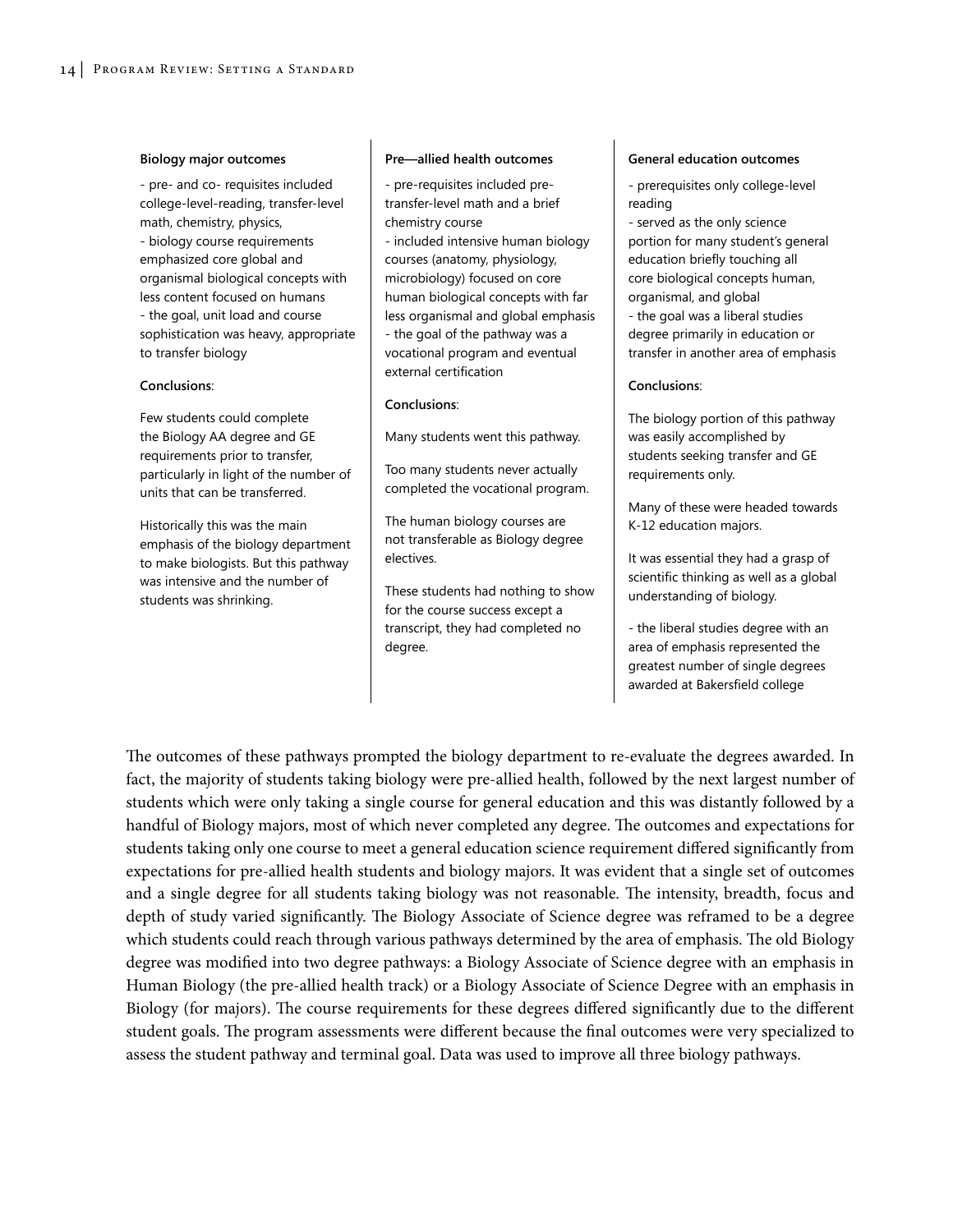Next the biology department began to reconsider these program pathways in order to more effectively organize the curriculum. All the pre-allied health courses were rewritten integrating anatomy and physiology and creating a capstone course in Pathophysiology. The program and service to students was redesigned based on data from relevant program assessments and the needs of students along the pathway. The new degree, emphasizing human biology, allowed students a milestone after completion of the preallied health pathway (2 or more years of intensive education) and prior to completion of additional specific allied health degrees such as nursing, radiology, etc. Achieving the Biology AS degree with emphasis in Human Biology enabled students waiting to get into programs the opportunity to get better and higher paying jobs because they now had a degree indicating their ability to complete a program in contrast to a transcript that simply indicated they had taken a lot of biology courses. The capstone course provided a means of remediation for those students who did not make the cut-off formula for the nursing program and for those struggling in the nursing program to get a refresher.

The number of biology degrees awarded increased ten-fold as seen in the table below. Students expressed extreme satisfaction in graduating and being awarded a degree for completing an educational pathway which truly represented an accomplishment and completion of a course of study.

| Old Biology Program<br>Required: Courses in Chemistry, Math, Biology<br>Target: Only Transfer as a Biology Major |         |         |         |             |             |         | New Biology Program Emphasis in Biology<br>Target: Only Transfer as a Biology Major<br>including transfer in Allied Health areas | Required: Courses in Chemistry, Math, Biology | Emphasis in Human Biology Required: One course in Chemistry,<br>One course in Math, Biology courses related to the Human Biology<br>Target: Students seeking multiple local Allied Health Pathways |         |
|------------------------------------------------------------------------------------------------------------------|---------|---------|---------|-------------|-------------|---------|----------------------------------------------------------------------------------------------------------------------------------|-----------------------------------------------|----------------------------------------------------------------------------------------------------------------------------------------------------------------------------------------------------|---------|
| Award Program                                                                                                    | 1998-99 | 1999-00 | 2000-01 | $2001 - 02$ | $2002 - 03$ | 2003-04 | 2004-05                                                                                                                          | 2005-06                                       | 2006-07                                                                                                                                                                                            | 2007-08 |
| Biology                                                                                                          | 9       | 10      |         |             | 12          | 18      | 46                                                                                                                               | 58                                            | 56                                                                                                                                                                                                 | 87      |

Other colleges such as College of Marin have redefined programs based on outcomes across disciplinary lines related to student pathways. Appendix C includes three images which schematize curricular relationships at College of the Marin as it defined instructional programs for program review. The images represent: 1) the foundational status of basic skills courses, 2) the evolution of defining the major courses within different pathways, and 3) the aligning of course outcomes within programs and determining where the majority of transfer students are served. While this view of programs may not fit other colleges, it enabled Marin to respond to accreditation recommendations to revise and complete program review. This same conversation is especially helpful when considering student service program definitions.

Conducting program review in student services is good practice, essential to overall institutional health, and required by the accreditation standards. In student services, the financial aid office is part of the collection of services necessary for many students to attain their academic goals, and thus student service "programs" make an essential contribution to student success. While some students will visit the financial aid office on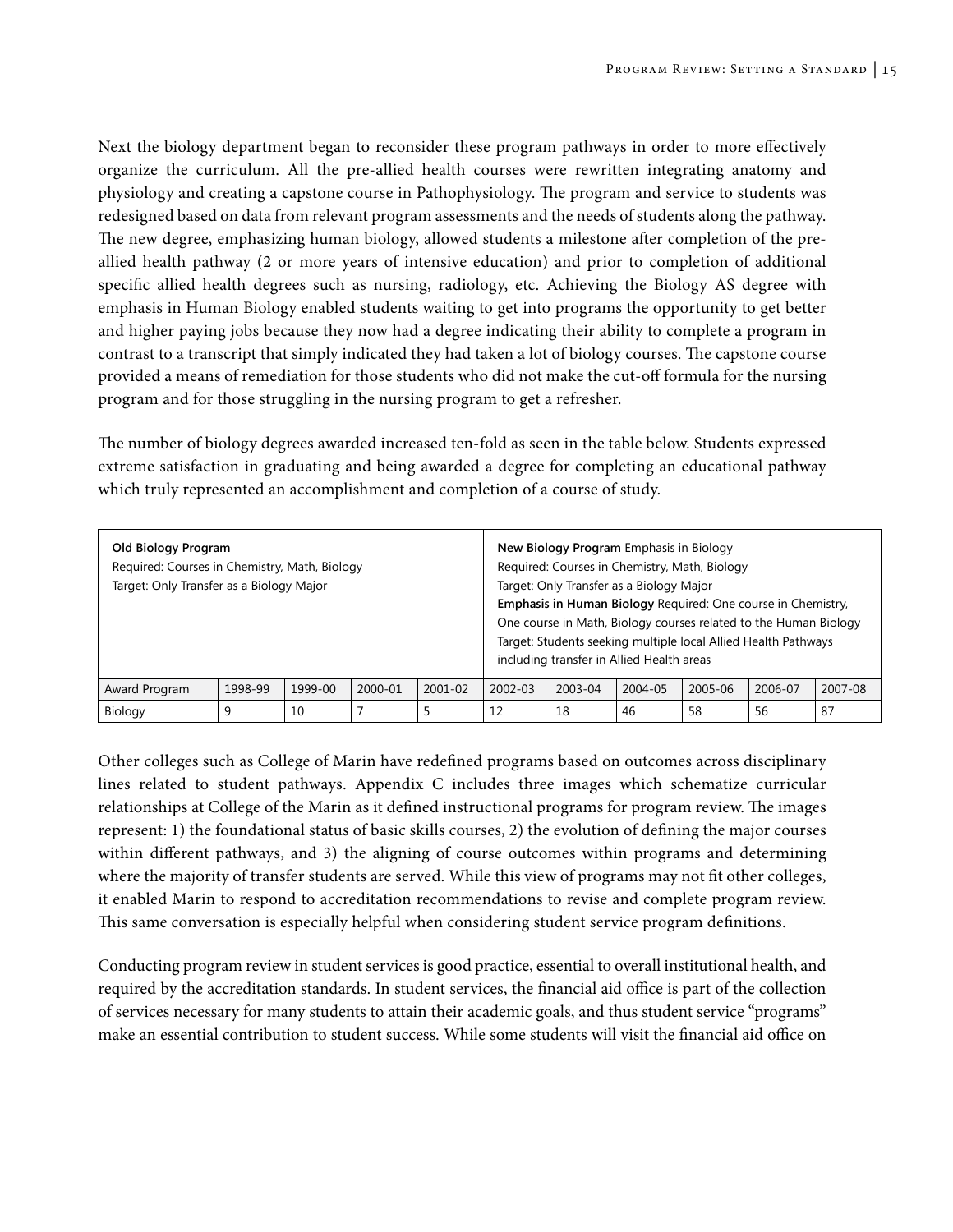campus, others will seek to obtain the forms they need via an Internet connection, and thus the quality of technology services of the college have an impact on the ability of the student to attain his or her educational goal. Administrative support units should be reviewed to determine their contribution and potential for improvement. Examining how services could be improved is integral to all instructional, student service, and administrative programs at a college. Here again, the definition of the program becomes an essential discussion. How will a college define it with regard to student services and administrative units?

When considering the library, does the college include the research essay assessment under the library program or as integrated into the writing courses that require library services? Is "counseling" one program or are DSPS and EOPS separate programs with different expected outcomes? Where are the tutoring services and success center programs reviewed; are they independent or are they reviewed in integration with the courses they support?

#### **Is General Education a "Program?"**

These discussions require meaningful local dialog. This leads to a discussion about the general education "program." If colleges choose to define a program as a department or discipline, it will create a challenge when assessing the courses within the academic department that are predominantly general education. This is why Cabrillo College has chosen to identify all the disciplinary general education courses as a single program. The Cabrillo College academic senate created and approved a single assessment strategy that is applied to all courses in their general education program. This task required a good understanding of the definition of general education programs in both Title 5 and the accreditation standards. This should not be confused with the Intersegmental General Education Transfer Curriculum (IGETC) or California State University breadth, which represent a collection of coursework that fits University of California (UC) and California State University (CSU) general education philosophies. Because the California community college mission is so broad, colleges must determine their local institutional general education philosophy with regard to all of their student populations and their institutional goals. This should include a careful review of transfer to UC and CSU campuses, private colleges and universities, career technical education, economic development, lifelong learning, basic skills, and other student pathways.

Some colleges have interpreted both the accreditation standards and Title 5 general education references as defining a program with specific skills and learning outcomes. In Standard II.A.3 it is clear that a carefully considered philosophy of general education with associated learning outcomes must be clearly stated in the catalog and that the logic for placing courses in general education must be based on the ability of the course to contribute to the general education outcomes (ACCJC II.A.3, 2008, p 19).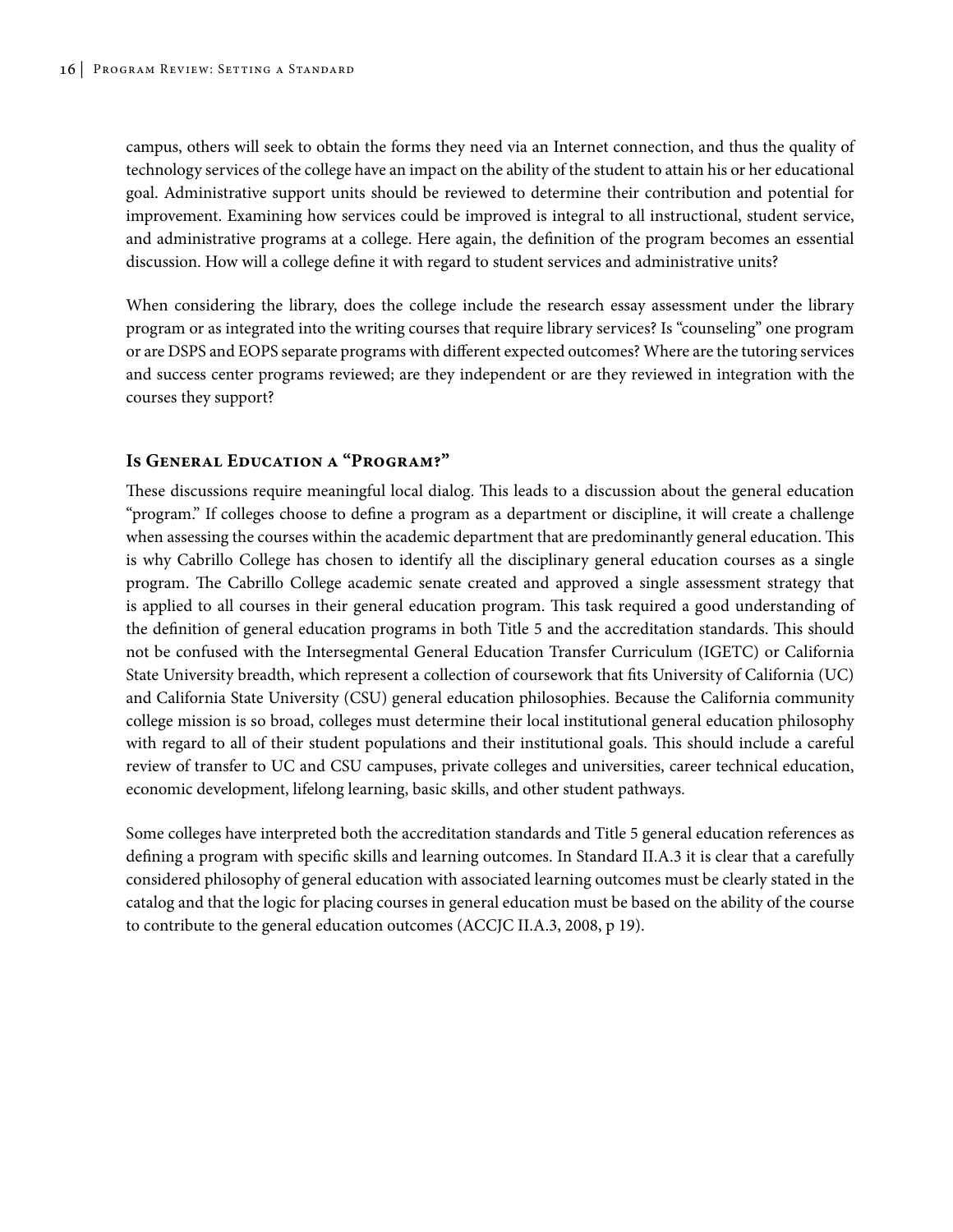Standard II.A.3.a-c

General education has comprehensive learning outcomes for the students who complete it, including the following:

a.) An understanding of the basic content and methodology of the major areas of knowledge: areas include the humanities and fine arts, the natural sciences, and social sciences.

b.) A capability to be a productive individual and life long learner: skills include oral and written communication, information competency, computer literacy, scientific and quantitative reasoning, critical analysis/logical thinking, and the ability to acquire knowledge through a variety of means.

c) A recognition of what it means to be an ethical human being and effective citizen: qualities include an appreciation of ethical principles; civility and interpersonal skills; respect for cultural diversity; historical and aesthetic sensitivity; and the willingness to assume civic, political, and social responsibilities locally, nationally, and globally. (ACCJC, 2008, pp.19-20)

And while some may consider this a tall order for a general education program, a review of the Title 5 requirements for general education outcomes holds California community colleges to the same high standards with similarly framed expectations.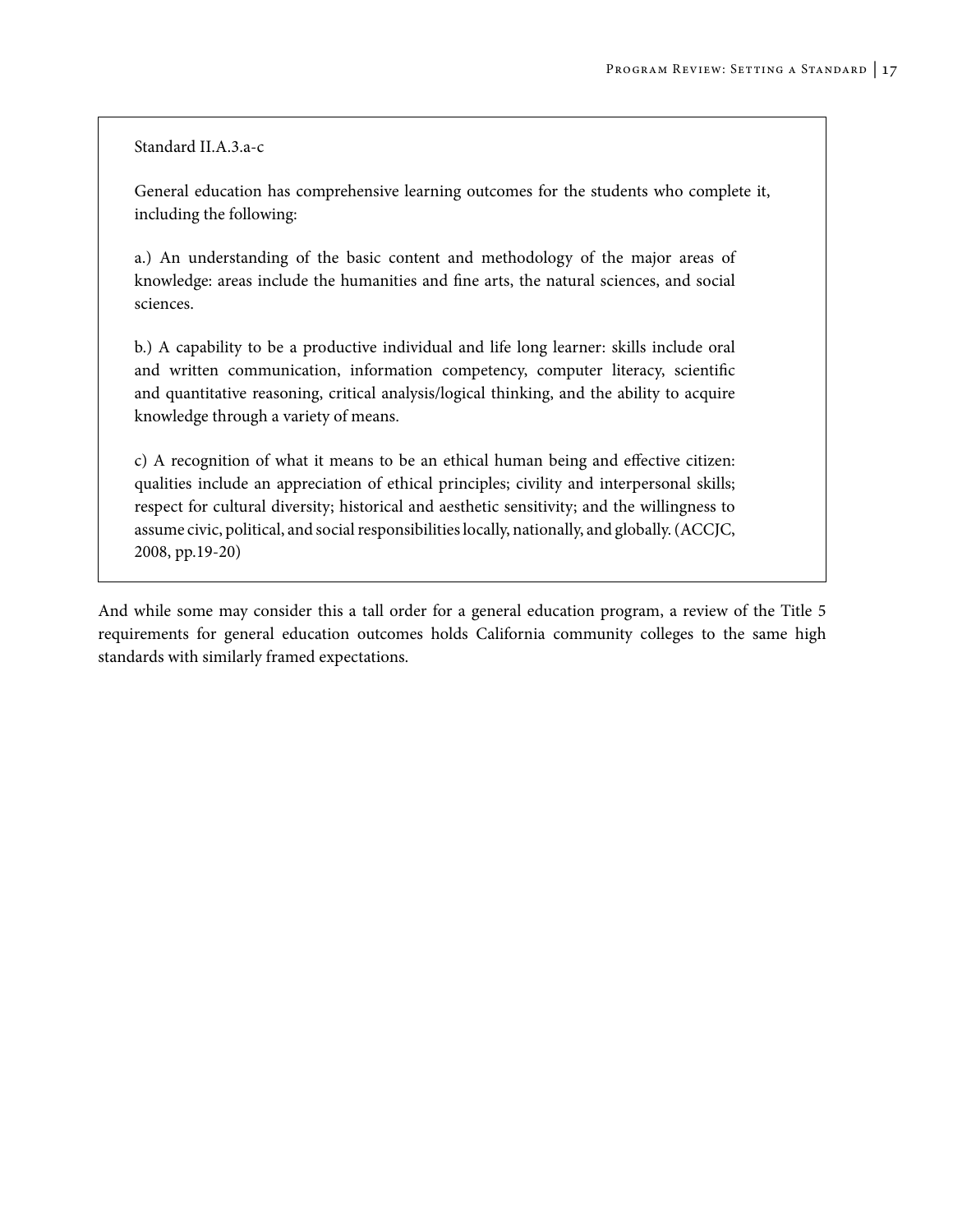Title 5 §55061.

#### **Philosophy and Criteria for Associate Degree and General Education**

(a) The governing board of a community college district shall adopt a policy, which states its specific philosophy on General Education. In developing this policy governing boards shall consider the following policy of the Board of Governors:

The awarding of an Associate Degree is intended to represent more than an accumulation of units. It is to symbolize a successful attempt on the part of the college to lead students through patterns of learning experiences designed to develop certain capabilities and insights. Among these are the ability to think and to communicate clearly and effectively both orally and in writing; to use mathematics; to understand the modes of inquiry of the major disciplines; to be aware of other cultures and times; to achieve insights gained through experience in thinking about ethical problems; and to develop the capacity for self-understanding. In addition to these accomplishments, the student shall possess sufficient depth in some field of knowledge to contribute to lifetime interest.

Central to an Associate Degree, General Education is designed to introduce students to the variety of means through which people comprehend the modern world. It reflects the conviction of colleges that those who receive their degrees must possess in common certain basic principles, concepts and methodologies both unique to and shared by the various disciplines. College educated persons must be able to use this knowledge when evaluating and appreciating the physical environment, the culture, and the society in which they live. Most importantly, General Education should lead to better self-understanding.

In establishing or modifying a general education program, ways shall be sought to create coherence and integration among the separate requirements. It is also desirable that general education programs involve students actively in examining values inherent in proposed solutions to major social problems.

Other colleges do not consider general education a program, but rather a collection of courses within a variety of programs (e.g., general biology, history, psychology). The difficulty with this organization is that the coherence and integration of general education is then hard to describe, assess, and improve. Both Title 5 and the Accreditation Standards provide direction as to the content and learning outcomes and skills that California community colleges are expected to address in the general education program. Identifying and recognizing general education as a single program reduces the separate and unrelated assessments and review that would occur if each discipline looked at student outcomes separately. However, faculty at each college should carefully consider this choice. While the discussions are not easy or simple, they have been very rewarding and unifying at the colleges where dialog has been broad, deep, and transparent.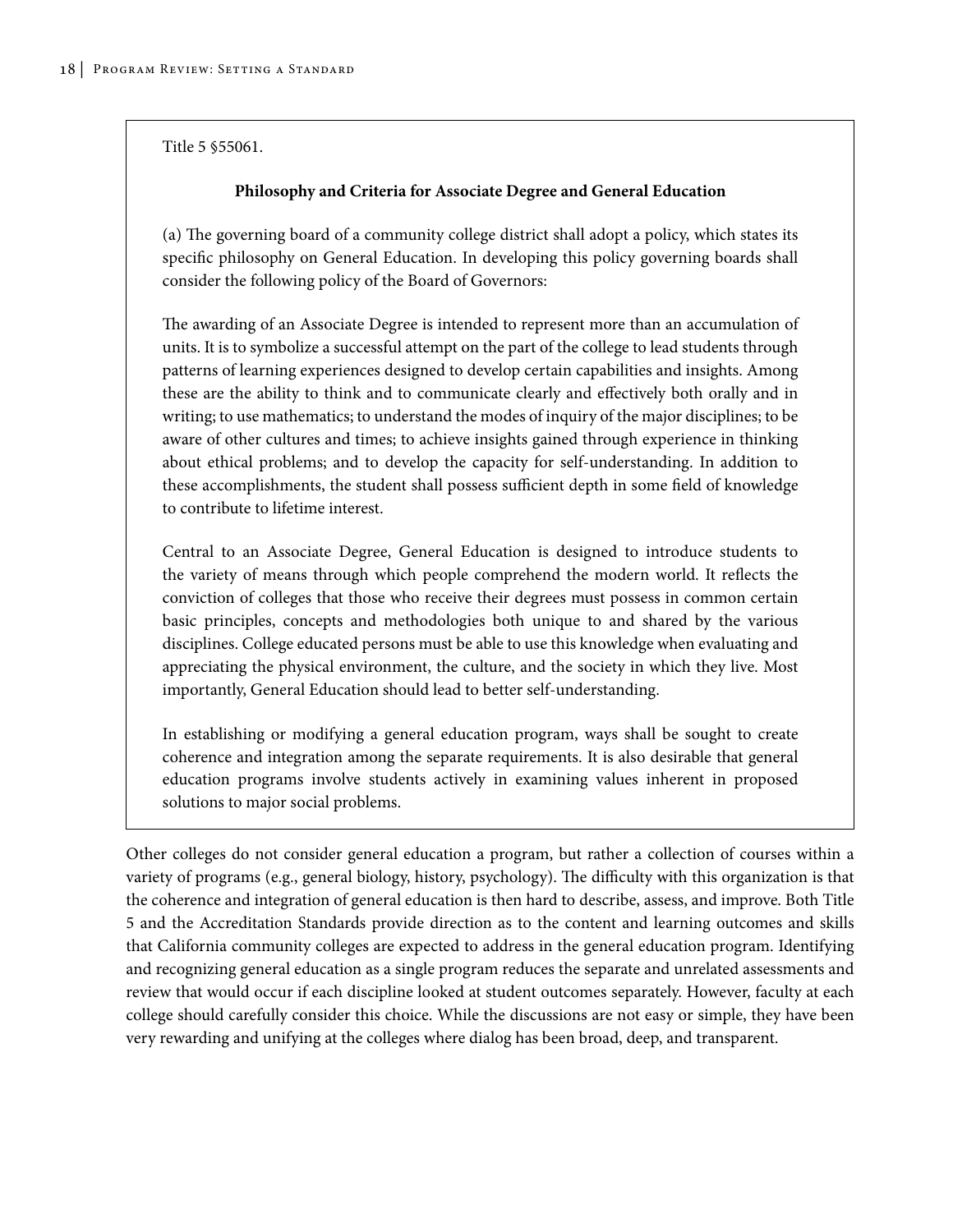The necessity for all units on a college campus to collaborate and contribute to students' goals is affected by the skill with which institutions organize units and define programs. When considering overall institutional effectiveness it is logical that administrative units should also be involved in program review and connected to student service and instructional program review. In connecting program review to budgeting and planning the process of program review becomes the lifeline for funding and growth. Program review is a process vital to all programs or units within the college whether instructional, student service, or administrative, with all contributing to the way an institution functions and as an indicator of institutional health and well being.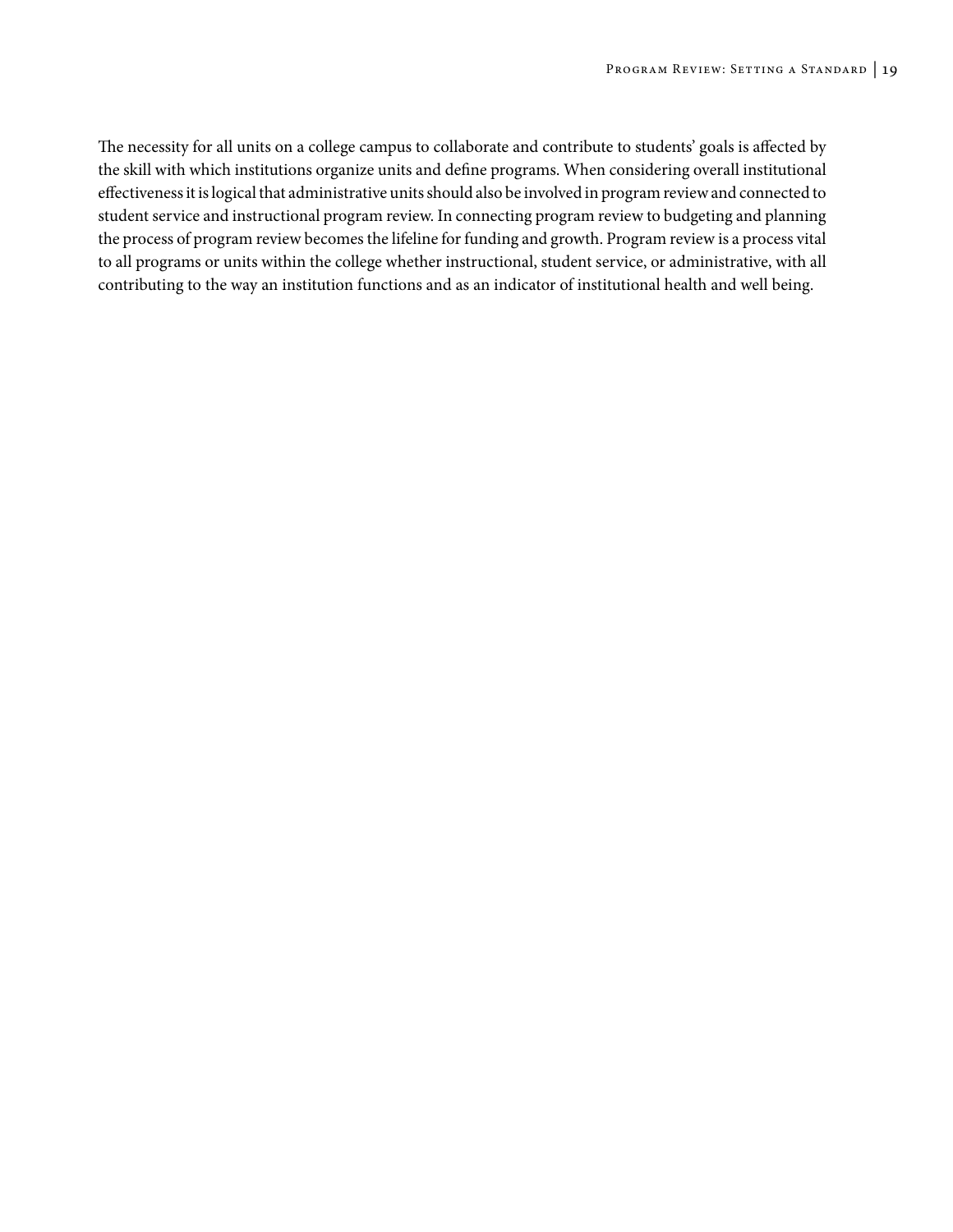### **Defining the Mission of the Program to Guide Program Review**

In the same way that community colleges define their mission and their role within their communities, so programs within a college will be able to conduct program review more effectively if a mission guides them. After programs are defined, particularly if they are defined differently from the college's organizational structure, it is important for the members involved in the program to discuss their mission. This mission statement does not have to be extensive, but the program's mission will help to guide program review and justify the resource and staffing requests submitted. If a program requests an increase in faculty or equipment to support a course that does not contribute to that program's mission, how high should that request be ranked on the overall institutional priority list? Just as the college's mission should align with the statewide community college mission as defined in Education Code §66010.4, so the program's mission should align with the college's locally defined mission. This discussion need not be exhaustive and participants should recognize that with regular program review, refinement of the mission is an integral discussion as part of the process.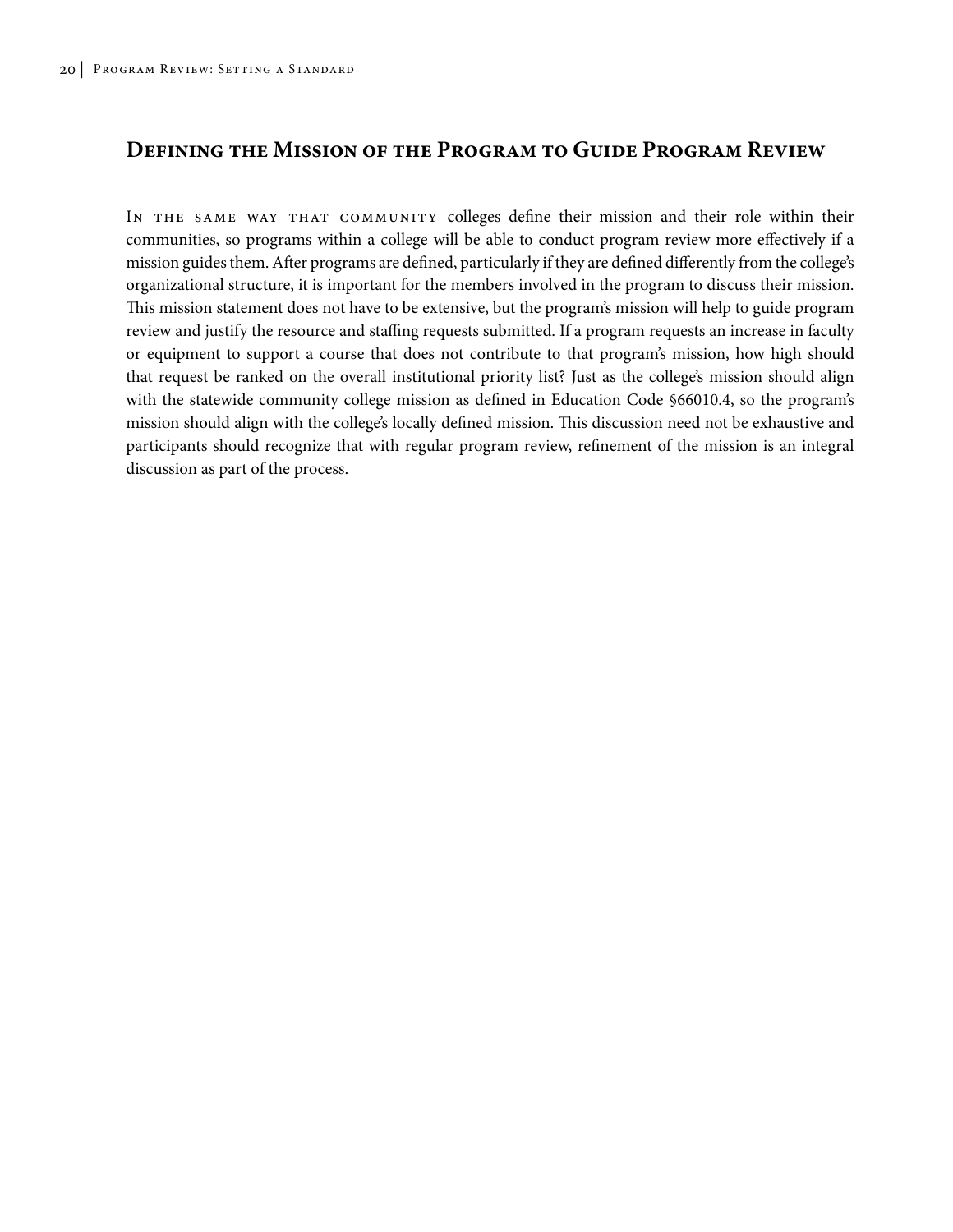### **Program Review Components**

IT IS ESSENTIAL TO DEFINE THE process that will be used to keep the program review process facultydriven, on a timeline, and provided with the resources to meet its goals and purposes. As in all governance structures, the committee participants and levels of authority must be clearly indicated. Appendix D provides links to various community college program review sites which include explanations of committee members and methods of governance. They differ substantially depending on the local college culture and organization. However, effective practice requires broad participation, including faculty, staff, student, administration and, where appropriate, outside agencies such as advisory committee members.

As stated previously, program review is the process through which a constituency takes stock of its strengths and weaknesses and seeks to identify ways in which it can improve. An effective process is likely to make its practitioners proud and humble in turn, as they discover the things they do well and the areas that can be improved. Many processes and activities of a college should be correlated or coordinated with the program review process. These include alignment of program review, curriculum processes, budget processes, student equity analysis, mission review and educational planning, and accreditation planning. The potential to decrease the duplication of effort and effectively coordinate human, fiscal, analytical, and temporal resources could be optimized if these activities are all part of one process.

It might even be argued that program review processes are the most important area for local senates, since program review is likely to involve and potentially integrate several academic and professional matters items, including curriculum (Title 5  $$53200(c)(1, 2)$ ), program development (\$53200(c)(4)), and policies regarding student preparation and success ( $$53200(c)(5)$ ). All resource policies and practices—human, physical, technology, and financial—should be scrutinized as a part of program review.

When program review processes are locally developed and compatible with local college structures and processes that are mindful of local student populations, program review can become an internal process that helps define and strengthen the college. Many colleges have created templates for programs to complete in order to simplify the program review process. In these templates, the institutional research department fills in data for programs undergoing review. The appropriate faculty and staff complete other components. Because the various entities of an institution have different organizational structures, some colleges have created different templates for instructional, student service and administrative programs. An example of an instructional program review template from Bakersfield College is included in Appendix E and sample program review templates from Santa Monica College on Instructional Programs, Occupational Programs, Student Support Services Programs, and Administrative Services are included in Appendix F. Additional templates for instruction, student services, and administration are available online and their web links are included in Appendix D. However, because the template will guide the work and processes of program review, it is essential that colleges use these examples only for discussion. Each college should create templates that reflect the college's values, mission, organization, and culture as well providing adequate opportunity to address unique program goals.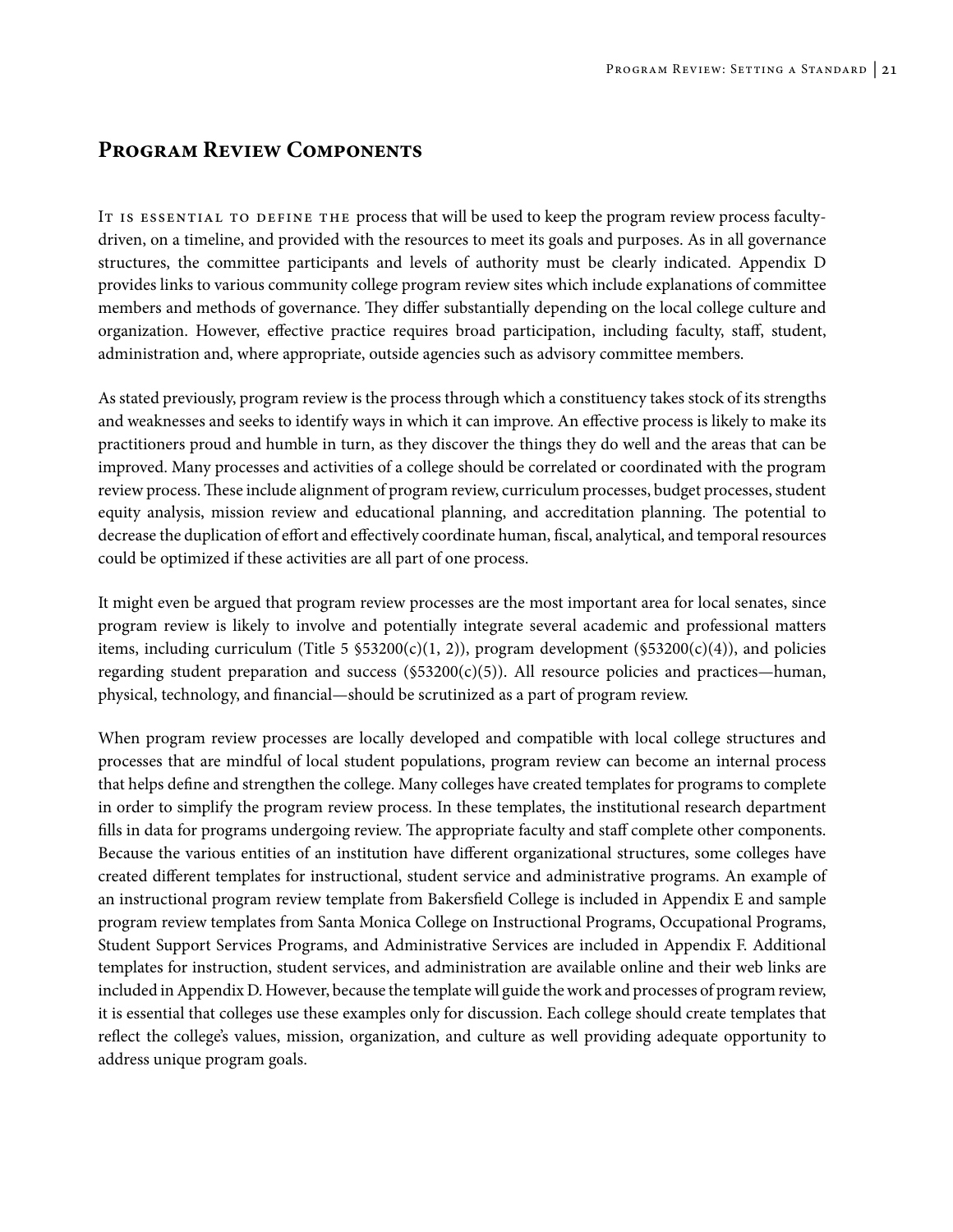Program review templates may include:

- $\rightarrow$  a description of the program
- <sup>4</sup> an explanation of how the program meets its mission
- <sup>4</sup> information on faculty, staff, and departmental resources
- <sup>4</sup> curriculum (courses offered, enrollment and number of sections, student success—grades, program review timeline)
- <sup>4</sup> information on facilities
- $\lambda$  a summary of program activities
- <sup>4</sup> student demographics (gender and ethnicity, age, declared educational goals)
- <sup>4</sup> student achievement data (certificates, degrees, employment, time to completion)
- <sup>4</sup> student learning outcomes data
- $\rightarrow$  grades
- withdrawal rates
- needs assessment
- requests for additional funding based on budget data
- <sup>4</sup> an assessment of present and projected staffing needs
- $\rightarrow$  summary of equipment
- $\rightarrow$  verification of the program's values and effectiveness
- student surveys
- $\cdot$  employer surveys

Determining the components of the program review report will serve as an indicator of what the institution values. Some program review processes include a history of the program and a summary of how the program supports the overall institutional missions and goals. Conclusions and requests for augmentation should include both quantitative and qualitative data that describe how the requests will improve the program and contribute to overall institutional effectiveness.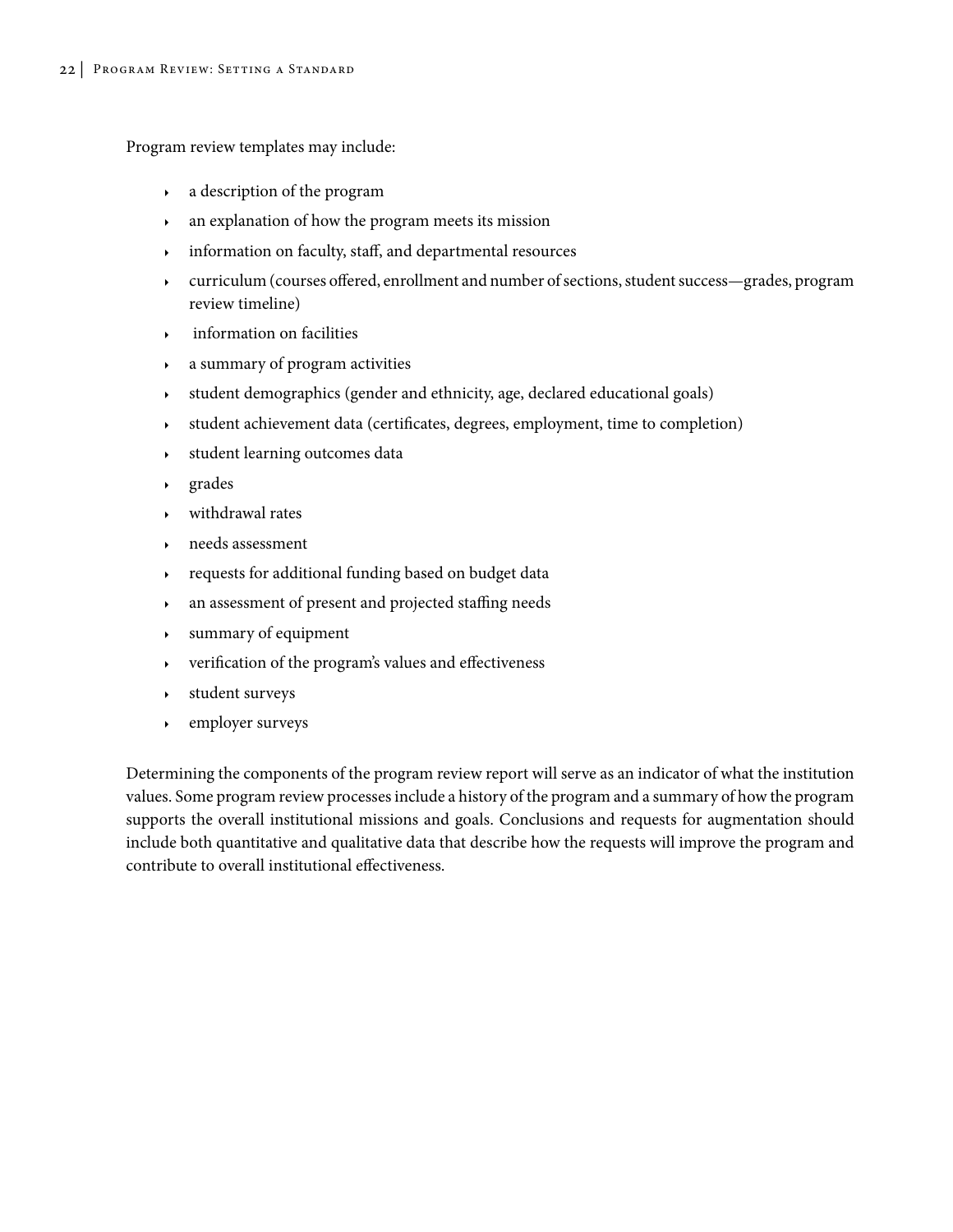## **Evidence-based Program Review**

An observer from a foreign land might guess that all the discussion focused on outcomes assessment over the past several years is an indication that faculty have only recently paid attention to the quality of their programs. Senior faculty would argue that what has changed is a shift from tacit and often informal program evaluation to explicit and documented program review processes. The research capacity of many colleges has grown substantially over the past several years, prompted in a large part by enhanced data computing capacity which has led to increased demands for data production and evaluation.

Whatever components are included, data should be a necessary part of the review process. This requirement for data and evidence supporting the review are part of the accountability requirements from external agencies. There are requirements from both the federal government and the California Legislature to include particular types of data. Critical thinking based on analysis of evidence has always been an integral part of the work faculty expect from students; a reasoned student thesis with evidence for conclusions is a major criterion in higher education. In the same way, program review must provide support for the conclusions and requests derived from the review.

### **Using the Data**

Good practice (and ACCJC accreditation standards) expects program review processes to be ongoing and systemic with evidence that the data are used for improvements (ACCJC, 2008, p.15). Data should not just be collected, but rather subjected to thorough analysis resulting in programmatic improvement. Documenting improvement and using data to support assertions are important. It is not adequate to have a plan to conduct program review or to review only selected programs. As the ACCJC rubric in Appendix G indicates, the standards for program review are not desirable or ambitious goals for colleges to hope to reach: they are the minimum level to achieve accreditation.

#### **Identifying Criteria and Determining Research Needs**

Proposing a universal set of criteria for program review is not practical given the diverse characteristics of local colleges. Community colleges are designed to meet the educational needs of local communities. As communities differ drastically across the state, so do their colleges. As local academic senates develop program review processes, their research needs and methodologies must be considered. Most program review processes include both quantitative and qualitative components; these components should not be considered mutually exclusive of each other. Local senates should note that some criteria (e.g., meeting safety regulations or maintaining external program certification) are more pressing than others.

### **Quantitative Evidence**

Quantitative factors have great value in the context of a comprehensive program review process. Items such as access, enrollment, successful course completion, grades, persistence, transfer, certificate and degree completion, and other student outcome factors draw a numerical picture for further analysis. However, excessive preoccupation with quantitative measures, particularly productivity measures, will have the effect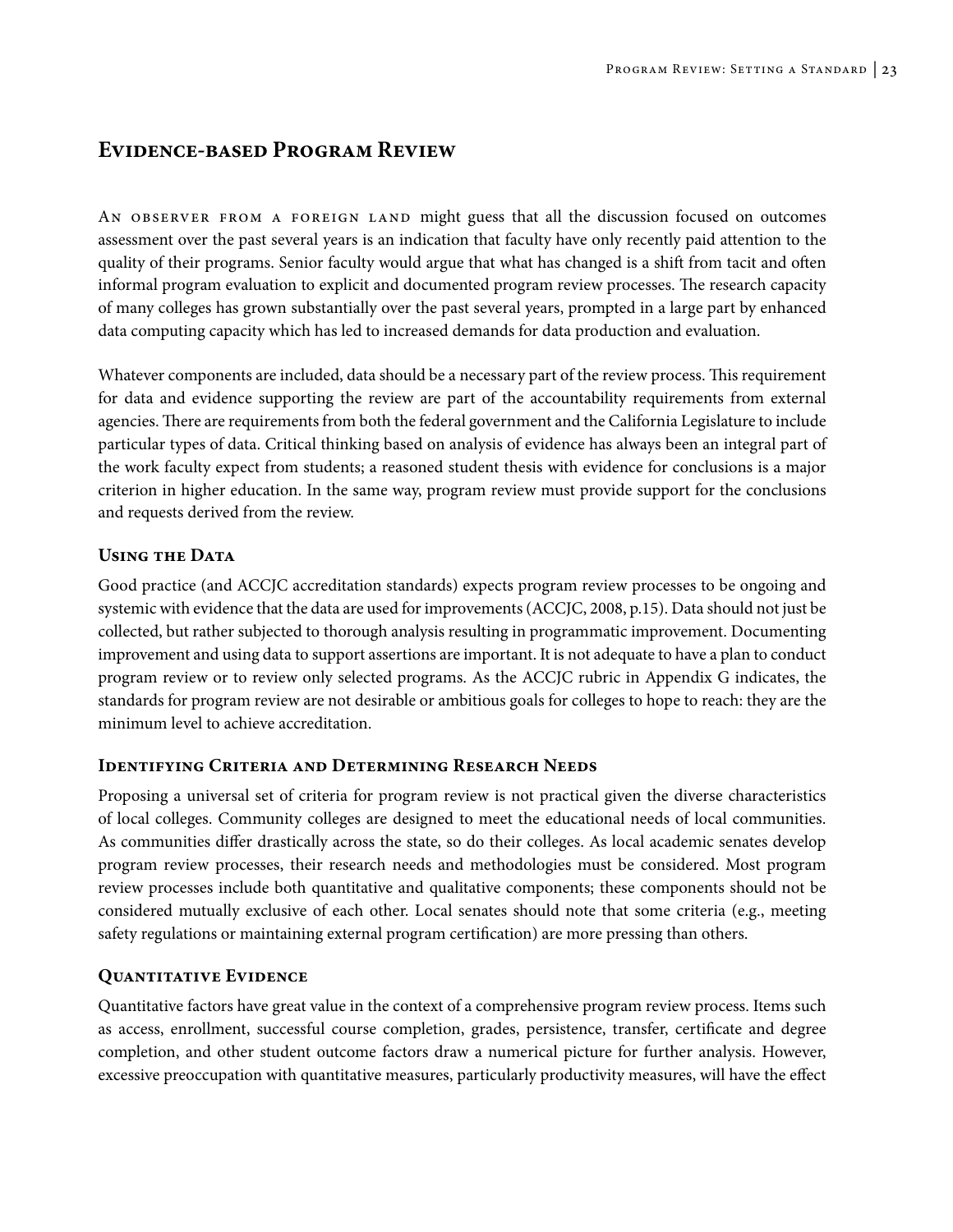of skewing the program review processes away from a program's concerns over educational quality or student success. Such preoccupation could lead to the failure to consider important factors such as (1) the comprehensiveness of the college mission and the curriculum that supports it, (2) the program's educational philosophy and how program components express that philosophy, and/or (3) the educational needs of the community and how the programs support those needs.

Particular care should be taken to avoid the dilemma that the simplest way to improve most student productivity measures is to simply restrict enrollment. This may be appropriate for selective institutions such as the University of California but is completely inappropriate for open-access institutions like the California community colleges. Quantitative measures should be included that reflect improved service to previously under-represented groups of students.

It is important to emphasize that quantitative data should not be presented without a narrative explanation nor should it be used for comparison among a college's programs. Such use would tend to promote the use of program review for program reduction or program elimination and would completely disregard the qualitative value of a program. Rather, trends in data over a period of time within the program itself may be most useful for the program faculty to identify their needs and design the necessary intervention or support.

#### **Qualitative Evidence**

Program review presents an opportunity for discussion of educational philosophy and the contributions of each program to the development of the whole student. General education is usually dedicated to some notion that in addition to technical skills and competencies, education should be concerned with contributing to the development of generally educated persons. Although it may seem difficult to measure abilities such as the capacity for ethical reasoning and critical thinking which are central to preparing students for lifelong learning and effective citizenship, the student learning outcomes movement has helped to make these skills more recognizable. Such qualities are not easy to quantify but are reflected in the spirit that animates classroom discussion, the values that are modeled in pedagogy, and the habits of mind of graduates. It is not uncommon for program review processes to neglect the examination of such crucial qualitative dimensions. However, many colleges have created innovative and observable ways to measure these previously considered subjective outcomes. For instance, faculty trying to establish that students have an appreciation for literature have documented reading for pleasure and reading non-assigned materials as an observable characteristic of students demonstrating appreciation. A student exhibits effective citizenship by his or her participation in community activities, voting or writing editorials, or contributing time and money to causes. Greater or equal attention should be given to qualitative aspects of programs.

Additionally, when conducting program review, faculty should keep in mind the importance of assessing the learning environment, the impact of class size on student success and the ability of the program to meet the students' needs. The breadth of the curriculum and the teaching and learning process should be taken into consideration. Student satisfaction and the quality of the program as perceived by them and the quality of the program as perceived by the articulating universities, or employing businesses and industry, is a crucial factor in evaluating the program for effectiveness in serving the students and community. Local academic senates should further develop the possible qualitative factors to be assessed.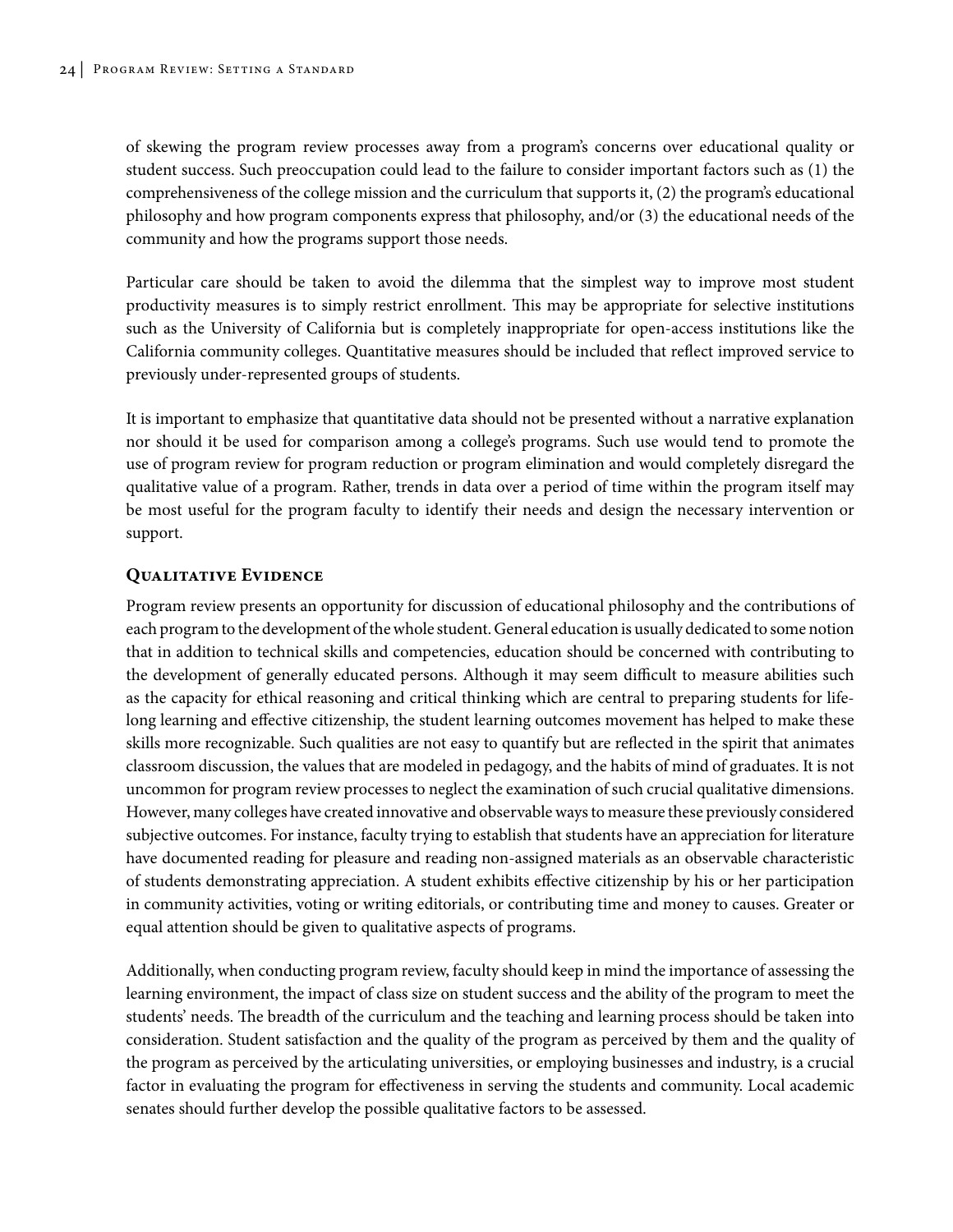#### **Data Required by the U.S. Department of Education**

Since the publication of the previous Academic Senate paper on program review, important changes have occurred in higher education. The foremost changes have been the collection of federally mandated accountability data by every college throughout the United States. Verification that these data are reported, analyzed, and integrated into institutional improvement falls to the regional Accrediting Commissions. The federal government requires programs to report two kinds of evidence: student achievement data (what a student attains in their educational endeavor such as a certificate or degree) and student learning data (evidence of what the student has learned and can do). While student learning outcomes are determined locally, other specific data have been identified by the U.S. Department of Education as mandatory. These data include:

- <sup>4</sup> course completion
- $\rightarrow$  retention term to term
- progression to the next course
- program completion
- $\rightarrow$  degree and certificate completion
- $\rightarrow$  transfer rates
- scores on required licensure exams

The U.S. Department of Education defines the following steps to improve programs:

- 1. Documenting program results
- 2. Analyzing key performance indicators by a variety of comparisons
- 3. Identifying direct or root causes of differences
- 4. Selecting the best solutions to impact desired program performance
- 5. Pilot testing those solutions, evaluating impact, and then implementing tested solutions found to have significant impact (CCCCO, Spring 2003, p.5)

The federal government, in an attempt to control diploma mills and illegitimate online degrees, has required reporting on any courses that have enrollment increases of over 10%. In the same vein, substantive change applications are required to monitor online and program changes. The federal government is especially concerned about substantive changes in degrees where 50% or more of the classes for a degree are available online or at an off campus site. This is considered a substantive program change and requires an application to the accreditors verifying the integrity of the program subsequent to the change.

Colleges have traditionally identified other data in addition to the mandated data that is relevant to the activity in courses and programs. Recent discussions and negotiations with the U.S. Department of Education resulted in the federally mandated quantitative data for program and institutional reports based on student achievement data, as reported above. On the other hand, national regional accreditation leaders successfully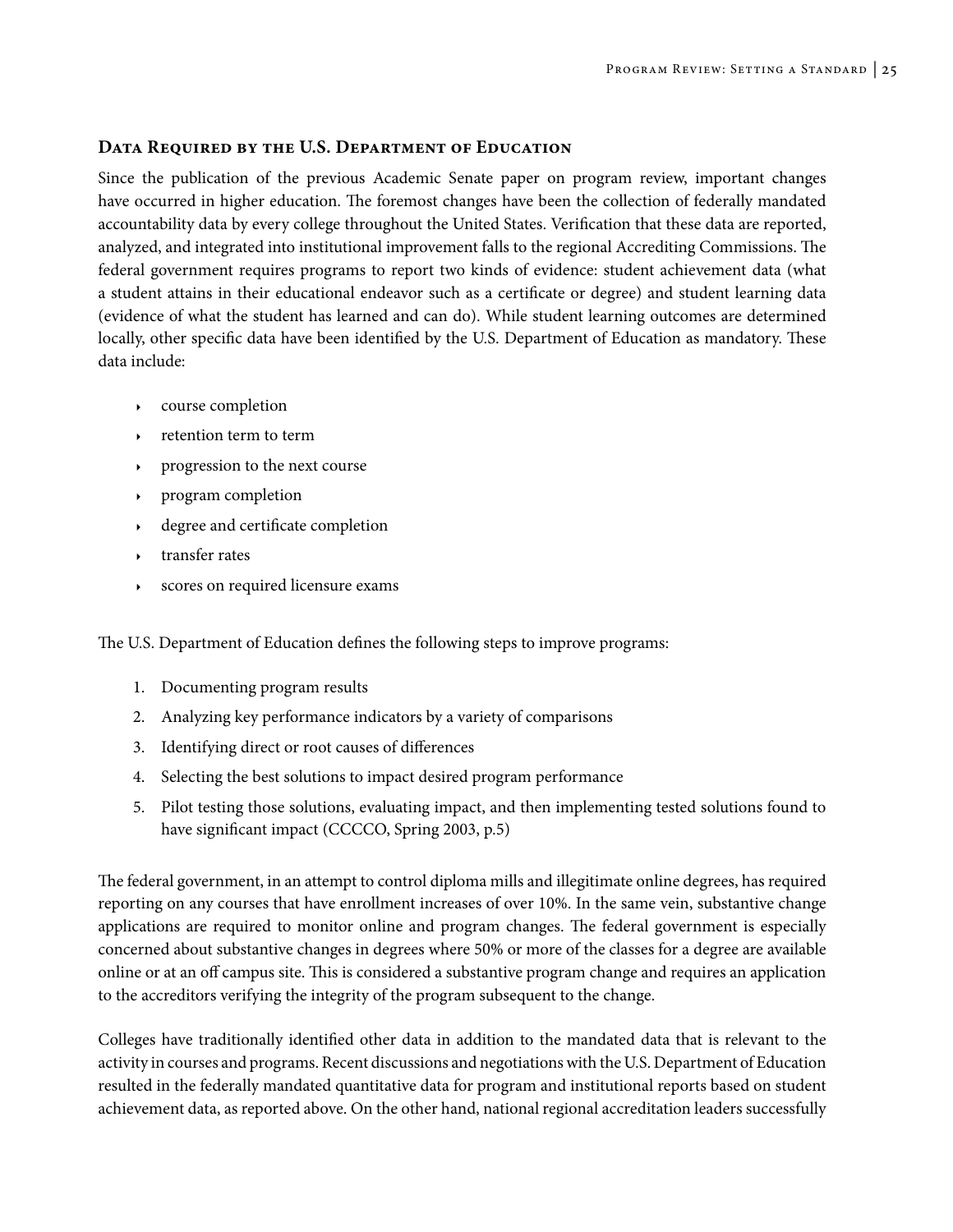won the right of local institutions to define and measure their own student learning outcomes until 2012; colleges retain autonomy, but their work needs to be validated by the accrediting bodies. If colleges fail to do the work or show the value of locally described student learning outcomes, the federal government might begin to mandate outcomes and data as well.

#### **Learning Outcomes Assessment Data**

After defining a program and writing a mission statement for the program, program stakeholders should develop locally appropriate student learning outcomes for the program. These outcomes should guide the assessment process and the process should be focused on what the students have learned and can do with that learning. The outcomes assessed should yield relevant information that can be used to monitor and improve the overall program outcomes. It is not necessary to create an excessive number of outcomes. Each outcome must be assessed within the accreditation cycle. This can easily be accomplished by integrating the assessment of one or two student learning outcomes per year as a part of the normal annual departmental reports. How will participants determine the programmatic outcomes?

Some colleges have started with the institutional outcomes and worked down through programs to courses. This top-down approach is organized and forces alignment throughout the institution. Other colleges have begun at the course level and worked up to program and institutional outcomes. This can take longer if faculty are not trained and provided opportunity to investigate their course outcomes in light of the larger context. However, this process guarantees that all faculty are educated about the process, understand learning outcomes and assessment, and see a connection from the ground up. It also provides faculty the opportunity to learn how to embed assessment in their courses incorporating the efforts as part of their workload, in contrast to a top down additional workload responsibility. Only faculty can change or improve learning outcomes; taking responsibility for the outcomes guarantees an engaged faculty member. Other colleges have started from the program level and worked out to institutional and down to course outcomes. Because accreditors evaluate institutions, not courses, they are looking for a process that impacts the whole institution. For this reason, as colleges approach the work of student learning outcomes, they must look at a process that works college-wide, is cyclical, and, most importantly, is sustainable while affecting institutional effectiveness.

Program review provides an opportunity to align courses and services with program outcomes and overall program outcomes with institutional learning outcomes. The process identifies the learning environment, content, and pedagogy that contributes to successful learning. Ideally, a local assessment process should include procedures for assessing student learning in instructional, student support, and administrative services.

Figure 1 describes some of the components that should be considered in developing the program student learning outcomes. Expectations for instructional program learning outcomes assessments are delineated in Accreditation Standard II.A.2.a (ACCJC, 2008 p.18). Developing program learning outcomes includes the important basic components of good inquiry, along with valid and reliable methods of data collection and analysis. Faculty with an interest in reviewing assessment issues will want to review any of several senate papers addressing these issues including Agents of Change: Examining The Role of Student Learning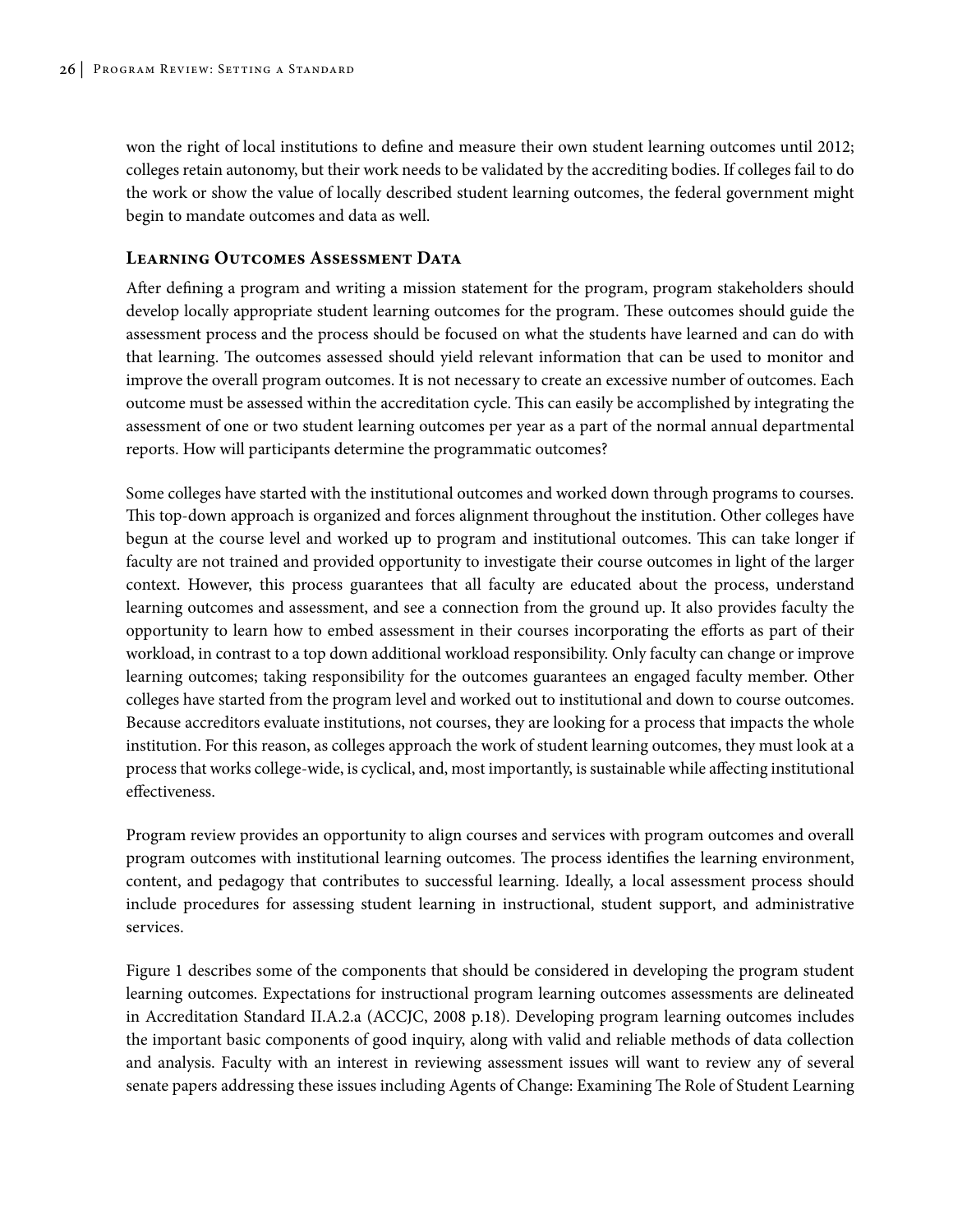Outcomes and Assessment Coordinators in California Community Colleges (ASCCC, 2007), Working with the 2002 Accreditation Standards: The Faculty's Role (ASCCC, 2005), The 2002 Accreditation Standards: Implementation (ASCCC, 2004b), and Faculty Role in Accreditation (ASCCC, 1996). The figure represents an example of determining instructional student program outcomes.

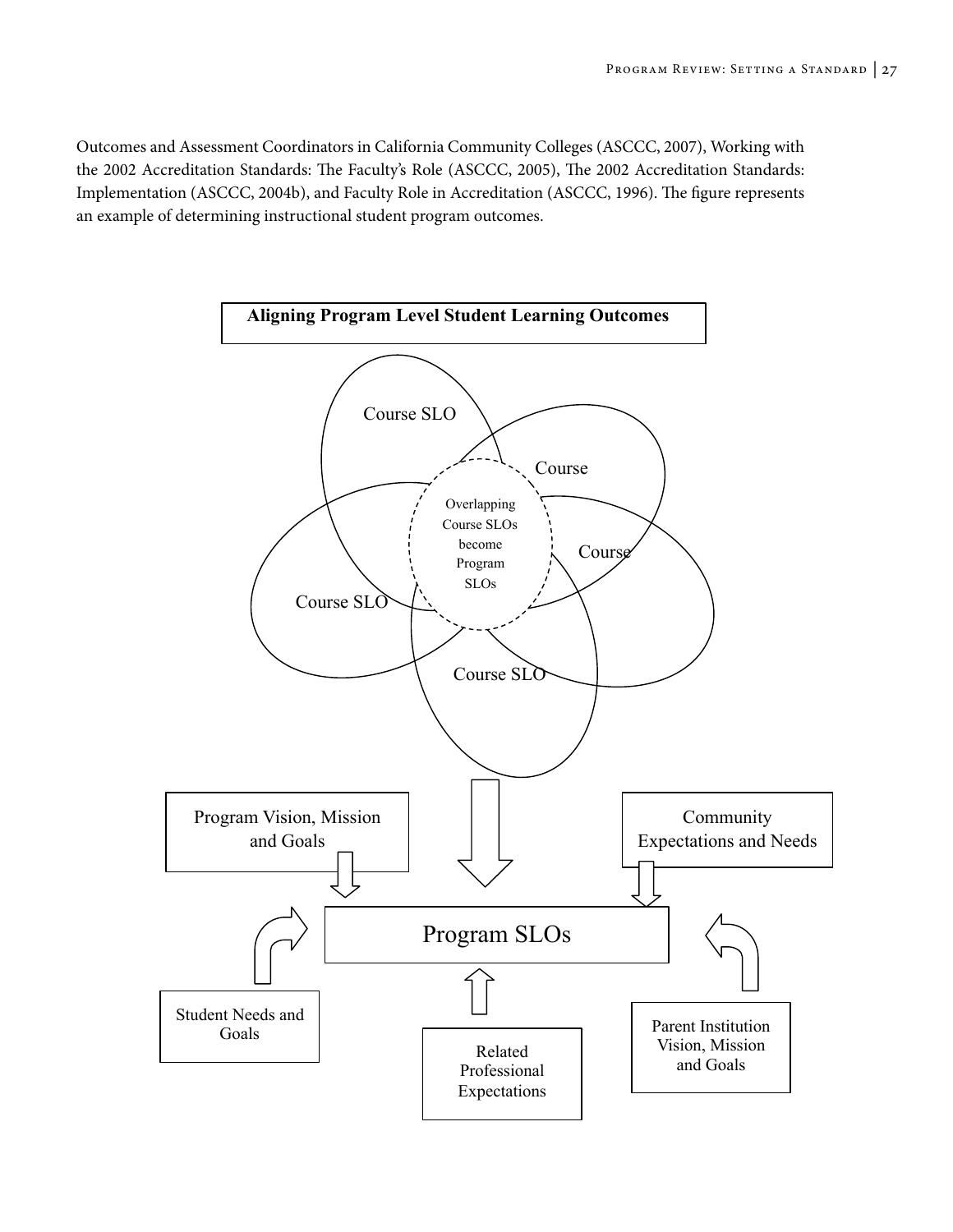#### **Locally Determined and Organized Data for Program Review**

Data for programs will differ based upon the work done; instructional, student service, and administrative data requirements will vary. Some colleges organize the data into small discrete areas, while other colleges review exhaustive additional data.

The instructional program data required varies with the college's organization, structure and purposes for program review, and availability of data. One college organizes their instructional program review data into four areas:

Enrollment Data and Analysis Success Data and Analysis Delivery Method Data and Analysis Demographic Data and Analysis

One researcher at Fullerton College clusters the types of service program data into four main areas representative of their identified key program performance indicators:

- 1. Program Demand: internal and external demands for service using data such as work requests, trouble tickets, information requests, committee services and meetings, etc.
- 2. Program Resources: fiscal and human resources required by the program including full and parttime staff and all fiscal support including salaries, benefits, supplies, equipment and other costs.
- 3. Program Efficiency: information reflecting the relationship between the resources committed to the program, service or activity, and the use of those resources, as indicated in ratios of demandto-costs and to demand-outcomes-costs.
- 4. Program Outcomes: input indicating the satisfaction of clients of operations and student services and timely and effective completion of the demanded services.

An example of other types of data required and supplied by the research department for Riverside Community College District is in Appendix H. In addition, the links to college program review websites in Appendix D will provide another rich source of how colleges collect, organize, and evaluate data.

One area that colleges have struggled with includes the use of data with regard to individual faculty members. As stated at the beginning of this paper, the process of evaluating faculty should be distinct and separate from the program review process. Faculty are likely to be especially aware of the Accreditation Standard which states, "Faculty and others directly responsible for student progress toward achieving stated student learning outcomes have, as a component of their evaluation, effectiveness in producing those learning outcomes" (III.A.1.c). If the goal of program review is continuing program improvement, it is self-defeating to attempt to correlate the evaluation that takes place in a single term with long-term improvement. Early interpretations of this standard misunderstood the Commission's intent to be that the evaluation procedures for individual faculty members—including tenured faculty—would be based on review of their outcomes (i.e., statistics for student retention, success, and persistence). As the Accrediting Commission's senior staff have engaged in ongoing dialogue with faculty groups, they have clarified that the intent of the standard is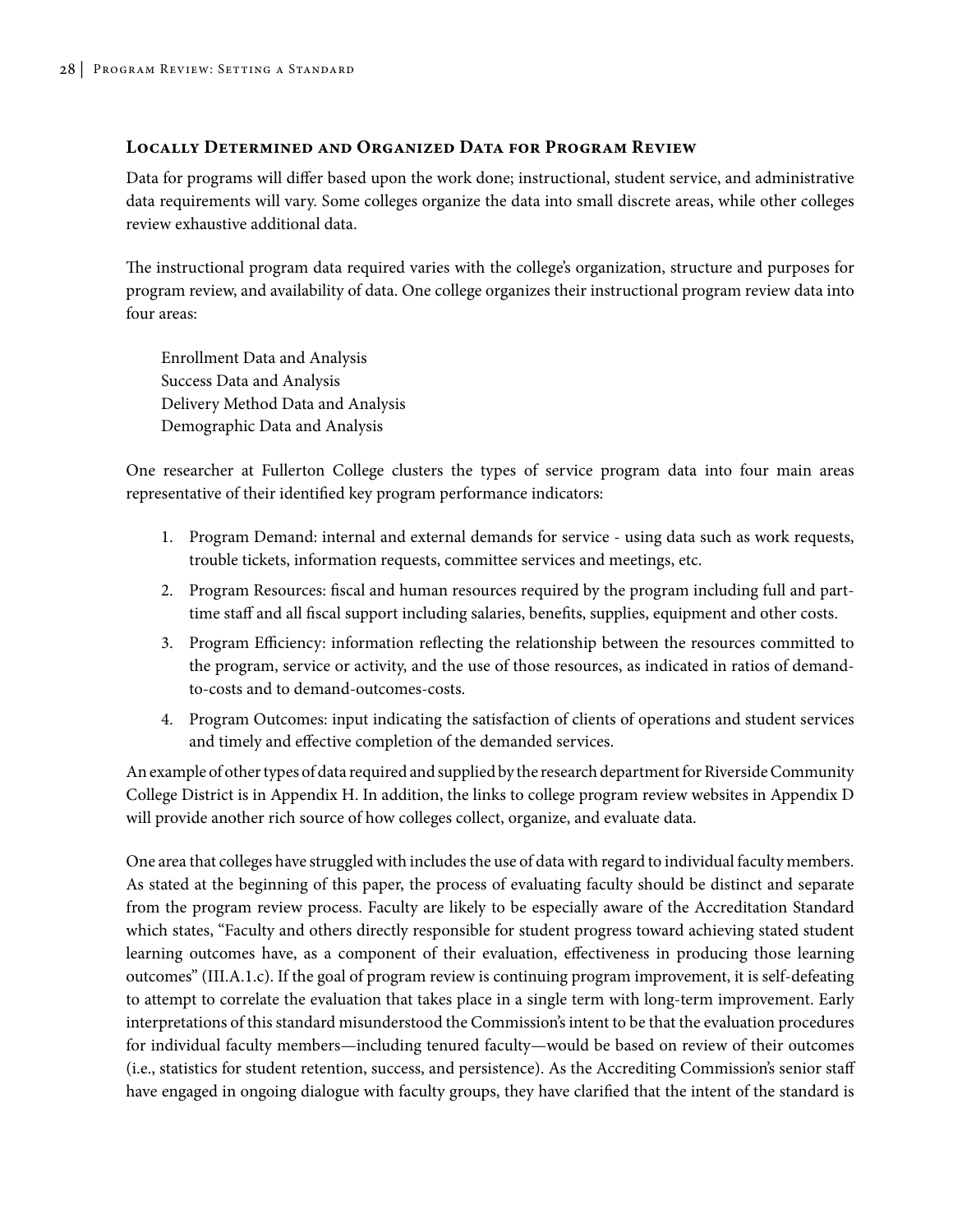that faculty be involved in developing and assessing the outcomes that they wish their students to achieve. A clear description of faculty expectations for student learning is important because students are unlikely to make progress toward a goal which faculty have not clearly identified. A robust program review process allows faculty to articulate student-learning outcomes not only for the classes they teach, but also for services necessary for students to progress toward their goals. The ACCJC has also provided a rubric for institutions to assess their progress in developing and assessing student learning outcomes. This rubric is available in Appendix G; the ACCJC has indicated that all colleges need to be at the "Proficient" level by 2012.

#### **Collecting the Data**

If local senates have not established a good working relationship with the college's researcher, this is the time to begin one. Defining the data that provides the information necessary, without homogenizing the process, helps to make the process meaningful. Learning-centered conversations with researchers are essential. Institutional support necessary for the successful implementation of a program review process includes research support—both qualitative and quantitative research. Faculty scheduled for program review should influence the research agenda. For small colleges with limited research facilities, faculty should have access to whatever staff person(s) serve the research function of the college. In commenting on program review, George Boggs, then-president of Palomar Community College and subsequently Chair of the Commission on Research for the California Association of Community Colleges stated,

One of the most basic and important types of institutional research for a community college to do is program evaluation. In its most basic form, an evaluation is a study, based upon objectives of the activity or program to be assessed, that provides useful information about the degree to which the objectives have been met. Program evaluation is simply a matter of asking useful questions, and then making valid conclusions based upon the data. The current emphasis on documenting student outcomes is, in fact, a call to conduct more and better program evaluation. (Boggs, 1988, p.1)

Because program review processes will almost certainly have a quantitative aspect, some faculty may wish to review Accountability Reporting for the Community Colleges (ARCC) data as part of their program review process. Faculty teaching basic skills and English as a Second Language (ESL) courses may wish to look at the ARCC data for "Improvement Rates for ESL and Credit Basic Skills Courses." Because such faculty will likely be looking in detail at their local data, they may discover that the data reported to the Chancellor's Office is not appropriate in terms of the intended metrics. In fact, many colleges are currently discovering this to be the case. A vigorous local program review process can help the system as a whole collect more accurate data and use that data to improve system analysis and performance as a whole.

Obviously, this collection and review of the data represent what could be a time intensive and difficult task. Some colleges have created readily accessible websites to provide college and district data. In addition, the California Community College Chancellor's Office (CCCCO) has a variety of data available both for individual colleges and statewide data. There are links to research websites and the CCCCO interactive Data Mart, which allows live data queries from the field. (The Data Mart link is *http://www.cccco.edu/SystemOffice/Divisions/TechResearchInfo/MIS/ DataMartandReports/tabid/282/Default.aspx*.)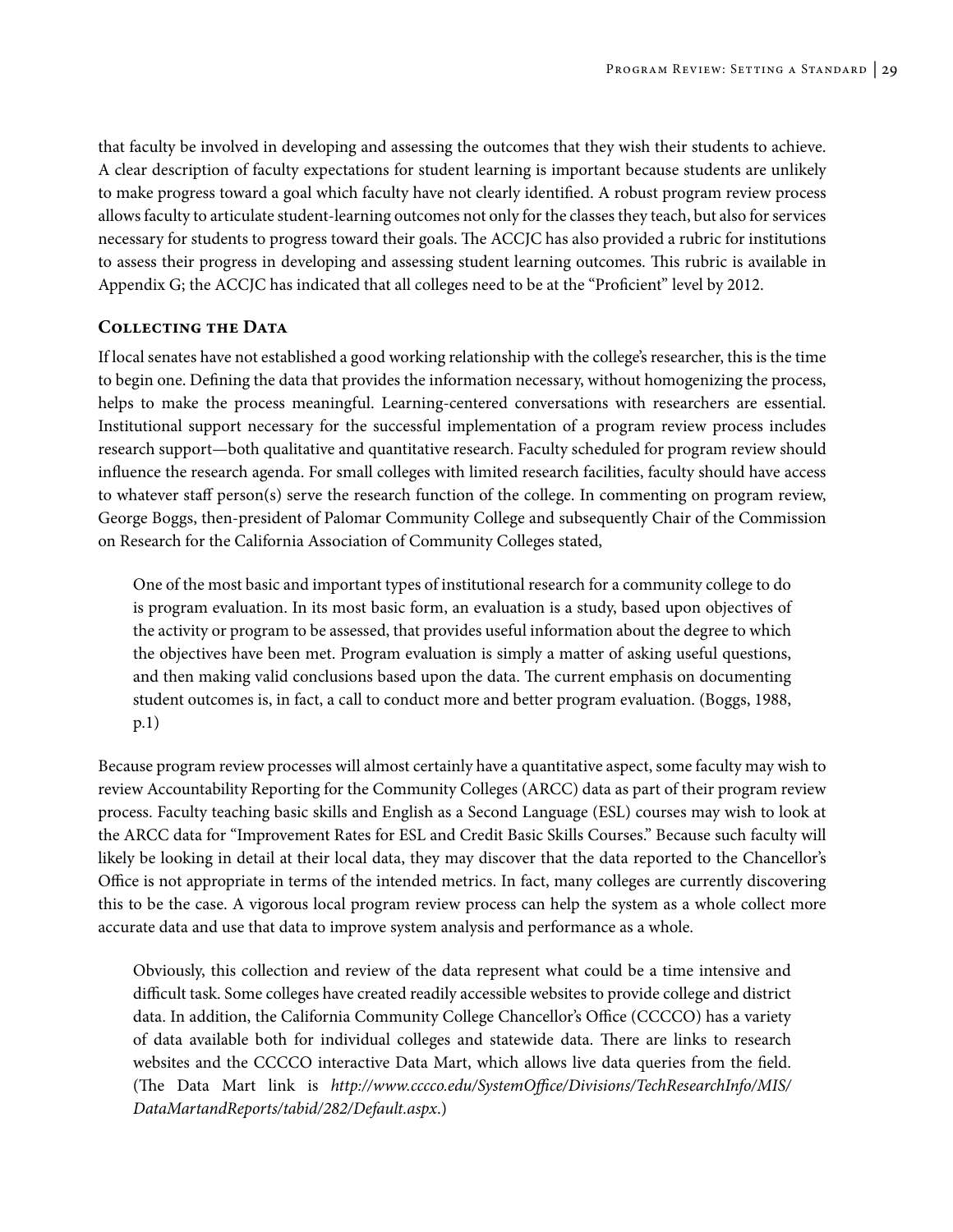Increasingly colleges have complained that organizing and keeping the data have grown to unmanageable levels. Many colleges have templates that are used and stored as either paper or electronic spreadsheet or databases. Other colleges have invested in software that both collects program review data and allows for varying levels of review, much like curriculum management systems. (For more information the online program review websites which characterize the many examples of data submission, review, and storage found in Appendix D). Whatever method a college uses, it is important to look into the future and determine what this task will require and whether a homegrown or commercially available software package will be necessary. However, before making a decision, colleges should be realistic about the other institutional functions program review must link up with and whether software compatibility will be an issue.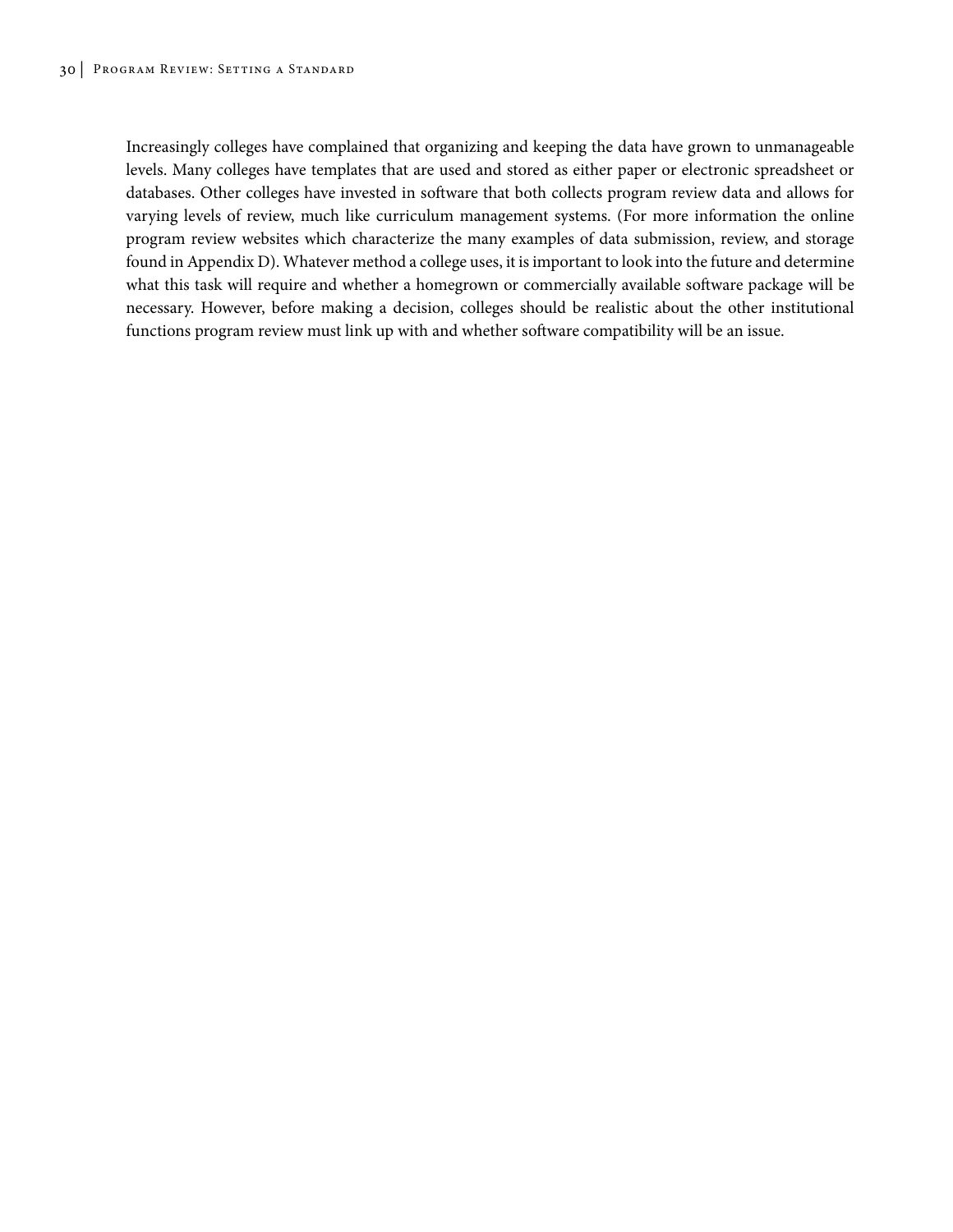## **Linkages between Program Review and Other College Processes**

PROGRAM REVIEW CAN BE AN EXCELLENT reflective process that lends itself as a focal point to provide information for other tasks that must be completed. In fact, some institutions have noted significant redundancies in program review, outcomes assessment reporting, and periodic accreditation reviews. Several institutions have revised their program review governance processes to make the workload for faculty and administration more effective. Thoroughly reviewing these processes and aligning reporting provides a considerable potential time savings, increases the efficiency of the reporting, and the effectiveness of the processes contributing to the final product.

### **Linking to Curriculum Review**

One of those processes which form an important foundation for program review and can be incorporated into the program review process is curriculum review. Curriculum represents the heart and soul of the instructional programs and is another area of primary responsibility for academic senates (Title 5 §53200(c) (1)). The scrutiny necessary to ensure the integrity of the curriculum requires faculty expertise and provides the content for programs. "Curriculum" here might mean the structure of the individual course, of academic programs (certificate or degree) and the curriculum of the institution as a whole, including review of general education requirements and outcomes. The integrity of the curriculum should be respected both within and outside of the college. Business and industry, transfer institutions, community members, students, and the college itself all benefit from the academic integrity that results from educationally sound curriculum processes. Whether the issue is the arrangement of the overall curriculum process or the approval of a particular course revision, the local academic senate plays a primary role.

Unless a college already has an effective system for updating course outlines, aligning this review process with program review can provide a timetable for insuring that this important work is accomplished. A program review process is almost certainly incomplete if the curriculum has not been reviewed for several years. By creating curriculum review timelines that ensure the entire curriculum is updated prior to program review, the task is simplified and benefits both processes. If one focus of the program review process is the need to introduce new curriculum or enhance and validate the quality of existing curriculum, the coordination of the program review and curriculum processes facilitates a more effective approach to meeting program and student needs. Special attention should be given to programs that must meet external agency standards, curriculum frameworks, or legislative acts, as the standards already established by external bodies can be useful sources of information and perspective for local curriculum and program review committees seeking to improve their own processes. Such programs are likely to include some of the certificate granting and/or licensing vocational education programs. The Academic Senate has a number of position papers on curricular process, including The Course Outline of Record: A Curriculum Reference Guide (ASCCC, 2008). Figure 2 below graphically displays the relationship between curriculum review, program review, and student learning outcomes assessment.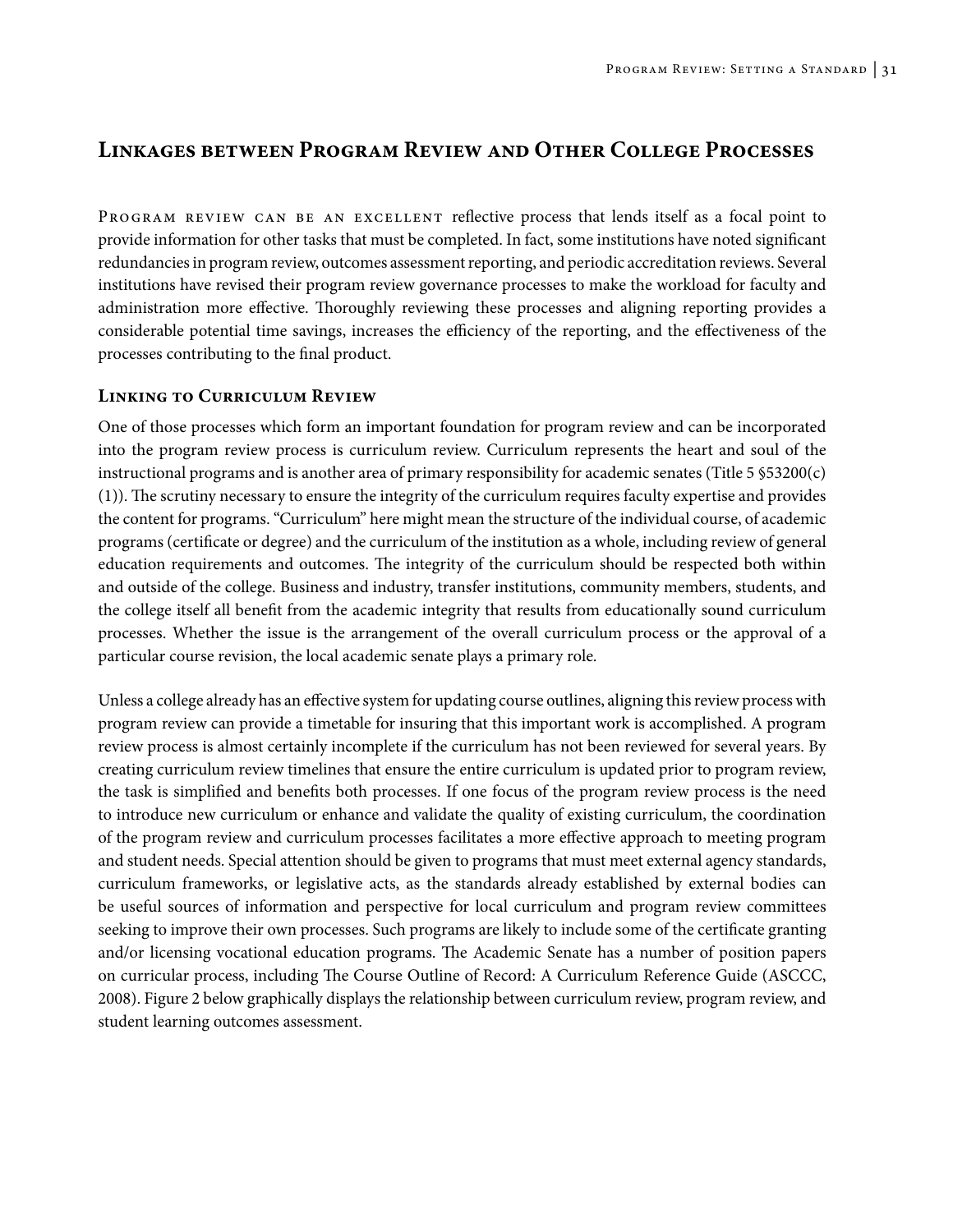### **Figure 2 Linkage of Curriculum Review, Program Review and Student Learning Outcomes**



### **Linking to Budget Processes**

A multitude of budget and governance discussions have yielded the truism, "Planning should drive the budget; the budget shouldn't drive planning." This message was reinforced in the 2001 Academic Senate paper The Faculty Role in Planning and Budget. However, in the context of many California community colleges, this statement is often made as college administrators announce sudden fiscal constraints and the need to eliminate courses, programs, or services, often for budgetary realities beyond their control. Despite a college's stated mission, master planning, college goals, or department objectives, a decrease in funding often leads to reprioritization on the fly. Planning on the basis of budgeting is anathema to all that program review (and accreditation standards) support with regard to good practice.

The "planning-by-budget" phenomenon may be exacerbated by fiscal constraints imposed by the state, combined with the reality of college political processes in which contracts are negotiated, projects are pursued, and efforts are made to maintain a positive image in the community. At times, even a relatively sophisticated institution with complex planning processes, stable funding, and the best of intentions, may be faced with having to make cuts due to factors beyond the control of the college. In this context, the establishment of legitimate goals and the linkage of program review with the budgetary process is essential.

The basic recommendations of the 2001 Senate paper The Faculty Role in Planning and Budget are very simple: (1) Planning should begin at the classroom (or student service) level; (2)Discipline and/or department plans (especially as articulated through longer term program planning) should aggregate to create division and area plans; (3) Divisional or area plans should be collected together until overall planning priorities can be established; and (4) Only once institutional priorities have been established from the ground up can the budget process begin to establish what initiatives can be funded in any given fiscal period. It should be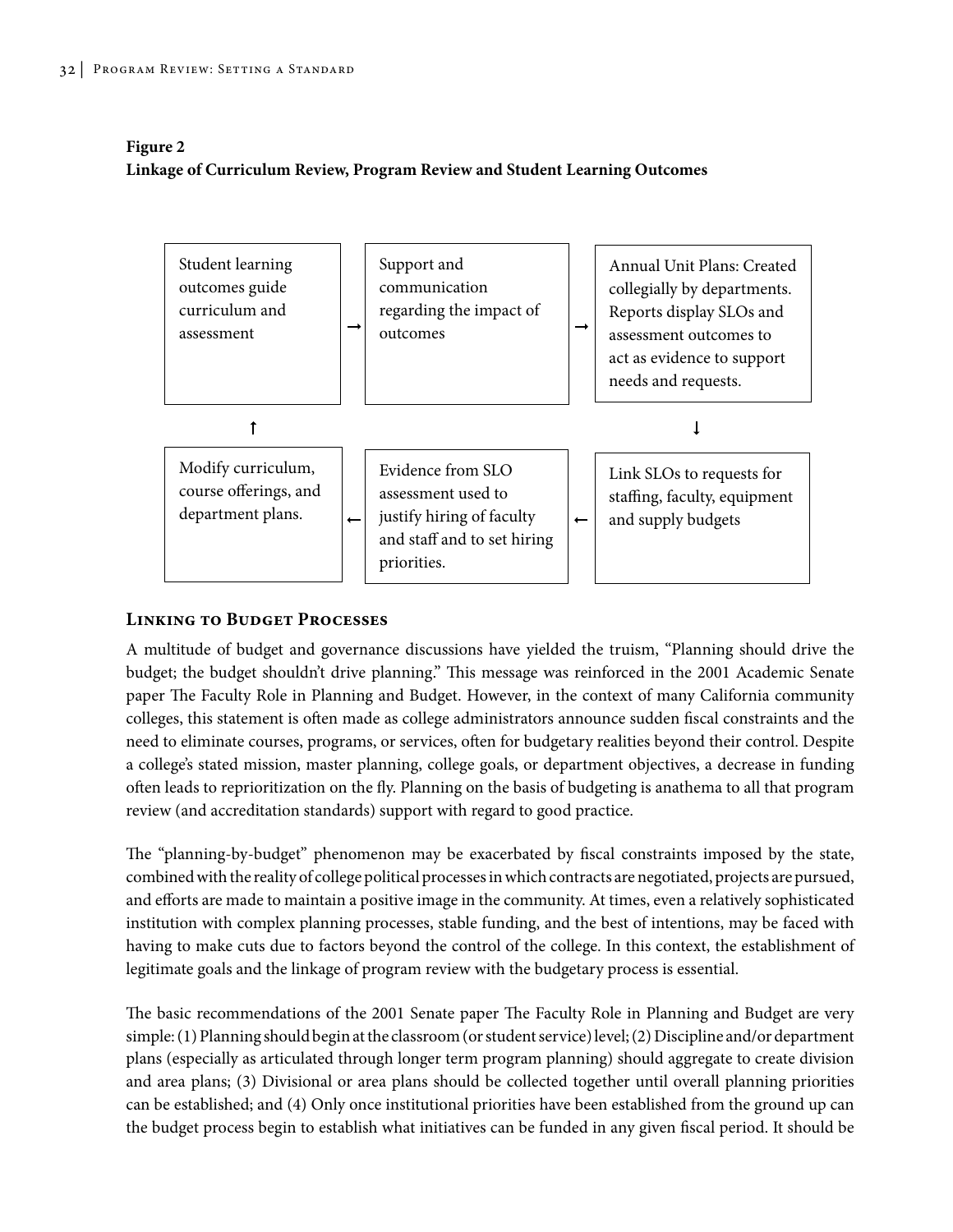apparent that only an institution with a healthy program review process is in the position to plan and budget wisely (remembering that programs are not exclusively instructional programs).

As with program review, local academic senates have responsibility for collegial consultation on the budget process. In light of the similar roles of local academic senates on program review and the development of the budget process, a great opportunity exists to coordinate the two processes; recommendations developed through program review can be considered when resources are prioritized. This coordination alone stands to ensure instruction and services provided to students are actually affected by the recommendations developed in the program review process. In light of the Accrediting Commission's observation that inadequate program review and budgetary processes are two of the most likely causes of institutional sanction, local senates and administrative leaders have a special need to seek coordination of these two processes. If these processes are in place and working smoothly, colleges will also find it easier to meet their Title 5 obligation to assemble Educational Master Plans and Facilities Master Plans.

## **Linking to Educational Planning & Unit Plans**

Community college educational planning requires that the college set priorities from among its many missions. See, for example, Title 5 §51008, "Comprehensive Plan. (a) The governing board of a community college district shall establish policies for, and approve, comprehensive or master plans which include academic master plans and long range master plans for facilities. The content of such plans shall be locally determined, except that the plans shall also address planning requirements specified by the Board of Governors." Many colleges have adopted a practice of creating unit plans on an annual basis for every department. The initial production of a unit plan requires some work, but thereafter, each year the unit plan is updated with new data and analyses. The unit plans are usually a briefer and less comprehensive version of the program review template. Faculty discover that this practice of regular updating results in a simpler and more focused program review which may occur every 3-6 years. Appendix C contains examples from sample colleges displaying how unit plans and then program review are linked to curriculum review, the Educational and Facilities Master Plans, budgeting practices and other college processes.

In creating the Educational Master Plan colleges must integrate the needs of all programs. While most colleges probably place significant emphasis on primary areas like basic skills, preparing students for transfer, and career and technical education (CTE), how these areas are balanced is a matter for local discussion. Will a college create a nursing program to enhance its CTE prospectus or will it invest in an honors program to better promote transfer? A college that has a robust program review process is in the best position to know with assurance what it already does well (and could perhaps expand upon at modest cost) and where it needs to strengthen current commitments (and thus might be hesitant to expand on an insecure foundation). Program review is thus an essential component of aligning college planning and mission review.

Short-term adjustments in resource allocations are frequently made using immediate enrollment data; a college sees enrollments decreasing in course A and wait lists growing in course B so it offers fewer of A and more of B. Program review asks why these changes are occurring, and what is to be done. For example, at one southern California district, overall enrollment increased by 50% from 1998 to 2008, while basic skills enrollments increased 300%, or six times as fast. Presumably such a district should give detailed consideration to the resources allocated to basic skills course sections and the student services especially valuable to that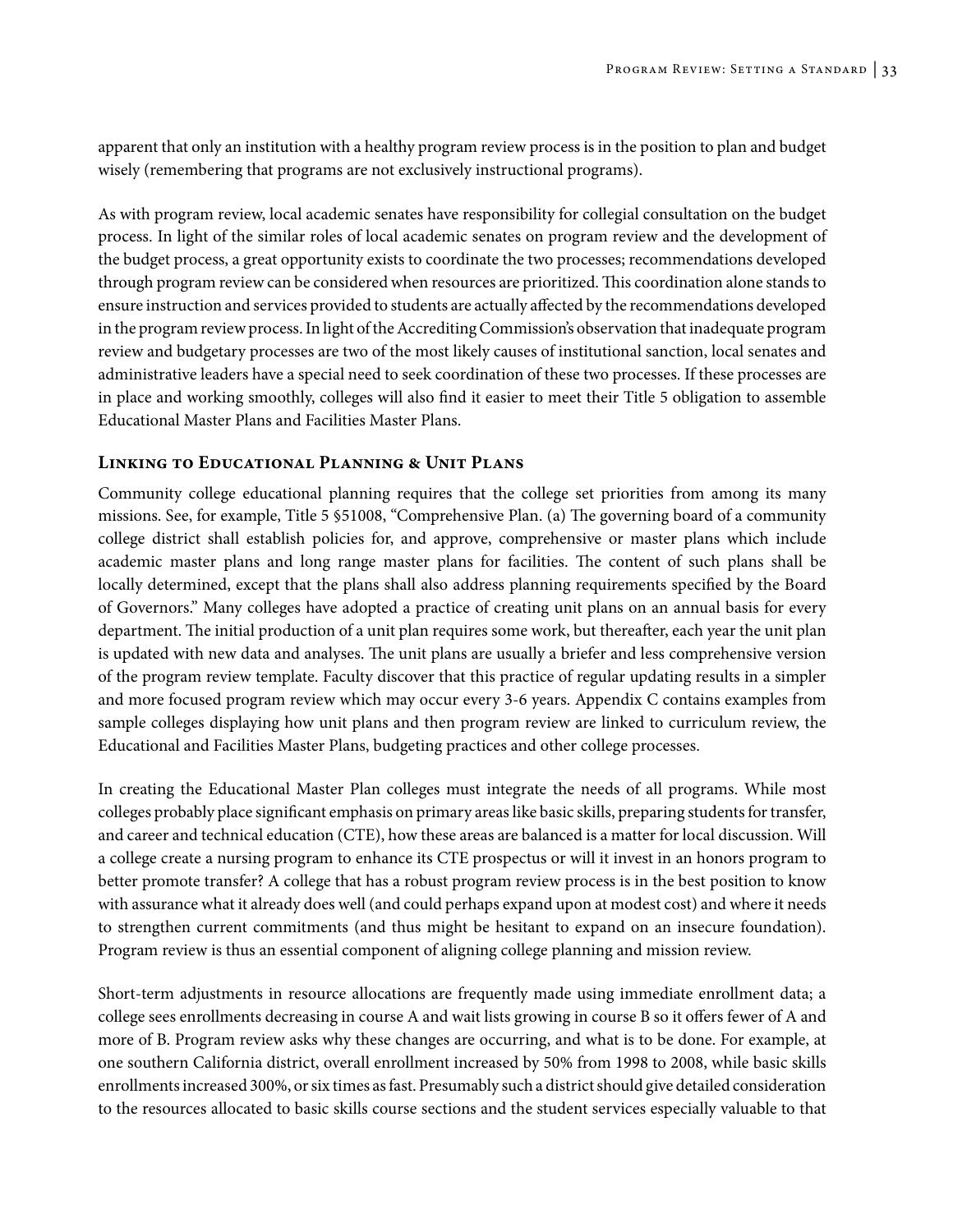student population. This would meet near-term needs. Realizing that the college was serving a dramatic increase in basic skills students, the college might reconsider its mission statement to see whether it captures the commitment the college is prepared to make, since a commitment to meeting the needs of such a rapidly expanding number of basic skills students will make expanding other programs difficult.

Program review contributes to the search for the answers for these questions. It does so by evaluating program quality and by weighing enrollment and outcome information against the context in which the college exists (e.g. the role of the program in transfer patterns, or in preparation for the job market). Educational planning, scarce resources, and growing student populations compel colleges to focus on difficult questions; which program or service deserves additional staff, equipment, or budgets? Which programs or services are organized in such a way that they must be reconstructed to more effectively meet student needs? Which programs and services, as determined through an appropriate and separate process, are not needed and by their presence, are preventing the development of other needed programs and services?

While there is a tendency to be reticent to pose some of these questions, faculty must ask such questions. Many of them present the perfect opportunity for fruitful collaboration with the college researcher. Colleges cannot afford to be lacking in the knowledge and expertise of the faculty on these important planning issues.

The process described here links program review to the accomplishment and continued refinement of a college's mission and mission statement, and it is the college's mission statement that should drive planning and the allocation of resources. This is not confusion about whether mission drives planning or planning drives mission, but a recognition of the way in which ongoing institutional dialog relies on a planning process to keep its mission statement grounded in the resources it possesses and the reasonable commitments it can make.

## **Linking to Accreditation Process**

Program review processes assure educational quality and help programs to evaluate and improve their services. It is no wonder that accreditors emphasize this process as a good indicator of institutional effectiveness and integrity:

Accreditation as a system of voluntary, non-governmental self-regulation and peer review is unique to American educational institutions. It is a system by which an institution evaluates itself in accordance with standards of good practice regarding goals and objectives; the appropriateness, sufficiency, and utilization of resources; the usefulness, integrity, and effectiveness of its processes; and the extent to which it is achieving its intended outcomes. It is a process by which accreditors provide students, the public, and each other with the assurances of institutional integrity, quality, and effectiveness. Accreditation is intended to encourage institutions to plan for institutional improvement in quality and effectiveness. (ACCJC, 2008, p. 4)

Not surprisingly then, program review is also a critical element in the way a college prepares for an accreditation visit. At an ill-prepared college, hands are thrown in the air 18 months (with luck) before a visiting team arrives. The college has to quickly take stock of what it does in the areas surveyed by the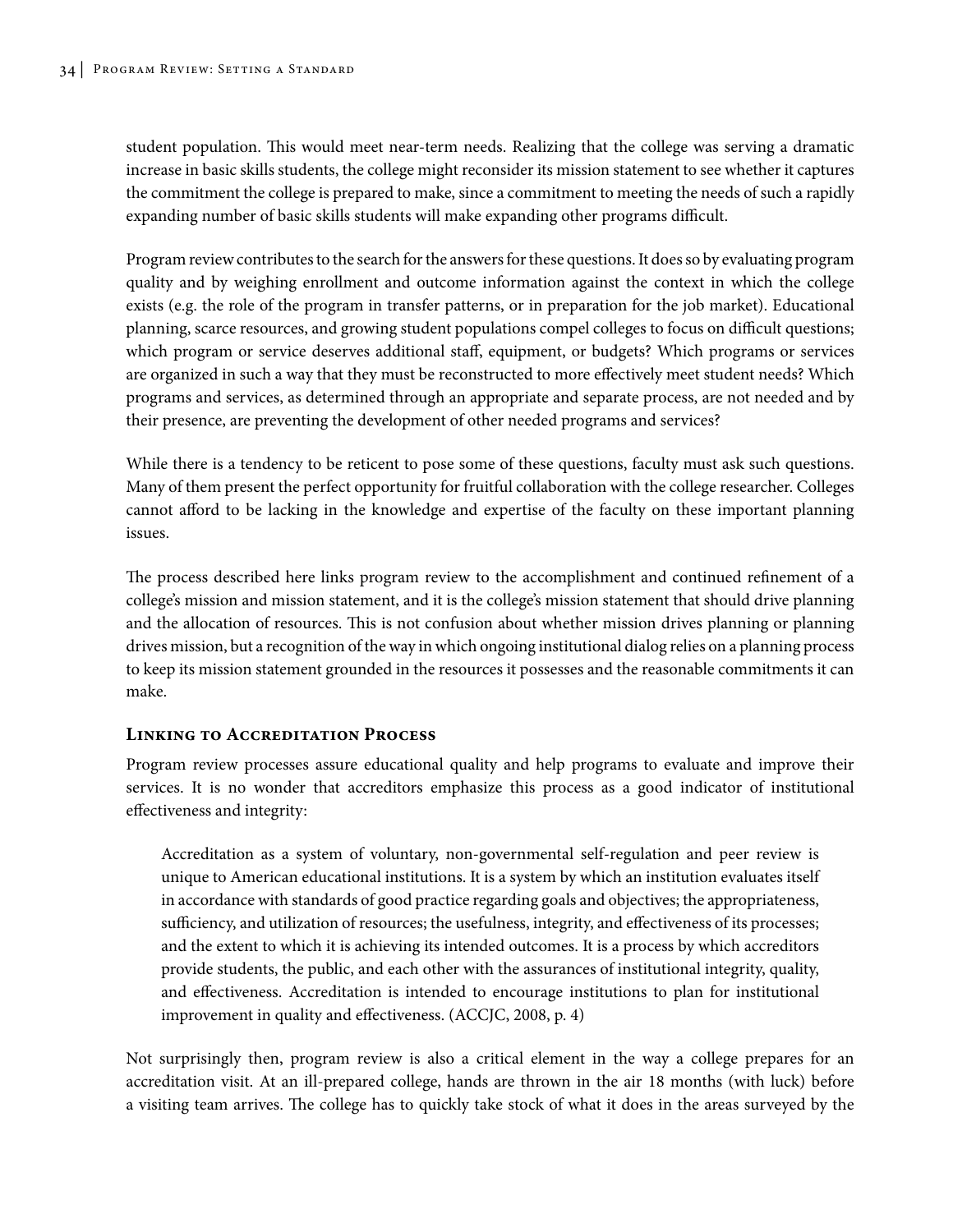standards. By contrast, a college with a robust program review process already has the elements in place to generate a candid and constructive self-study. Because its instructional and student service programs take program review seriously, it already knows where it stands with regard to the requirements regarding instruction and student service programs in Standard II. Because it takes seriously the work of faculty, staff, students, and administrators in conducting program review, it has already been thinking about how to balance needs for human, physical and technological resources with the financial resources available to meet local needs. The fact that it has involved all of these groups in meaningful institutional evaluation and improvement is evidence that the leadership and governance processes of the institution are alive, and the fruit of all this self-reflection informs the ongoing development of the college's articulation of its mission. A college with a robust program review process cannot be assured that it will never receive a recommendation or sanction from the Commission, but it can be confident that it has an institutional structure to meet recommendations quickly. A community college with a robust program review process probably won't achieve perfect student learning outcomes, but it might discover its own perfect process.

"Accreditation provides assurance of the institutional integrity, quality, and effectiveness… More importantly, accreditation is the system by which the internal community of an institution evaluates itself and plans for improvement in quality and effectiveness" (ACCJC/WASC, 1990, p. 1). The purposes of program review and accreditation may be similar, notwithstanding the general nature of accreditation and the specific nature of program review. However, a constitutional difference between accreditation and program review is the locus of control over the standards and the validation process. In the accrediting processes, the Commission defines the standards; in the college's program review process, the college defines the standards, which may well exceed or be more prescriptive than the Commission's requirements.

The faculty role and involvement in accreditation processes, including self-study and annual reports, is yet another of the areas in which local academic senates must be collegially consulted (Title 5 §53200(c) (7)). As local academic senates plan program review processes, many of the general principles and processes can be transferred from the accreditation model and modified to more specifically address the program under review. If timelines are coordinated with institutional accrediting processes, programs can take advantage of the overall climate in the institutional reflection focused on self-study and improvement. This positive climate alone would be a sharp contrast with the negative climate many faculty once associated with program review and accreditation.

Finally, as the institution develops goals in response to the accreditation process, program improvement or support could be incorporated in or coordinated with the developed goals. The institutional goals will be placed in an overall and legitimate context faculty are likely to support. This type of comprehensive acknowledgment of goals lays a strong foundation for the second cycle of program review whereby the goals are seen as legitimate and reservations regarding the legitimacy of the planning process become irrelevant.

### **Linking to Student Equity**

The commonly used quantitative program review measures regarding ethnicity and student populations in combination with the accreditation standards requirement to consider diverse institutional student populations are consistent with the indicators recommended in the student equity regulations (Title 5 §54200, Student Equity Plans). Program review provides an ideal opportunity for faculty to examine whether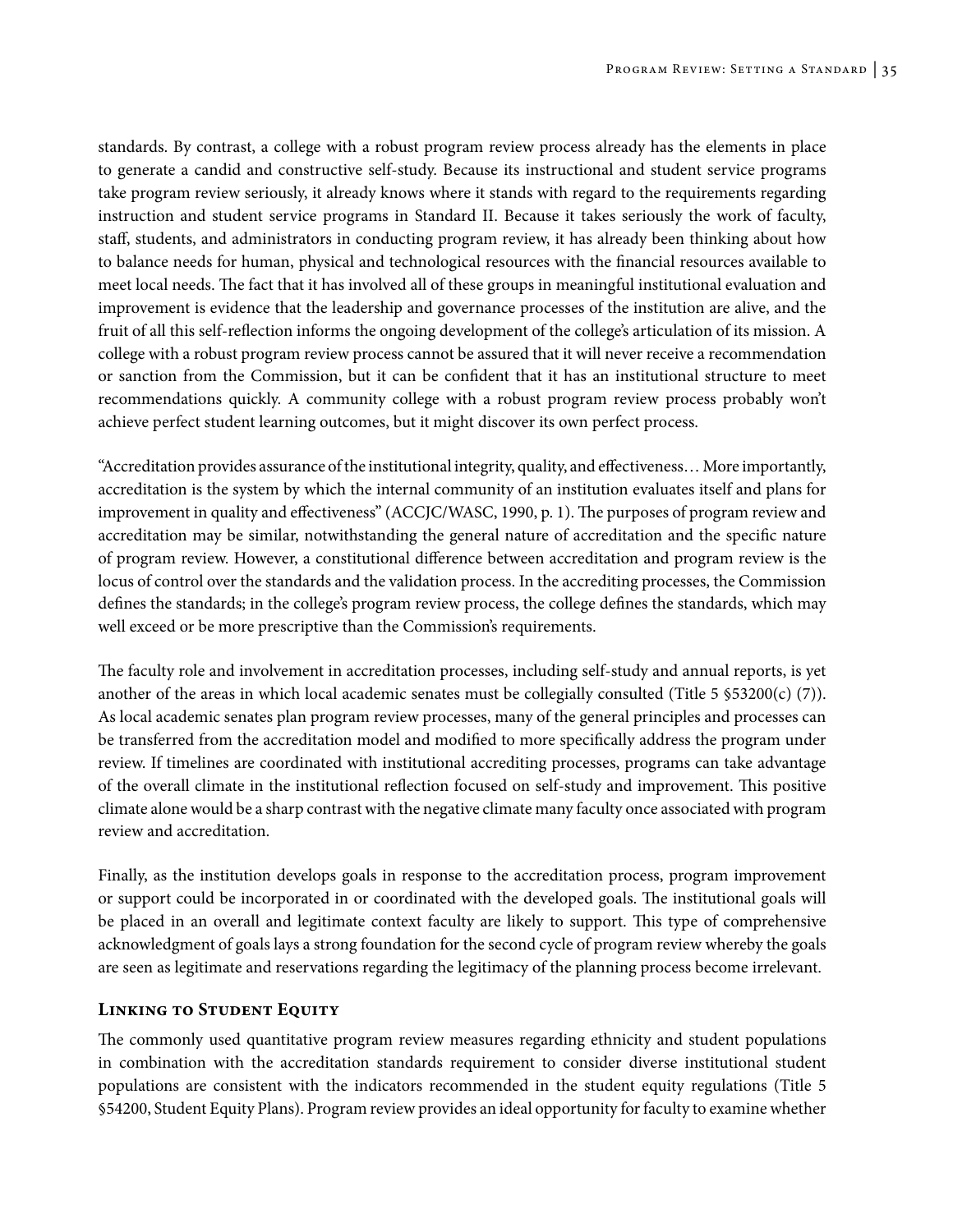all students are being equally well served; the goal of more equitably serving students can thus be furthered. For example, a department may identify that it has a 75% student success rate; if further analysis reveals that of the 25% who were unsuccessful, a disproportionate number were women, perhaps the department faculty would want to examine whether their pedagogy and curriculum are linked to these inequitable outcomes. It should go without saying that disparate outcomes by ethnicity should bear especially close scrutiny and planning on how to reduce and eliminate such disparities. Opportunities for collaboration with the campus Basic Skills Initiative should also be carefully considered. Just as colleges and the state have seen a disproportionate increase in basic skills students over the past several years, so the number of traditionally underserved students is increasing dramatically on many campuses, and attention to the success of different student groups should certainly be a part of any comprehensive program review process.

Local academic senates are also to be collegially consulted on "standards and policies regarding student preparation and success" (Title 5  $$53200(c)$  (5). Because student equity is an issue of student success, program review processes should also be coordinated with student equity processes.

## **Linking to Basic Skills Initiatives**

The Basic Skills Initiative has been fueled by widespread dialog and discussion. From 70-98% of first time California community college students assess into a basic skills course in reading, mathematics, English, or ESL. No department can perform a thorough program review without looking at the data regarding students with basic skills needs. How many students in transferable general education courses have inadequate reading, writing or computational skills? How do programs discern and achieve these basic skills needs? Do institutions support student success centers to assist students in all disciplines? Do programs cooperate to develop interdisciplinary learning communities which have generally higher success rates? Do matriculation services adequately help students to reach academic goals and achieve the basic skills needs? These issues cross over every program in the college. More information on basic skills can be accessed at the Basic Skills Initiative website at www.cccbsi.org and in the numerous papers on basic skills produced since the last program review paper on basic skills including The State of Basic Skills Instruction in California Community Colleges (ASCCC, 2000), Survey of Effective Practices in Basic Skills (ASCCC, 2003), Issues in Basic Skills Assessment and Placement in the California Community Colleges (ASCCC, 2004), and the Report on the System's Current Programs in English as a Second Language (ESL) and Basic Skills (CCCCO, 2008).

### **Other Linkages**

Other links can easily be connected to program review processes. Linkage to enrollment management policies is essential. If the policies for enrollment do not reflect the conclusions of program review processes, student success in the programs will be greatly hampered.

Faculty at many colleges participated in the grant-funded Intersegmental Major Preparation Articulated Curriculum Project (IMPAC), and while funding for the project has expired, the need for faculty to consult with their colleagues at receiving transfer institutions could be scheduled to take place as part of instructional program review for those disciplines which seek to prepare students for transfer. In addition, discussions with other community colleges and professional organizations provides an opportunity to review our own programs and compare them with the work of others.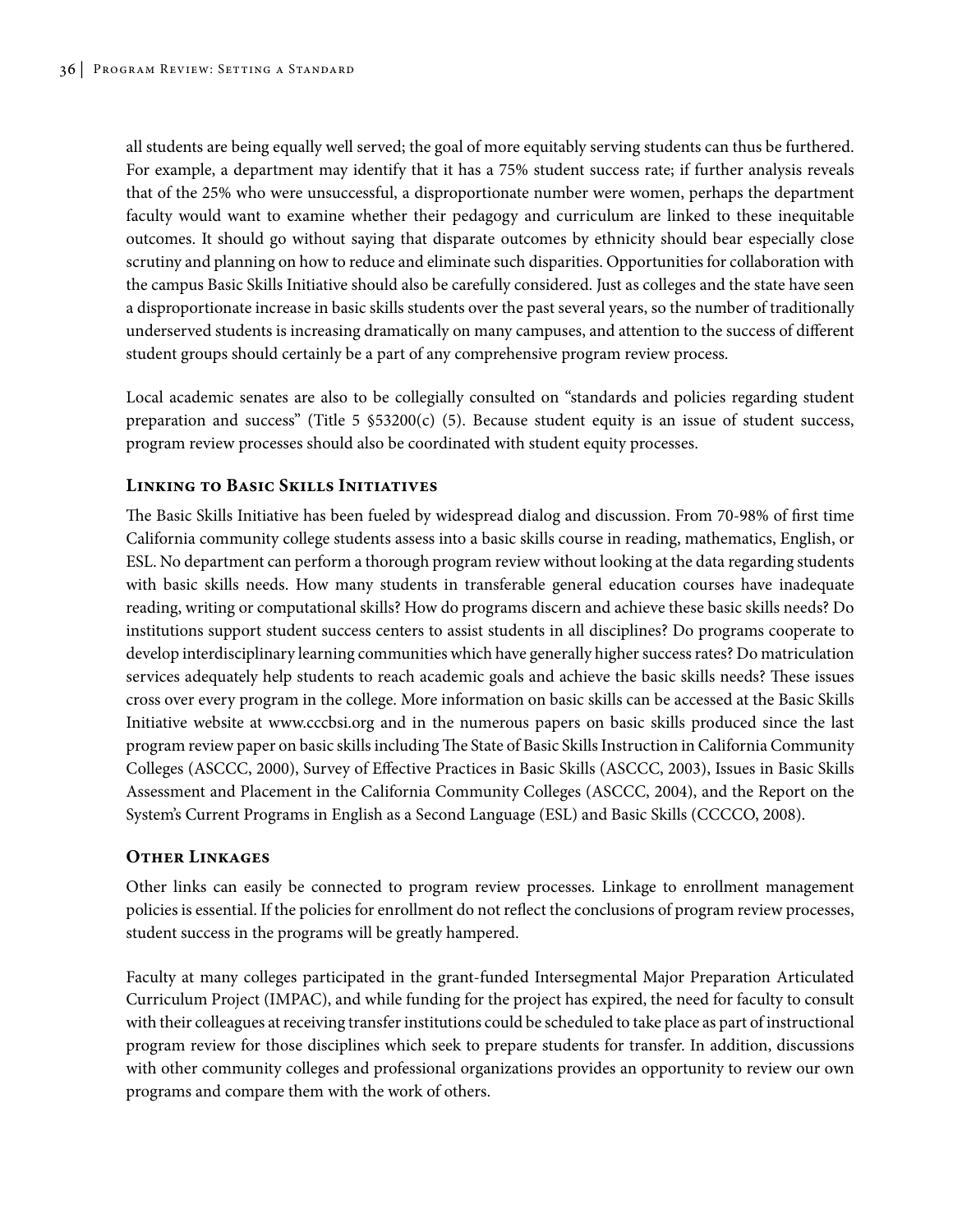Yet another linkage an effective program review process can document is the need for California community colleges to make meaningful progress toward the AB1725 goal of 75% of instruction provided by full-time faculty. This goal is crucial not only in the classroom, but equally because a vigorous program review process cannot be carried out at an institution in which most classes are taught by part-time faculty and the fulltime faculty are stretched so thin that individual faculty members find themselves wearing multiple faculty leadership hats just to keep the institution functioning. As suggested earlier, an effective program review process can help an institution focus on its major priorities and avoid duplication of effort and investment of energy into projects that are finally abandoned as infeasible or inconsistent with the college's mission. Focusing and economizing faculty energies should not result in fewer faculty to do the college's work. Rather, it should allow faculty to focus on their primary duties to teach and serve students while devoting attention to improving the circumstances in which teaching and serving students takes place.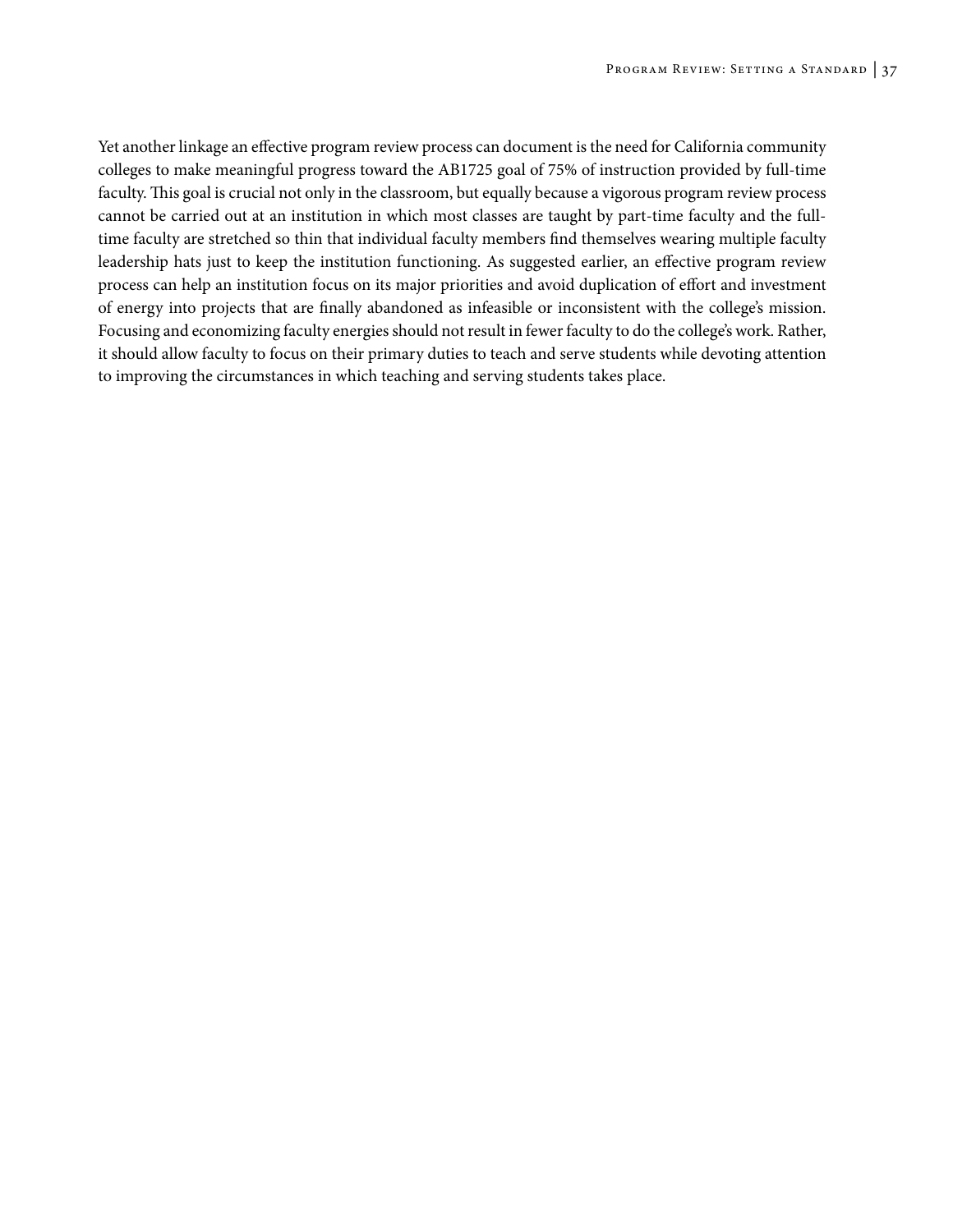# **Considerations When Reviewing a Local Model**

Essential to the development, implementation, and periodic revision of a program review process are the underlying assumptions upon which it is based. These assumptions should be identified and delineated in the program review process itself. Some of the more common issues and assumptions are discussed in this section in an attempt to promote greater deliberation at the local level.

## **Goals**

Almost every piece of literature and program review process reviewed identified the need to link program review with the college mission, the college master plan, and the department goals and objectives. Inherent in this assumption is that the mission, master plan, goals, and objectives are viewed as valuable by the faculty. This value would depend upon the process by which the district, college, and departments arrived at such missions, plans, goals, and objectives. Not only program review but institutional planning and educational program development are also academic and professional matters on which local academic senates must be collegially consulted (Title 5  $$53200(c)(10)$ ). If the program review process is one in which faculty are consulted collegially, thereby ensuring a respect for the goals by the faculty, the assumption could serve the process well. If, however, the faculty are not consulted collegially, this linkage to program review should not be used until legitimate missions, master plans, goals and objectives are developed.

## **Adoption of a Program Review Process**

The question of which programs and services will be reviewed should be addressed in the college's program review assumptions. If the purpose of the process is to promote educational excellence and better serve students, no function of the college should be exempt. The productiveness of ancillary units and administration of the academic divisions, instruction, student services, the executive offices, and the governing board all have an impact on the academic integrity of the programs and on the college's ability to serve students. As stated earlier, as local academic senates address this issue, it may be necessary to define the term "program" or answer the question of whether the process is an instructional/services program review process or an institutional program review process. An administrative/institutional review process would include the review of all programs and services, including units not commonly perceived as programs. This perspective is also consistent with defining programs as they are defined in the college budget processes (cost centers) and in the planning and goal setting process (planning units).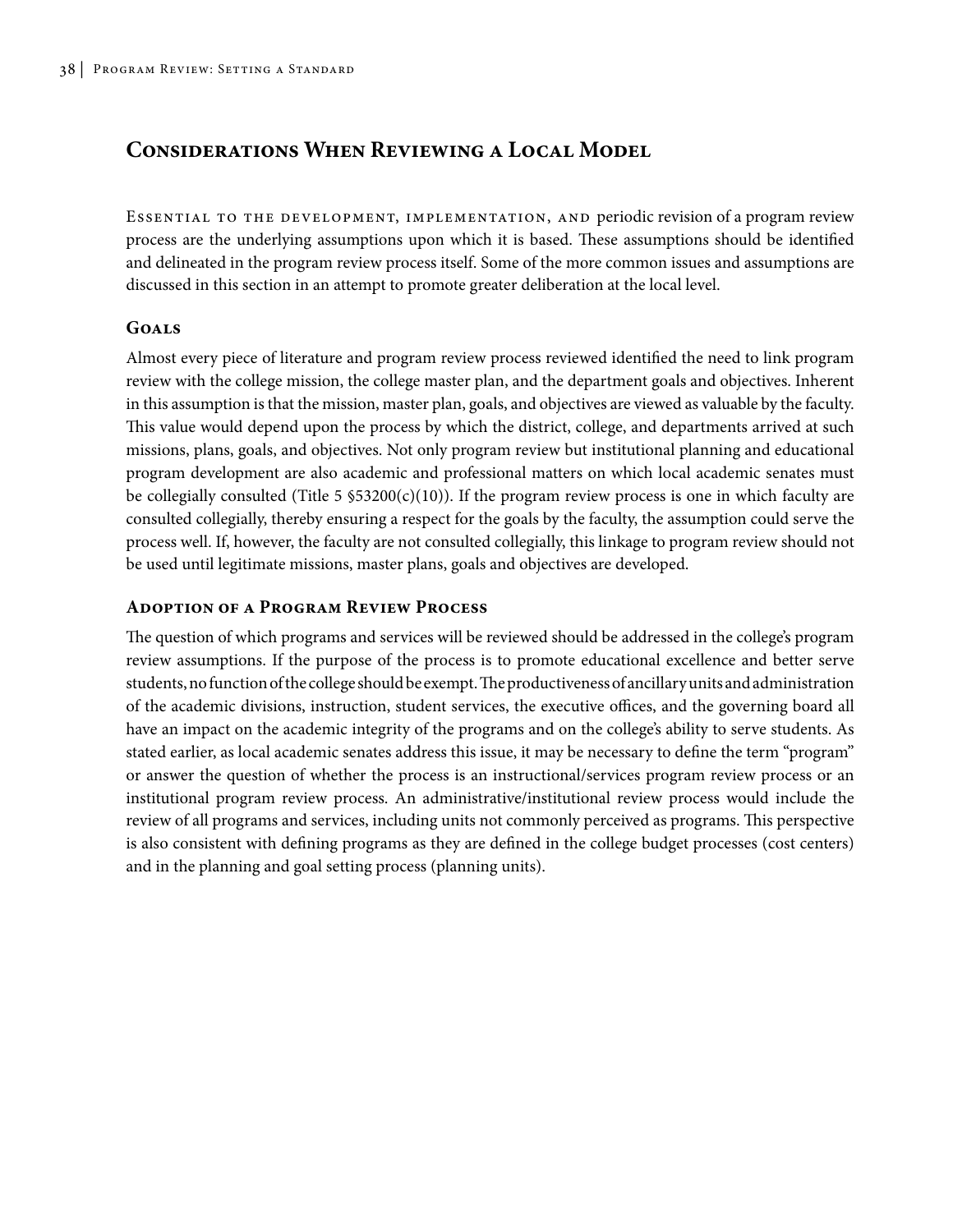## **Processes for Validating the Submitted Program Reviews**

After the program review process has been determined, and the study submitted what happens to it? What are the components of the validation process, review of documents, program visits, review of data/survey results? Many colleges provide an opportunity to present the program self-study to the program committee as a whole. While this creates a great appreciation for the depth and breadth of programs throughout the college, large colleges with many programs may have difficulty scheduling to allow equal opportunity to all programs. Does the entire program review committee review every self-study or do they divide into teams and tackle the work within specified areas? Do those validating the study visit the program facility and faculty? While all of these practices contribute to healthy and vibrant cross-campus appreciation, the challenge of time and scheduling is an issue.

Ultimately how should colleges validate the program self-study? Some colleges use rubrics to assess the selfstudy. Other colleges score the components of the self-study and conclude with a final assessment. Other colleges have a loose validation through simple acceptance of the self-study. This stage of the program review requires a clear understanding by the program review committee and the programs undergoing review about how their work will be judged. Did they provide adequate evidence? Did they create an adequate plan to address improvement? Does their forecast of future needs exhibit analysis and thought? Some colleges create a summary of the program review committee's reflections. Somehow the work of the program will need to be boiled down into recommendations sent to other committees that can bring those recommendations to fruition.

What happens after the validation stage? What is the flow of the self-study report and recommendations? What happens with the results? If the program justified an increased budget, how does the program review committee communicate that recommendation? Another consideration must be whether the program review committee prioritizes the recommendations. Every college needs resources, but which are most important? Which needs should be attended to first and who decides this? Because the program review committee has the luxury of reviewing studies from across the college, these committees often create a list of recommendations based upon institutional priorities. Other colleges simply validate the recommendations and send them on to the appropriate committees for follow-up. Nonetheless, this important phase of validating the self-study and forwarding the recommendations for action is a key function of the program review committee. This is an important link that determines whether the self-study process is effective and whether it will be considered a valuable activity.

#### **Institutional Support**

A fundamental assumption necessary for the successful development and implementation of a program review process is the commitment of the institution to provide adequate institutional resources. Irrespective of the model used, faculty leadership in self-study and review will require institutional support for time, materials, and staff. Historical models that designated administrative deans to assume a leadership role may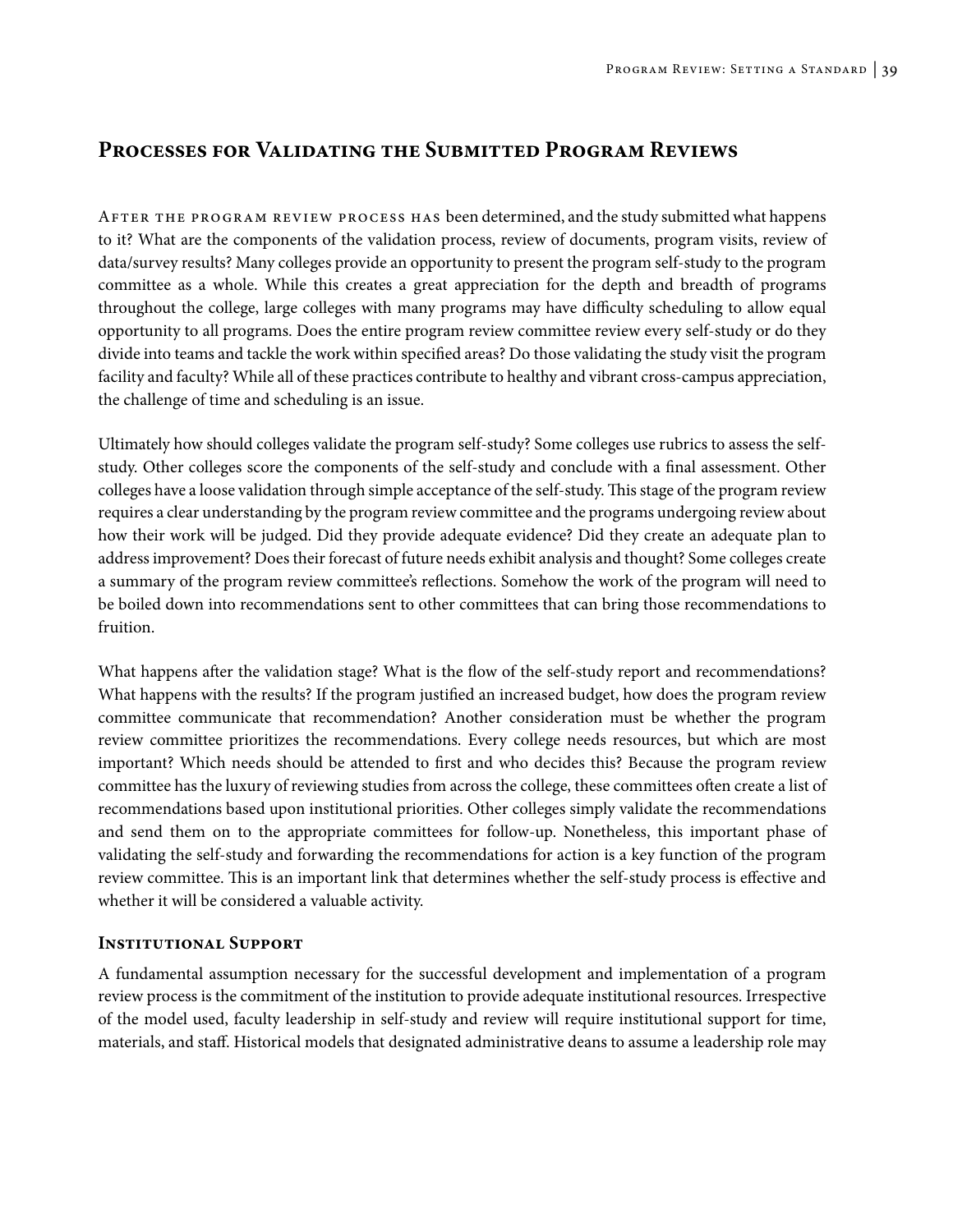not have had to address the issue raised in this assumption because most administrative deans have budgets, materials, and clerical staff support. If the institution is willing to support program review while it is under the leadership of an administrative dean, its "inability" to do so for processes under faculty leadership is suspect. A delineated budget should be available for program review. Faculty should resist any attempt to sacrifice the integrity of the program review process in order to economize.

#### **Fairness and Credibility**

In developing local program review processes, local academic senates will have the responsibility to develop a process that is perceived to be fair and credible so that recommendations emerging from program review are taken seriously. The credibility of the program review evaluators and the review should be established. Failure to do so could undermine the necessity for faculty to respect the process, invest their time, utilize program review to its fullest potential, or pursue endeavors arising from the product of the process.

There must be trust that the purposes and goals of the process are truly dedicated to supporting and nurturing departments instead of undermining them, reducing the faculty, or pursuing a cheaper approach to delivering instruction or services. A good measure of confidence has to do with whether faculty feel the process is confidential, that data on individuals will only be reviewed by appropriate parties, and that some data will not be made public unless it is aggregated to protect students or faculty and used to focus on improvement rather than to penalize individuals. A fair process should include a rebuttal or minority report if necessary. A fair process does not favor a particular program or create unfair expectations. Transparency is another important component of fairness. When the process is clear and visible, participants are more likely to consider it a fair process. Local academic senate processes and guidelines will ensure that these types of concerns are adequately addressed in the development and implementation of the program review process.

A credible program review process shows up in the fabric of the institution. The administration of the college (and district, especially in multi-college districts) must support the process of program review. Administrations must be willing to help enact the changes that are recommended as a result of the process. As program review links to budgeting, each program should be generating data that illustrate the value of program review. When program review links to hiring practices, the important human resources support for programs is accomplished. College constituencies need to see that the work from program review creates tangible changes. If fiscal or other restraints preclude some changes, they should be presented at the outset and perceived to be genuine by the faculty, thereby further defining for future reference the range of options available to the faculty. While it seems financial difficulties are perennial, faculty should not hesitate to identify the support that would improve programs and services. The identification of constraints can assist faculty in preparing realistic recommendations that affect day-to-day operations.

Perhaps the most effective way to communicate that a process is fair and credible is to allow all participants and constituencies an opportunity to regularly evaluate the process.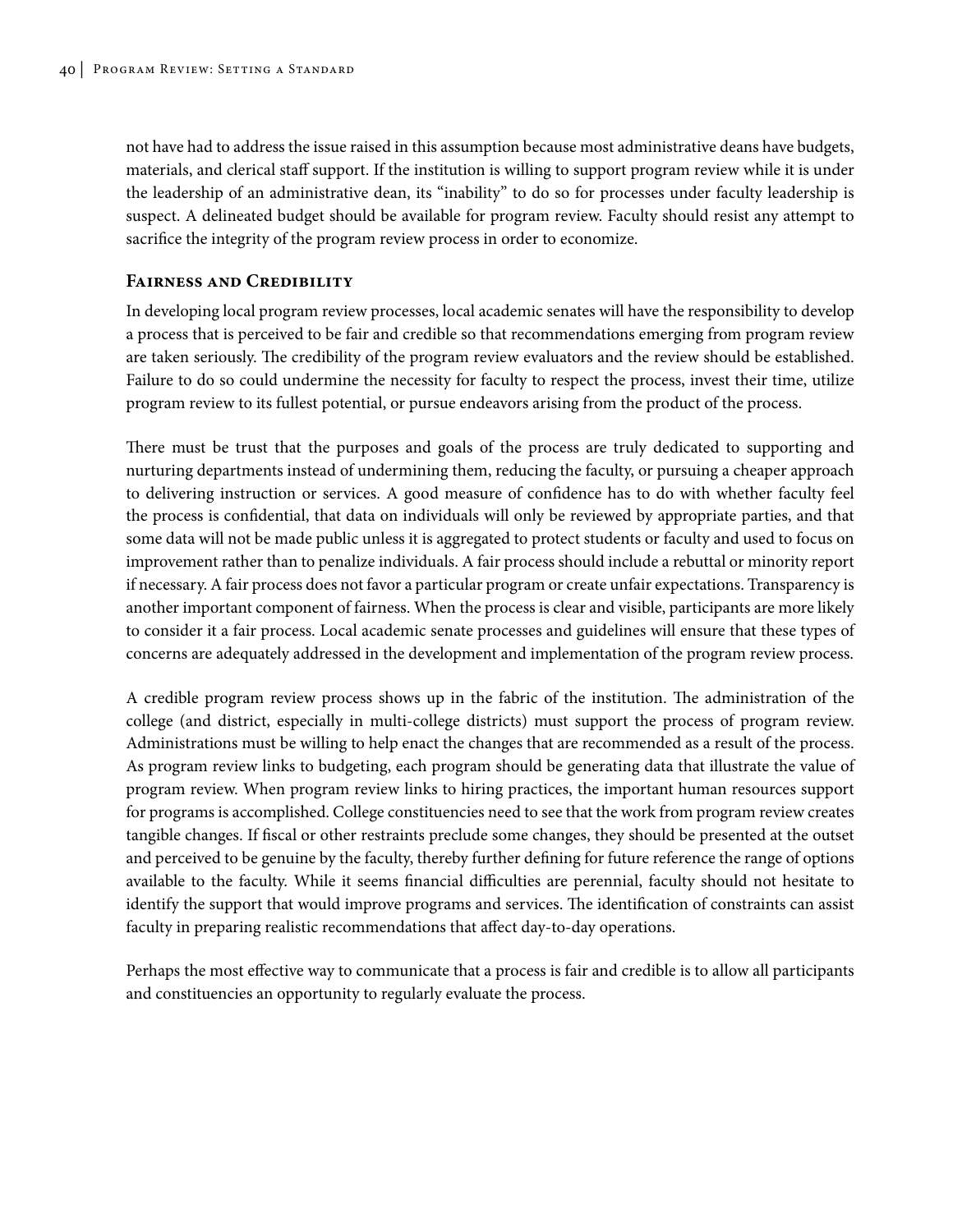# **Evaluation of the Program Review Process**

It is important that program review is well-constructed and effective in its linkage to other decision-making at the college. There is no doubt that conducting an adequate program review self-study creates a well-founded program positioned to gather data, analyze, advocate and report concerning strengths and weaknesses in the program; but this requires time, effort, and expertise. Evaluating the process provides valuable input for making the process more efficient and effective.

The evaluation instrument for the process itself should be developed before the process is begun. If colleges already have a program review process and do not evaluate it, they should consider the following potential methods of incorporating it into the process rather than laying it on top of the process. ACCJC standards require that the program review process be evaluated and improved on a regular basis (Standard I.B).

First, the evaluation should be based upon the goals, purposes, and guidelines that were used to fashion the process. The evaluation process should include several groups:

- $\cdot$  the programs going through the process
- the program review committee
- the local senate
- local governance committees that should link to program review (budget, planning, enrollment management, curriculum, Basic Skills Initiative, SLO, etc.)
- <sup>4</sup> other constituencies that understand and are affected by the program review process

The evaluations need not be time consuming or cumbersome but they should ask the relevant questions to the appropriate participants and constituencies. The evaluation should be embedded into the regularly scheduled program review process and annual governance review processes. Potential participants, instruments, and questions are suggested in the following table. This evaluation must be tailored to each campus culture and values.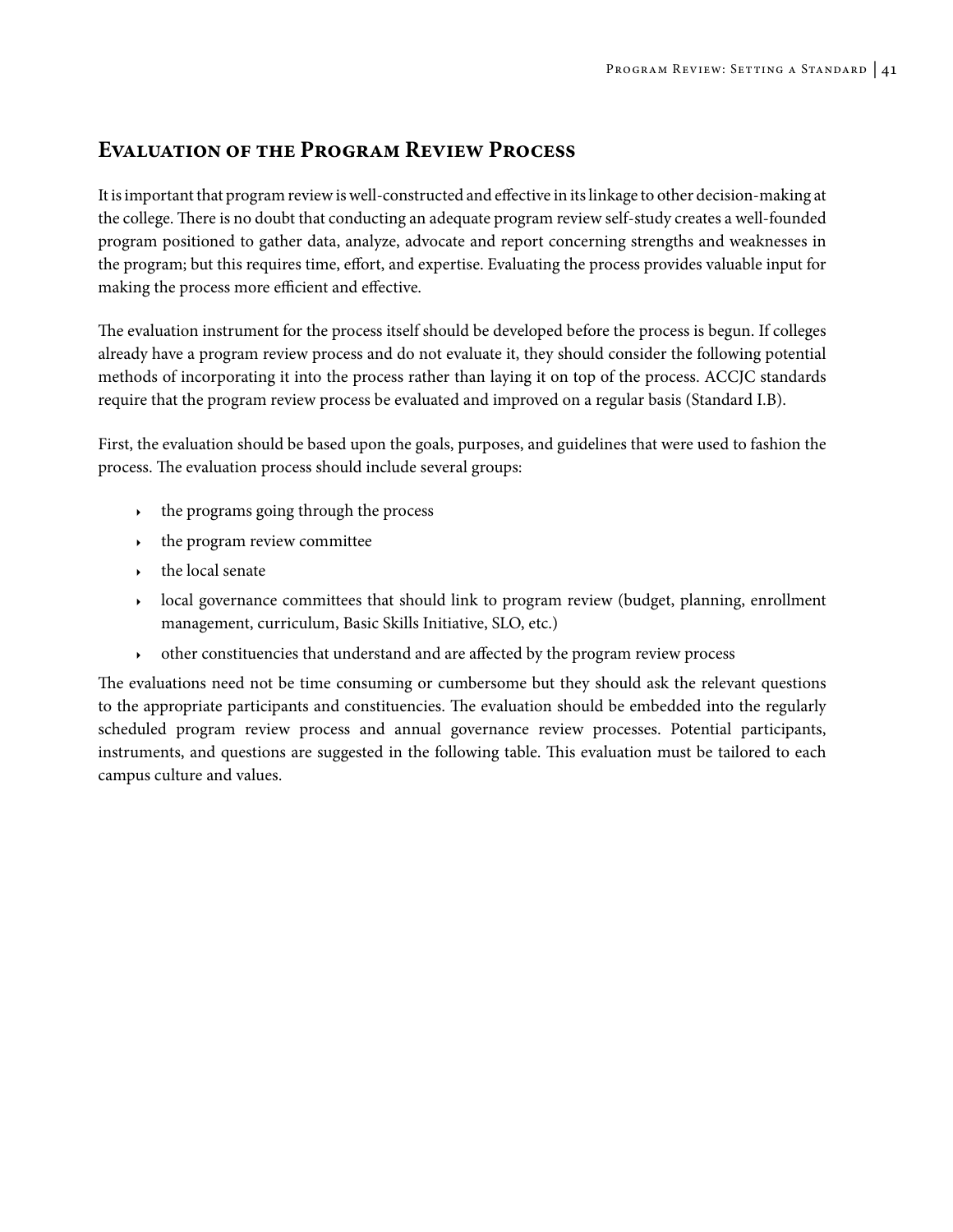| Potential Program Review Evaluation Plan         |                                                                                                                                                                                                                                                                                                                                                                                                                                                                                                                    |                                                                                                                                                                                                                                                                                         |  |  |
|--------------------------------------------------|--------------------------------------------------------------------------------------------------------------------------------------------------------------------------------------------------------------------------------------------------------------------------------------------------------------------------------------------------------------------------------------------------------------------------------------------------------------------------------------------------------------------|-----------------------------------------------------------------------------------------------------------------------------------------------------------------------------------------------------------------------------------------------------------------------------------------|--|--|
| Program Review<br><b>Evaluation Participants</b> | Possible Questions to Ask                                                                                                                                                                                                                                                                                                                                                                                                                                                                                          | Timeline                                                                                                                                                                                                                                                                                |  |  |
| Program Review<br>Committee                      | Use your particular college's purpose, goals or guidelines to create<br>questions that evaluate the success of fulfilling those purposes and<br>maintaining those guideline (e.g., How does program review help<br>to improve teaching and learning)?<br>In every case ask:<br>What are the positive outcomes of the program review process?<br>and<br>How can we improve the program review process?                                                                                                              | This should occur annually<br>in conjunction with the<br>collected feedback from<br>the groups below as a focus<br>group. Agreed upon changes<br>should be incorporated into<br>process change proposals to<br>go through the governance<br>process.                                    |  |  |
| Programs undergoing<br>review                    | How easy or difficult was the program review process? (One could<br>compare it to the last cycle.)<br>How easy was it to access data?<br>Was the process useful? How?<br>How widespread was participation within the program?                                                                                                                                                                                                                                                                                      | The evaluation of the program<br>review process for programs<br>undergoing review should<br>be part of the submission of<br>the program review. In other<br>words, as the program submits<br>its report, it also submits<br>comments on the process as an<br>addenda to the self-study. |  |  |
| Local senate                                     | How effective is program review as a means to address campus<br>needs and improvement?<br>Is program review linked to budgeting?<br>Is program review linked to planning?<br>What are the positive outcomes of the program review process?<br>How can we improve the program review process?<br>How can we improve the use of program review<br>recommendations?<br>Is program review linked to college decision-making?<br>Is program review evidence-based?<br>Is program review a valued process on our campus? | Annually included as part<br>of an overall evaluation of<br>all committee processes on<br>campus                                                                                                                                                                                        |  |  |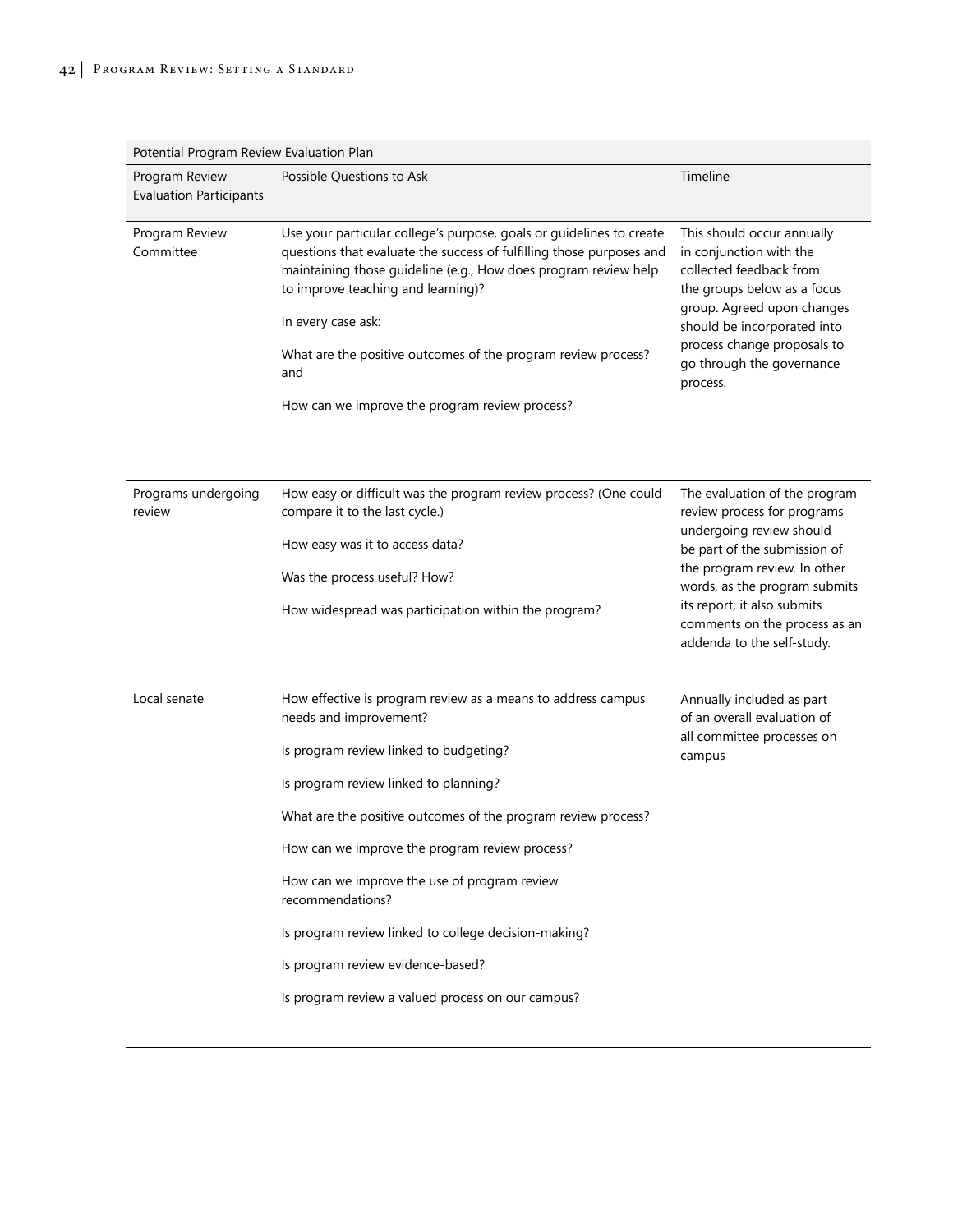| Potential Program Review Evaluation Plan                        |                                                                                                                                  |                                                                                                   |  |
|-----------------------------------------------------------------|----------------------------------------------------------------------------------------------------------------------------------|---------------------------------------------------------------------------------------------------|--|
| Program Review<br><b>Evaluation Participants</b>                | Possible Questions to Ask                                                                                                        | Timeline                                                                                          |  |
| Main college<br>governance<br>committees:                       | How effective is program review as a means to address campus<br>needs and improvement?<br>Is program review linked to budgeting? | Annually included as part<br>of an overall evaluation of<br>all committee processes on<br>campus. |  |
| Curriculum,                                                     | Is program review linked to planning?                                                                                            |                                                                                                   |  |
| Budgeting,<br>Planning,                                         | How do the recommendations from program review inform this<br>committee's decisions?                                             |                                                                                                   |  |
| Enrollment<br>Management,                                       | With regard to this committee's responsibilities, are the program<br>review recommendations useful?                              |                                                                                                   |  |
| etc.                                                            | What are the positive outcomes of the program review process?                                                                    |                                                                                                   |  |
|                                                                 | How can we to improve the program review process?                                                                                |                                                                                                   |  |
|                                                                 | How can we improve the use of program review<br>recommendations?                                                                 |                                                                                                   |  |
| Other committees<br>linked to the results of<br>program review: | Do the recommendations from program review influence and<br>inform this committee's decisions?                                   | Annually included as part<br>of an overall evaluation of<br>all committee processes on            |  |
| Basic Skills,                                                   | How are the program review recommendations linked to this<br>committee's responsibilities?                                       | campus                                                                                            |  |
| Student Equity,                                                 | With regard to this committee's responsibilities, are the program<br>review recommendations useful?                              |                                                                                                   |  |
| etc.                                                            | What are the positive outcomes of the program review process?                                                                    |                                                                                                   |  |
|                                                                 | How can we improve the program review process?                                                                                   |                                                                                                   |  |
|                                                                 | How can we improve the use of program review<br>recommendations?                                                                 |                                                                                                   |  |
| Other constituencies<br>on the campus                           | If a program needs staffing, budget changes or structural changes,<br>what process is used?                                      | Either every year or every two<br>years as part of an institution-                                |  |
|                                                                 | Is program review linked to college decision-making?                                                                             | wide evaluation instrument                                                                        |  |
|                                                                 | Is program review evidence-based?                                                                                                |                                                                                                   |  |
|                                                                 | Is program review perceived as a valued process on the campus?                                                                   |                                                                                                   |  |
|                                                                 |                                                                                                                                  |                                                                                                   |  |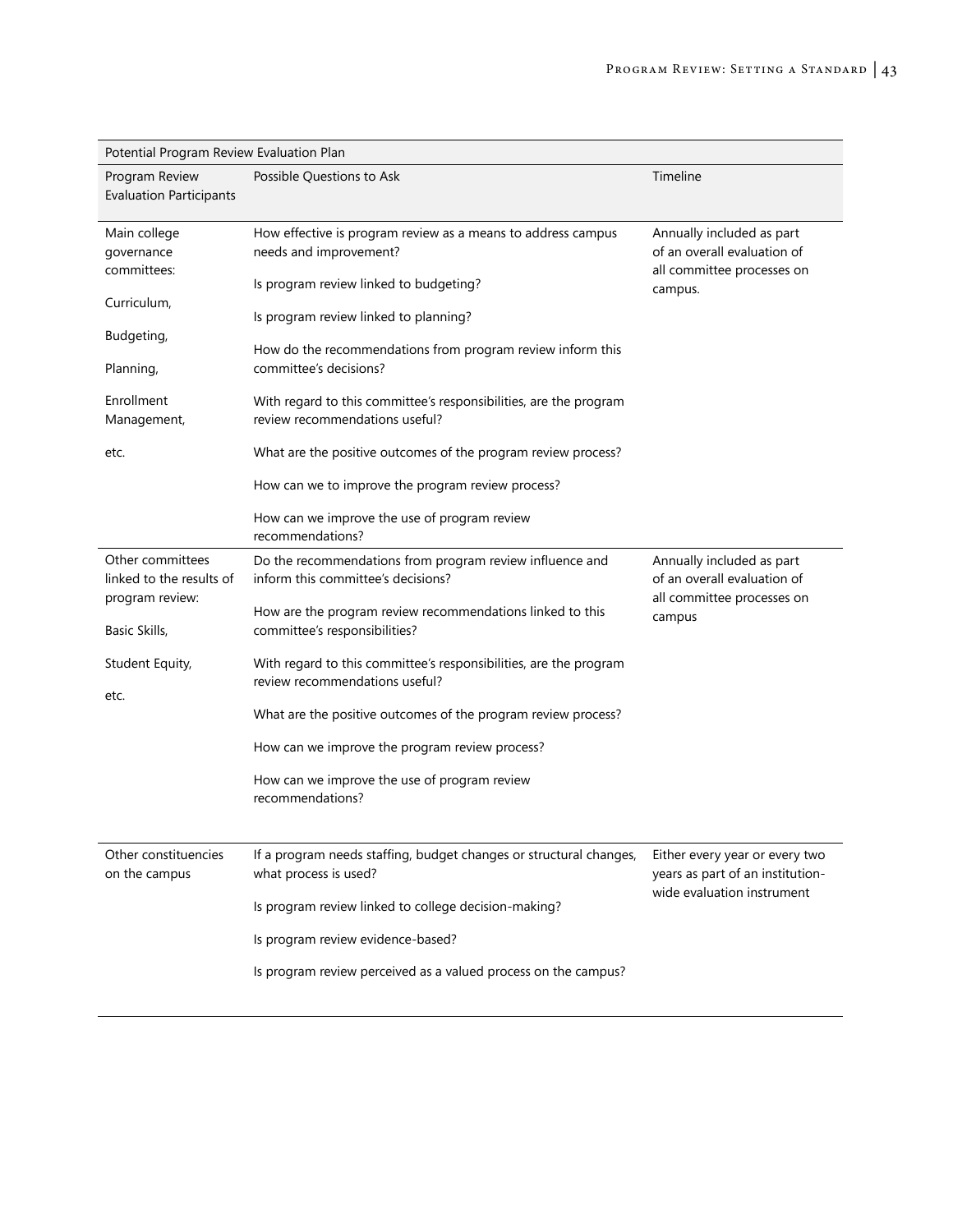## **Conclusion**

PROGRAM REVIEW COULD BE ONE OF the most powerful and effective tools to shape and reshape a college. When it is linked to budgeting, planning, and other processes to carry out its recommendations, program review can contribute to fair and transparent institutional processes. The program review self-study allows for the people with the greatest level of expertise in a particular program to examine and scrutinize the program for effectiveness in serving students and achieving educational excellence. There are many models and many factors to be considered in the development and implementation of a comprehensive program review process. A deliberative and well-planned process that is faculty driven and respected throughout the college can and will result in meaningful evaluation from which vital information can be derived for the maintenance and improvement of the integrity of the college community and its educational programs. Though adopting a well conceived and comprehensive approach to program review, local academic senates can structure their authority over academic and professional matters to set a high standard for instructional and institutional excellence.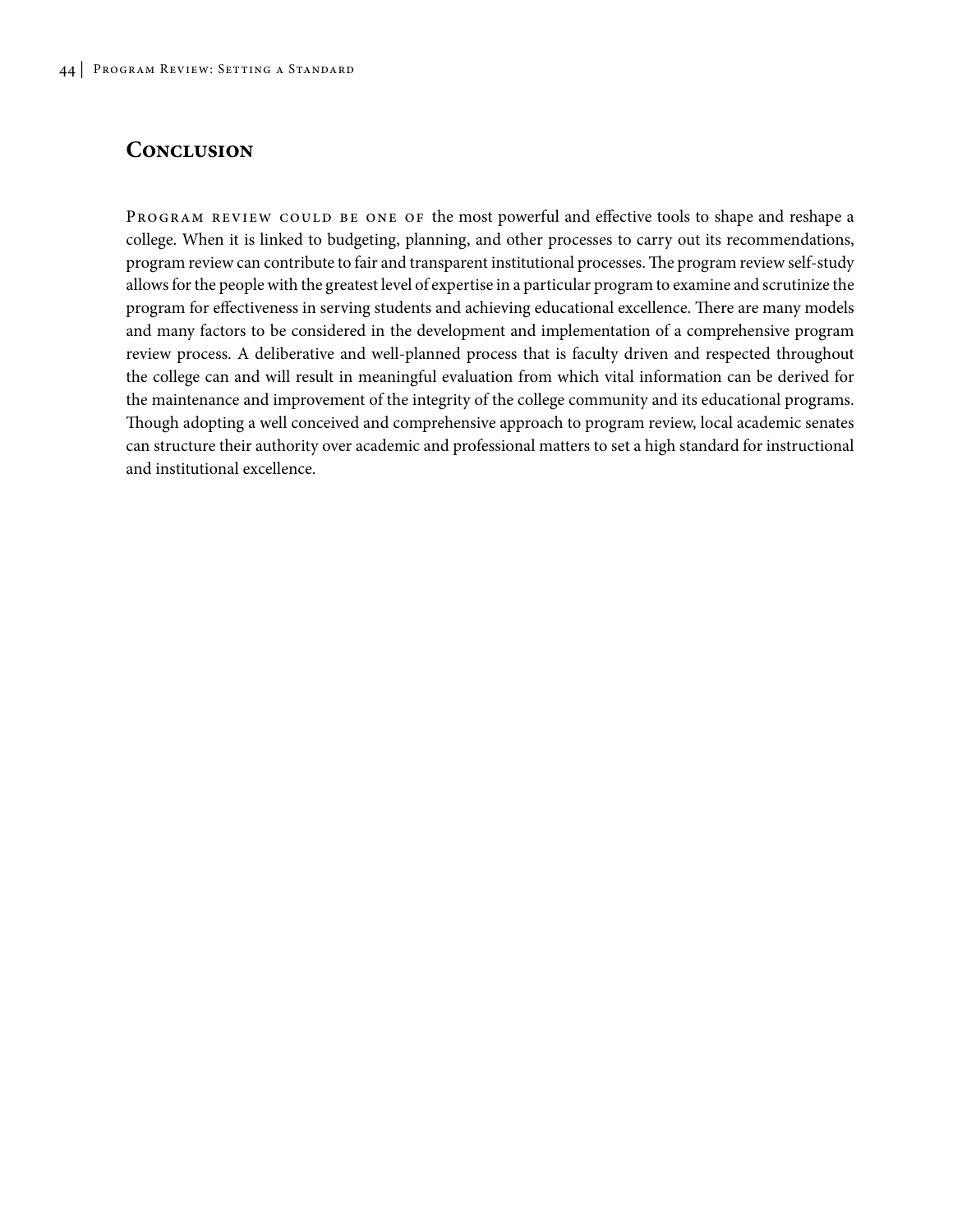## **Recommendations**

- <sup>4</sup> The Academic Senate for California Community Colleges should continue to update and train faculty about effective practices in program review, Title 5 regulations, federally mandated reporting, and accreditation expectations for program review.
- <sup>4</sup> Local senates should evaluate their current program review processes to access their effectiveness based upon regulations, accreditation expectations and effective practices in order to improve existing processes.
- <sup>4</sup> Local senates should work with college governance committees to assure the integration of program review recommendations and institutional decision-making.
- <sup>4</sup> Local senates should create a timeline and accountability mechanism to assure that all instructional, student service and administrative services are regularly reviewed.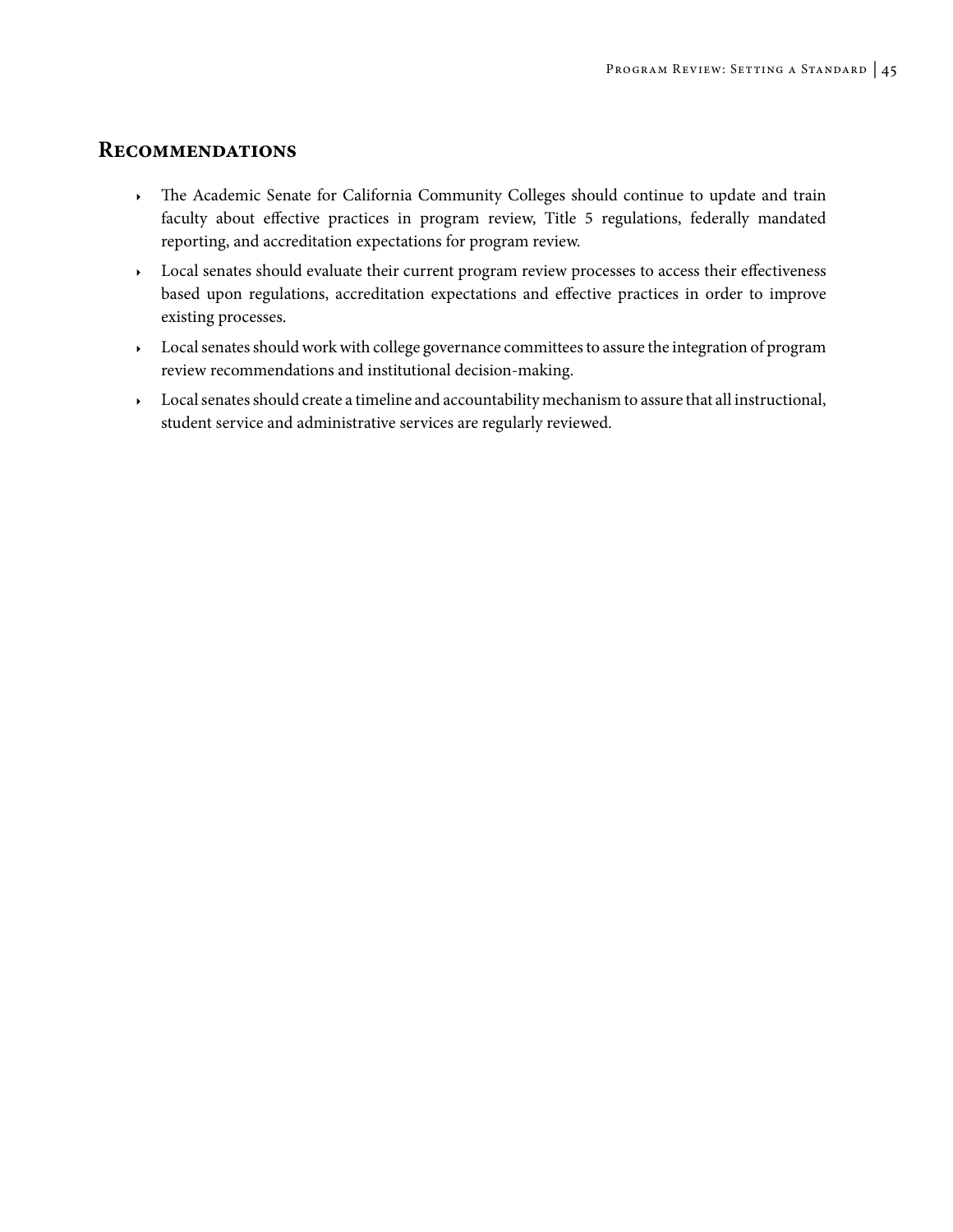# **Appendix A: ACCJC Rubric for Program Review**

Rubric for Evaluating Institutional Effectiveness: Program Review

| Levels of      | Characteristics of Institutional Effectiveness in Program Review                                                                                                                              |  |  |
|----------------|-----------------------------------------------------------------------------------------------------------------------------------------------------------------------------------------------|--|--|
| Implementation | (Sample institutional behaviors)                                                                                                                                                              |  |  |
|                | There is preliminary investigative dialogue at the institution or within some departments<br>about what data or process should be used for program review.                                    |  |  |
| Awareness      | There is recognition of existing practices and models in program review that make use of institutional<br>research.                                                                           |  |  |
|                | There is exploration of program review models by various departments or individuals.                                                                                                          |  |  |
|                | The college is implementing pilot program review models in a few programs/operational units.                                                                                                  |  |  |
| Development    | Program review is embedded in practice across the institution using qualitative and quantitative data<br>to improve program effectiveness.                                                    |  |  |
|                | Dialogue about the results of program review is evident within the program as part of discussion of<br>program effectiveness.                                                                 |  |  |
|                | Leadership groups throughout the institution accept responsibility for program review framework<br>development (Senate, Admin. Etc.)                                                          |  |  |
|                | Appropriate resources are allocated to conducting program review of meaningful quality.                                                                                                       |  |  |
|                | Development of a framework for linking results of program review to planning for improvement.                                                                                                 |  |  |
|                | Development of a framework to align results of program review to resource allocation.                                                                                                         |  |  |
| Proficiency    | Program review processes are in place and implemented regularly.                                                                                                                              |  |  |
|                | Results of all program review are integrated into institution- wide planning for improvement and<br>informed decision-making.                                                                 |  |  |
|                | The program review framework is established and implemented.                                                                                                                                  |  |  |
|                | Dialogue about the results of all program reviews is evident throughout the institution as part of<br>discussion of institutional effectiveness.                                              |  |  |
|                | Results of program review are clearly and consistently linked to institutional planning processes and<br>resource allocation processes; college can demonstrate or provide specific examples. |  |  |
|                | The institution evaluates the effectiveness of its program review processes in supporting and<br>improving student achievement and student learning outcomes.                                 |  |  |
| Sustainable    | Program review processes are ongoing, systematic and used to assess and improve student learning<br>and achievement.                                                                          |  |  |
| Continuous     |                                                                                                                                                                                               |  |  |
| Quality        | The institution reviews and refines its program review processes to improve institutional effectiveness.                                                                                      |  |  |
| Improvement    | The results of program review are used to continually refine and improve program practices resulting<br>in appropriate improvements in student achievement and learning.                      |  |  |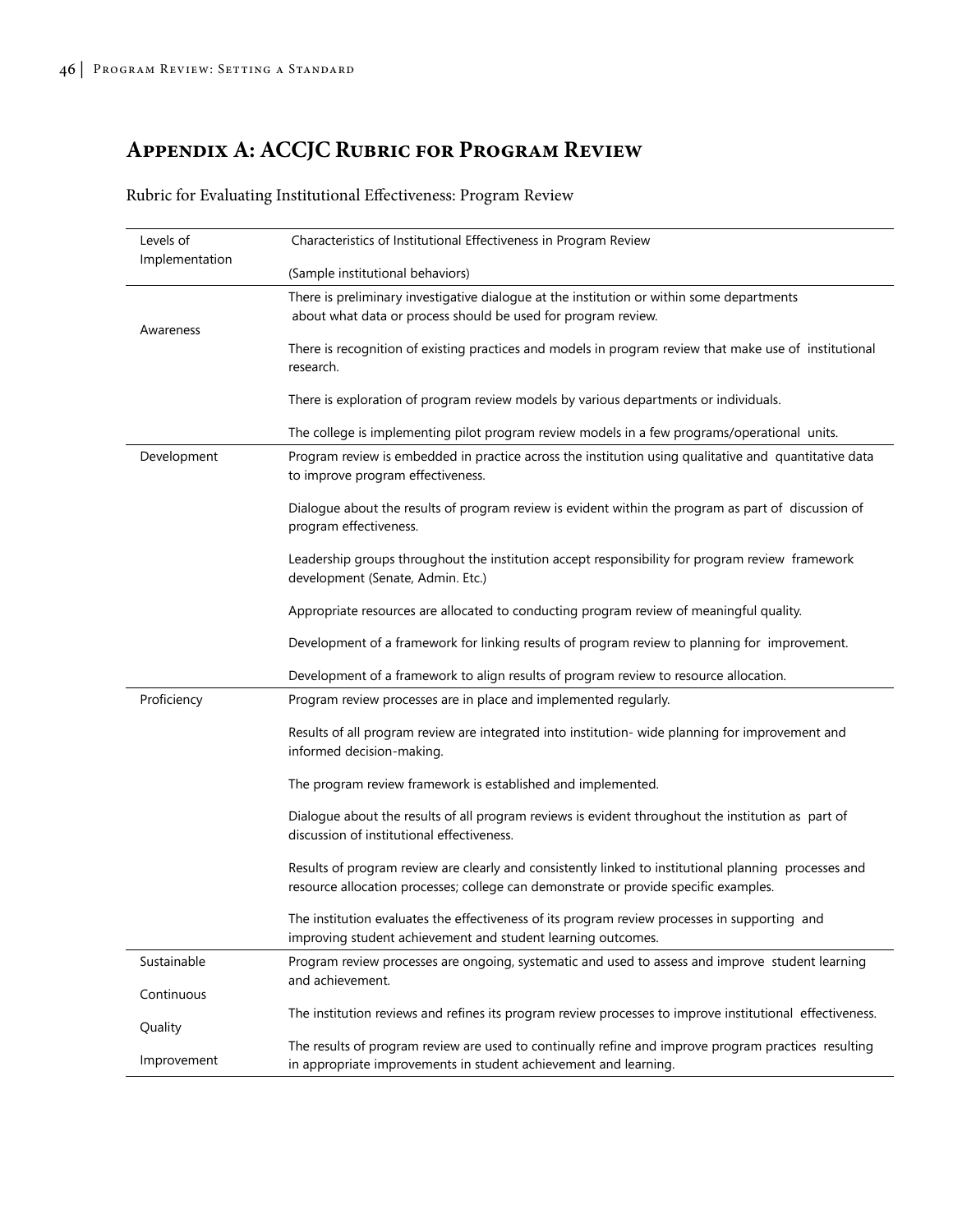# **Appendix B: Sample Program Review Guidelines**

## **Irvine Valley College Program Review Purposes**

A. Program review is an opportunity for self-study, self-renewal and recognition of the excellence of educational and support programs, and an opportunity to identify the need for improvement. Program review involves self-scrutiny by all college entities to determine how well each program is achieving objectives and advancing the mission, vision, goals and institutional learning outcomes of the college.

B. A program may be defined as a certificate or degree program, a coherent educational experience such as tutoring or orientation program, a co-curricular learning program or an academic discipline. [1]

C. Plans for improvement that result from program review shall be integrated with the college strategic plan in order to pursue the congruence between the mission, vision, and goals of the college, including the institutional core learning outcomes as well as degree, certificate, program, and course learning outcomes.

[1] Beno, Barbara, Accreditation Notes, Accrediting Commission for Community and Junior Colleges (Gabriella, Wendy. 2006, Irvine Valley College, p.1)

## **Riverside Community College District Program Review Goals**

### **Extrinsic**

- Resource allocation
- Improvement of student learning through the provision of systematic feedback

### **Intrinsic**

- <sup>4</sup> Strengthening programs through self-improvement and self-determination
- <sup>4</sup> Strengthening the bonds within the college community and fostering cooperation between units
- <sup>4</sup> Generating continuous and ongoing dialogue about how student learning can be enhanced through program and service improvements
- <sup>4</sup> Evaluating the unit's contribution to achieving the district goals and strategic initiatives

(Kauffman, Kristina & Torres, David, 2008, Riverside Community College District, p. 2)

### **West Los Angeles Program Review**

- 1. Develop systematic information about the college to foster communication and understanding.
- 2. Improve the college through a process of self review.
- 3. Support student success and progression through the college curriculum by assuring proper placement, retention, completion, transfer, graduation, participation in campus programs and the use of campus resources in the attainment of a quality student life experience.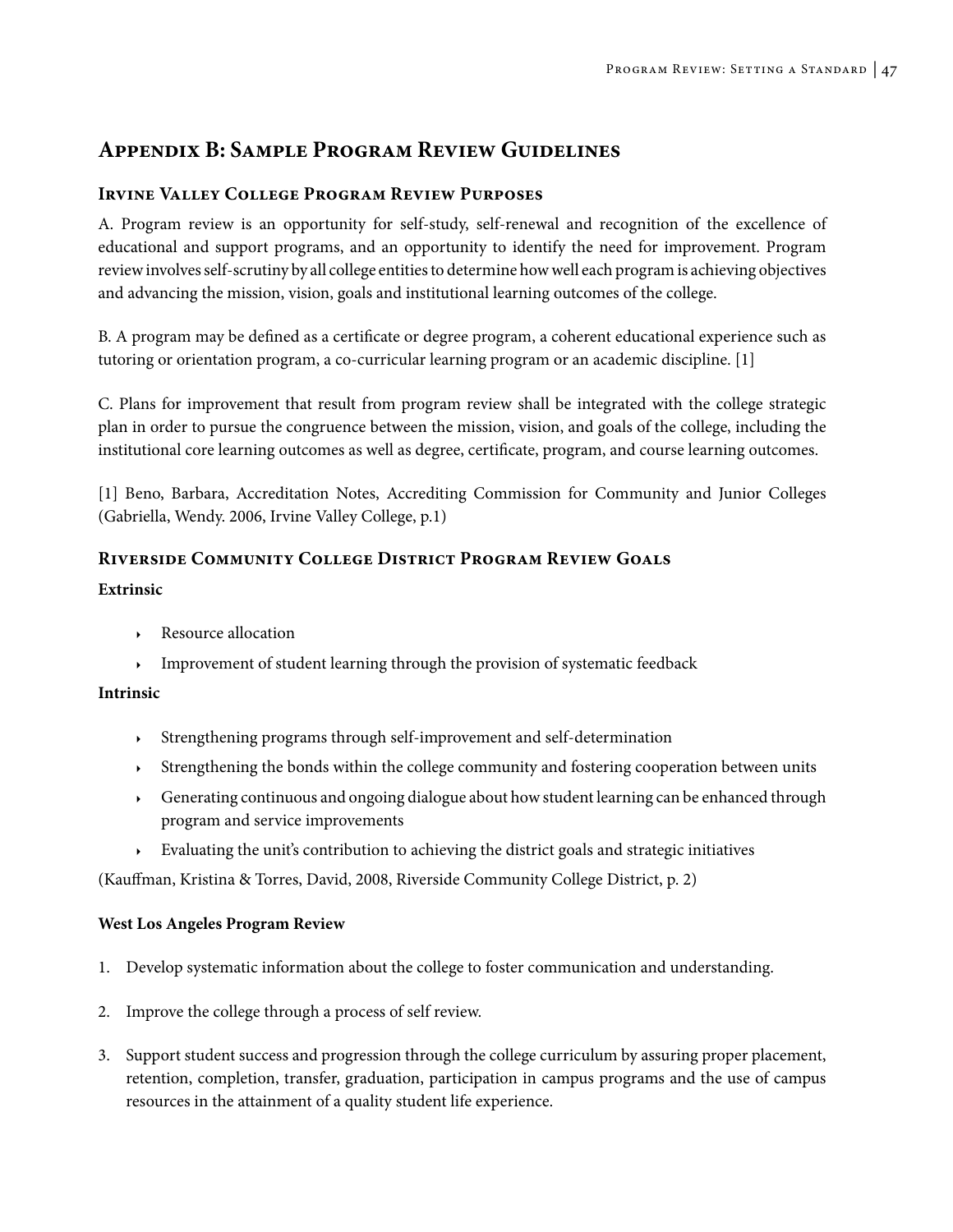- 4. Provide an assessment of effective application of college mission and goals
- 5. Integrate the self-assessment findings into the college planning process.
- 6. Support college functions of accreditation, matriculation, student equity and Faculty Position Identification and Prioritization (FPIP).
- 7. Foster an appreciation of the value of college programs. (WLAC, 2006, p.1)

#### **UC Berkeley Program Review Guidelines**

- <sup>4</sup> Maintaining a review process that is faculty-driven.
- $\rightarrow$  Developing the potential of the program review process to promote key campus objectives within a decentralized organizational culture.
- $\cdot$  Creating a structure for the departmental self-study that is flexible and responsive to the individual needs of the department undertaking self-investigation.
- <sup>4</sup> Reaffirming the importance of statistical data in developing unit self-studies and providing better centralized support to departments in preparation and interpretation of such data.
- $\rightarrow$  Assuring that units address student learning outcomes in discipline-specific ways.
- <sup>4</sup> Creating better integration between external and internal reviews.
- <sup>4</sup> Maintaining a program review process that is distinct from professional or specialized accreditation.
- Making the Dean's role in program review more prominent, especially as a means of promoting departmental follow-up and accountability. (UC Berkeley, 2003, p.1 )

#### **UCLA Academic Program Review Goals**

Academic Program Review Goals

The primary goal of the Academic Program Reviews is to maintain and strengthen the quality of UCLA's undergraduate and graduate degree programs. Reviews are intended to be helpful and supportive in:

- (a) recognizing strengths and achievements,
- (b) promoting goal setting and planning, and
- (c) identifying areas in need of attention.

Reviews should primarily seek perspectives useful to the units whose programs are under review and to their respective academic deans. They should also give Senate agencies and senior administrators an informed overview of the strengths, problems, and needs of academic units. (UCLA, 2008, p.1)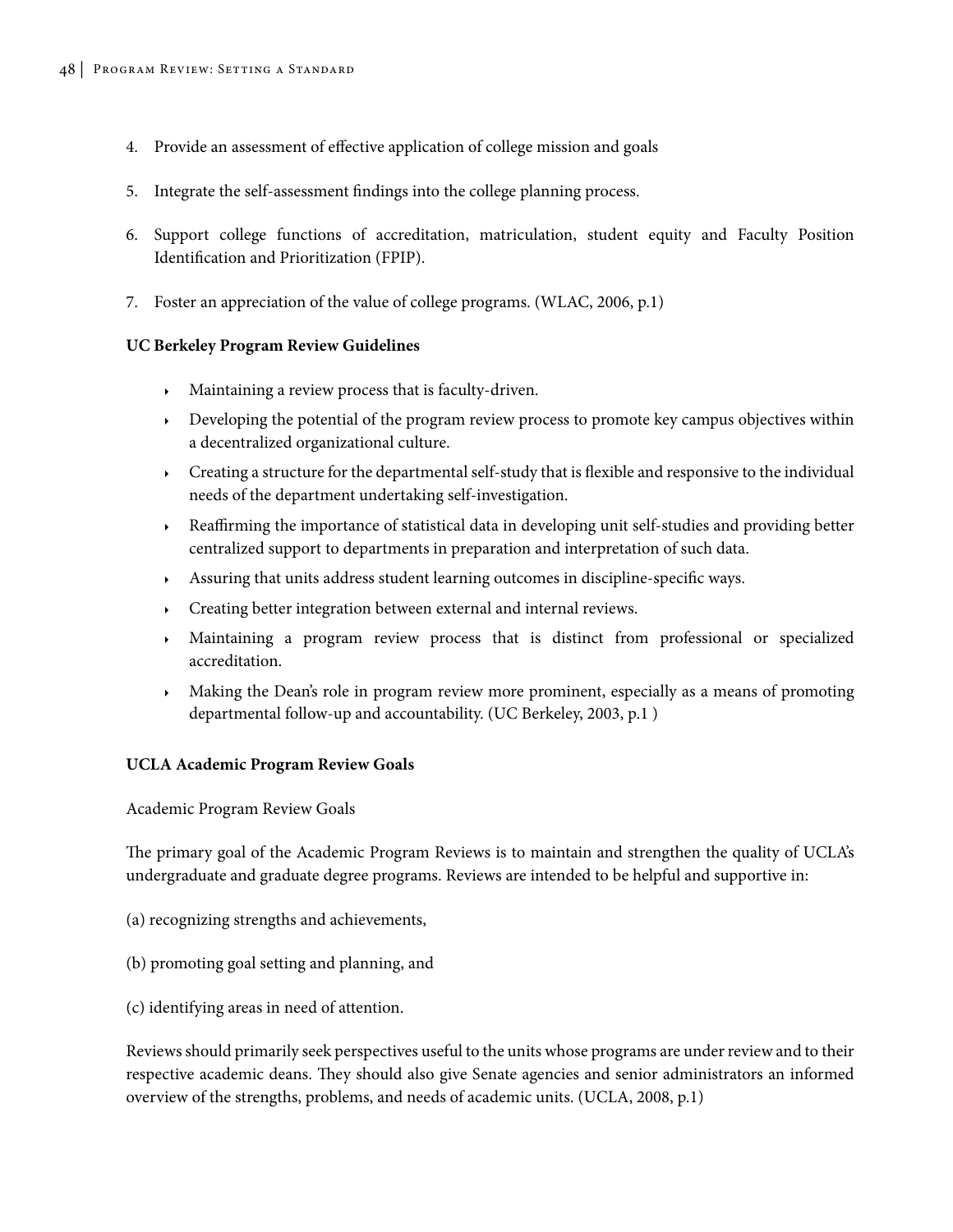# **Appendix C: Visual Guides to Program Review**

The following diagrams from Bakersfield College and College of Marin provide visual schema for program review processes.

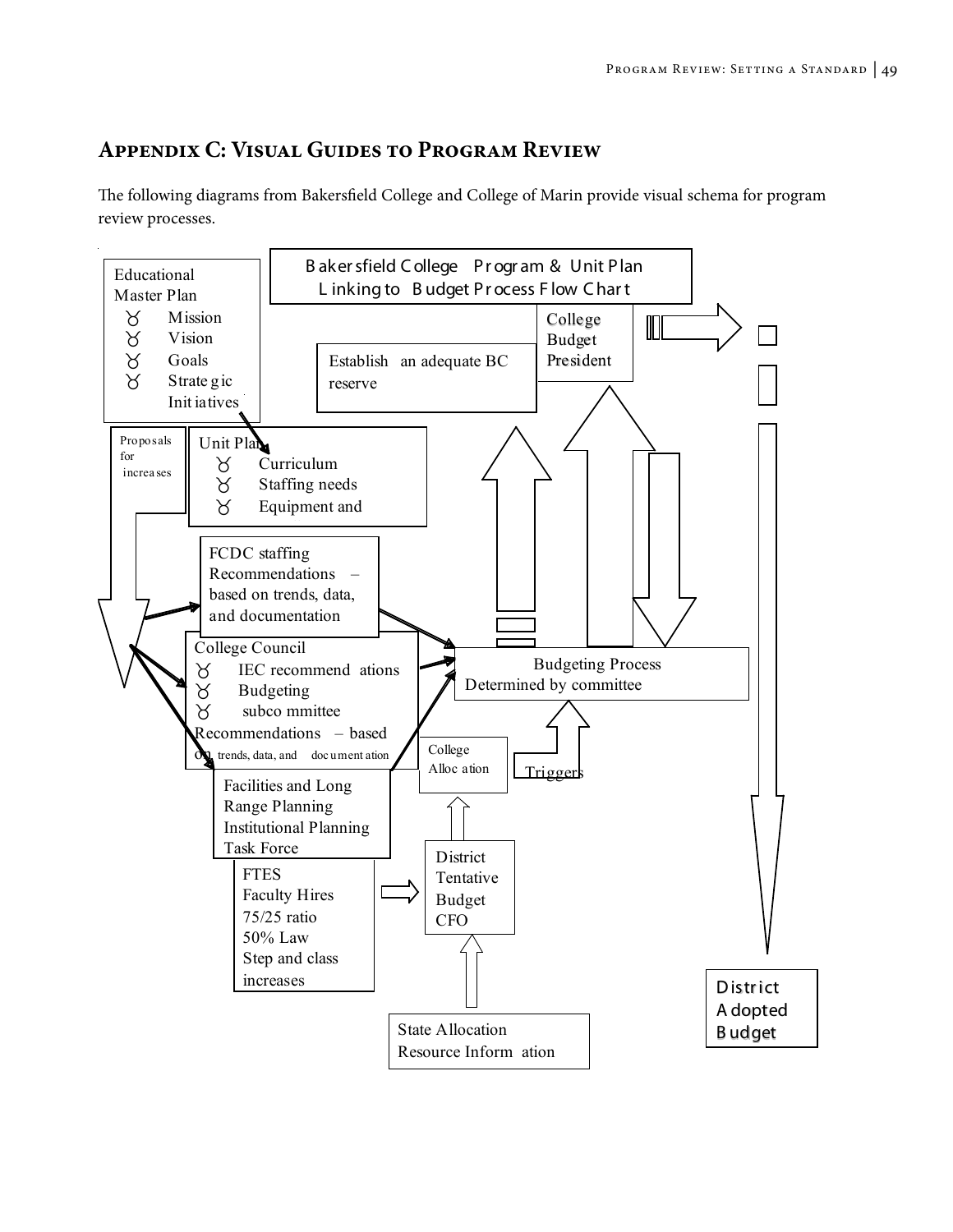

**COLLEGE OF MARIN** PROGRAM REVIEW FLOW CHART

The College of Marin has also analyzed its curriculum and how it supports its transfer mission with varying degrees of detail. In each case, the crucial role of basic skill preparation is recognized.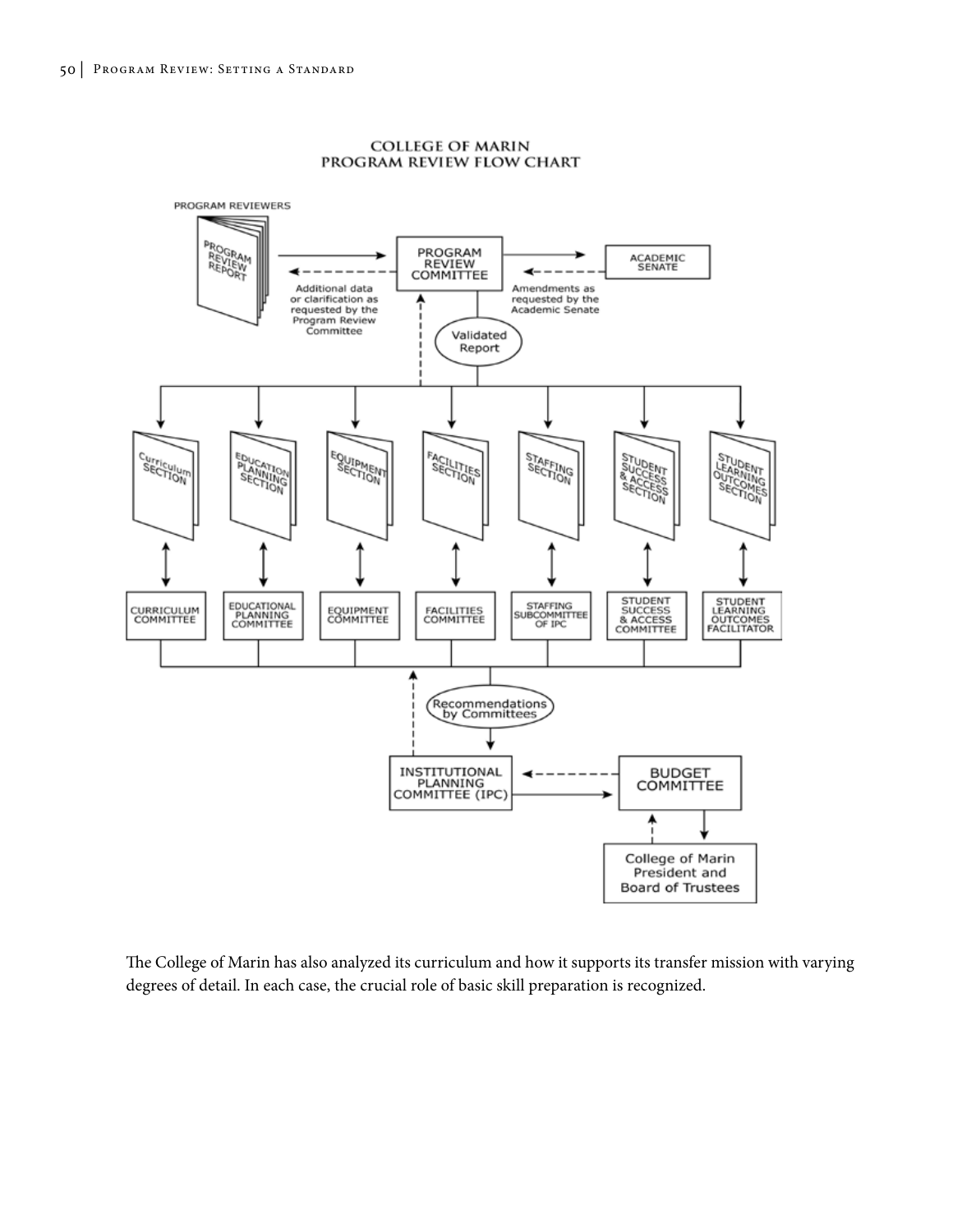# **Appendix D: Online Resources**

## **Links to Sample Program Documents**

Cerritos College: *http://cms.cerritos.edu/program-review/program-review-index*

Coastline Community College: *http://programreview.coastline.edu/\_goals/goallist.cfm*

Cosumnes River College Program Review Website, Program Review Template: *http://research.crc.losrios. edu/Program%20Review%202005.htm* and sample program reports: *http://research.crc.losrios.edu/APR-Completed%20Profs.htm*

Fresno City College: *http://blackboard.fresnocitycollege.edu/webapps/portal/frameset. jsp?tab=community&url=/bin/common/course.pl?course\_id=\_3981\_1*

Irvine Valley College: h*ttp://www.ivc.edu/PROGRAMREVIEW/pages/documents.aspx* (when the website links request a login, just hit cancel)

Los Angeles City College: *http://www.lacitycollege.edu/prgd/programreview.html*

Los Angeles Trade Tech College: *http://success.mentorlounge.net*/

Pierce College: *http://info.piercecollege.edu/offices/preview/*

Porterville College: *http://www.pc.cc.ca.us/research/Program%20Review.htm*

Riverside Community College District: *http://www.rcc.edu/administration/academicaffairs/effectiveness/ review.cfm* and a PowerPoint at: *http://www.academic.rcc.edu/ir/Research/Torres/Program%20Review%20 Final%20(DT%20edit%203-13).ppt*

San Diego Mesa College: *http://www.sdmesa.edu/instruction/prog-rev/index.cfm*

The SD Mesa Program Review Handbook is an excellent example and comprehensive document: *http:// www.sdmesa.edu/instruction/prog-rev/pdf/handbook.pdf*

### **Sample College Research Websites for Data**

Bakersfield College: *http://www.bakersfieldcollege.edu/irp/IRP\_Home.asp*

Chaffey College: *http://www.chaffey.edu/research/*

Mt San Antonio College: *http://www.mtsac.edu/about/facts/ethnicity.html* and an explanation of the role of the research department: *http://www.mtsac.edu/administration/research/pdf/ ResearchNewsV1FINALMay2008.pdf*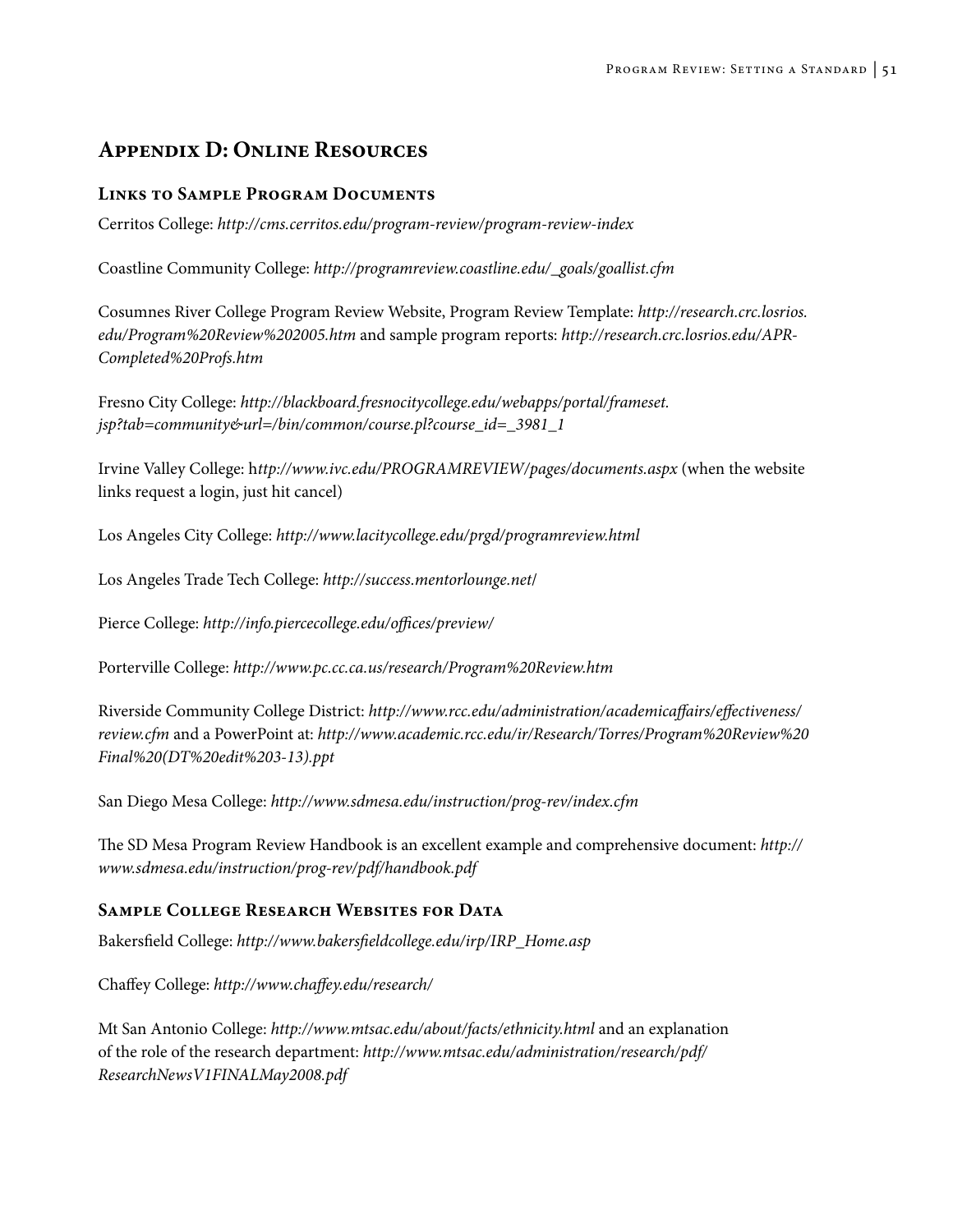San Diego Community College District Institutional Research and Planning: *http://research.sdccd.edu/ pages/1.asp*

Skyline College: *http://www.smccd.net/accounts/skypro/home.html*

## **Valuable Statewide Data Sources**

Accountability Reporting for Community Colleges (ARCC): *http://www.cccco.edu/SystemOffice/Divisions/ TechResearchInfo/ResearchandPlanning/ARCC/tabid/292/Default.aspx*

California Community College Chancellor's Office (CCCCO) Data Mart, providing statewide and institutional data at the statewide, district, college, and top code level: *http://www.cccco.edu/SystemOffice/ Divisions/TechResearchInfo/MIS/DataMartandReports/tabid/282/Default.aspx*

California Community College Chancellor's Office: *http://www.cccco.edu/*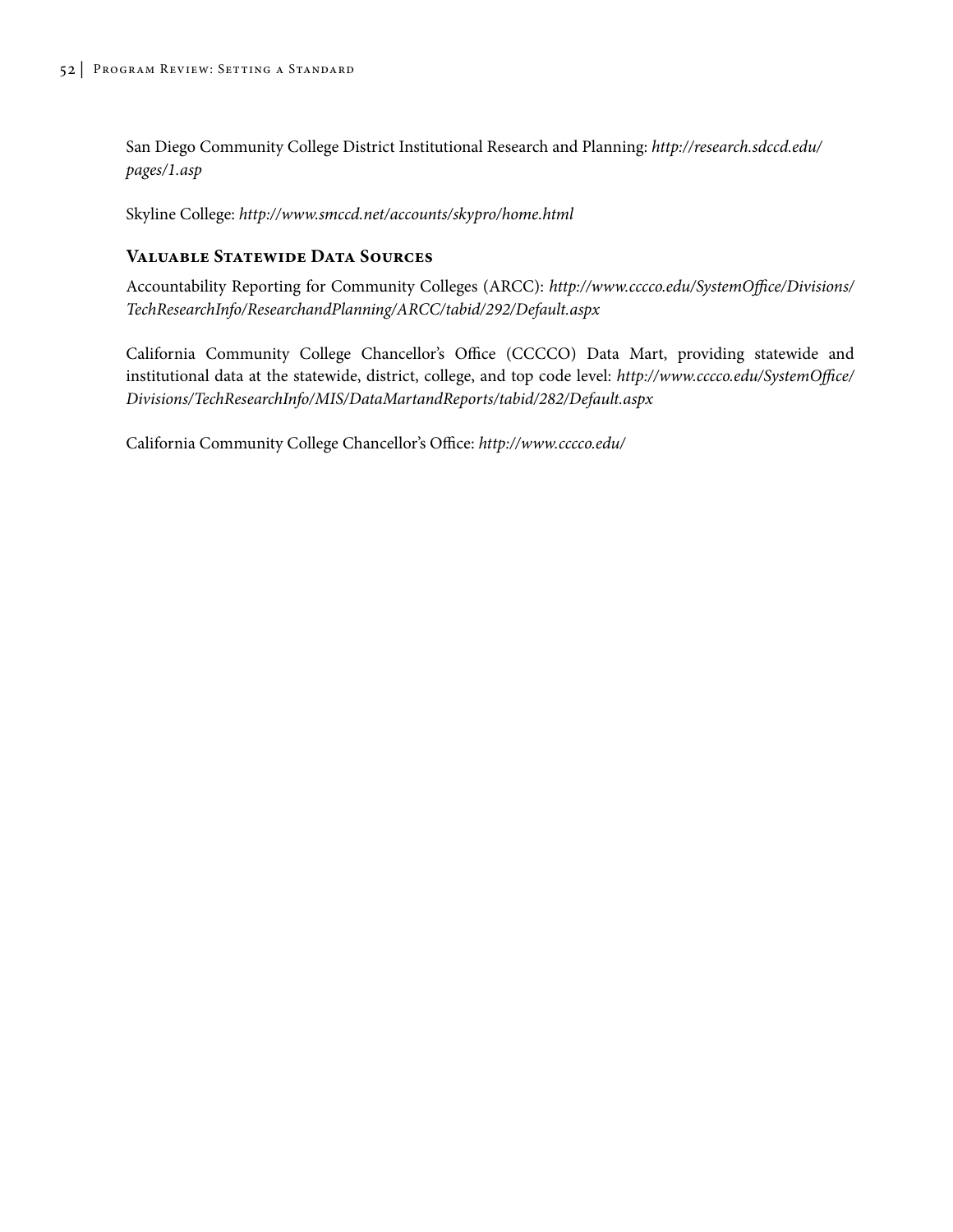# **Appendix E: Bakersfield College Unit Plan Templates**

1. Mission of Unit

- $\longrightarrow$  Include how the mission of the Unit relates to the Institutional mission.
- $\longrightarrow$  Include how Unit mission supports:
	- <sup>4</sup> Institutional Level Outcomes (ILO),
	- <sup>4</sup> General Education Outcomes (GE), or
	- $\rightarrow$  Strategic Initiatives (SI).

## 2. Brief Program Description

- <sup>4</sup> Summarize Past Year (See examples of charts below)
	- <sup>4</sup> Recap of last year's priorities
	- <sup>4</sup> Accomplishments by students, faculty, or program
	- **EXECOMPLEE Chart A1 to show program level outcomes and assessment plan**
	- <sup>4</sup> Complete Chart A2 to show which courses emphasize the program level outcomes (if relevant)
	- <sup>4</sup> Complete Chart A3 to show results and decisions related to student learning outcomes or annual unit outcomes
	- <sup>4</sup> Complete Chart B (if relevant) to show summary of course level outcomes and assessment
	- <sup>4</sup> Incorporate Unit Trend Data that highlights any accomplishment

4. Priorities and Resource Needs for This Year: 1-Year Plan

- <sup>4</sup> Description of unit priorities, unit goals, and related outcome
- <sup>4</sup> Budget data from last year's budget to see spending trends
- <sup>4</sup> Resources needed and how unit will measure success for each priority
- <sup>4</sup> Incorporate Unit Trend Data that supports the priorities and resource needs
- 5. Future Development Strategies and Innovations: 5-Year Plan
	- <sup>4</sup> Prioritized ideas and related project proposal, time line and responsibility for each idea
	- Incorporate Unit Trend Data that supports the longer term plan
- 6. Unit Trend Data: Use data to support as many aspects of unit plan as possible

## **Chart A1 Program Level Outcomes and Assessment Plan**

| SLO/AUO # | Description         | Assessment Plan for SLO/ AUO            |
|-----------|---------------------|-----------------------------------------|
| #         | State SLO or AUO #1 | State program assessment for SLO/AUO #1 |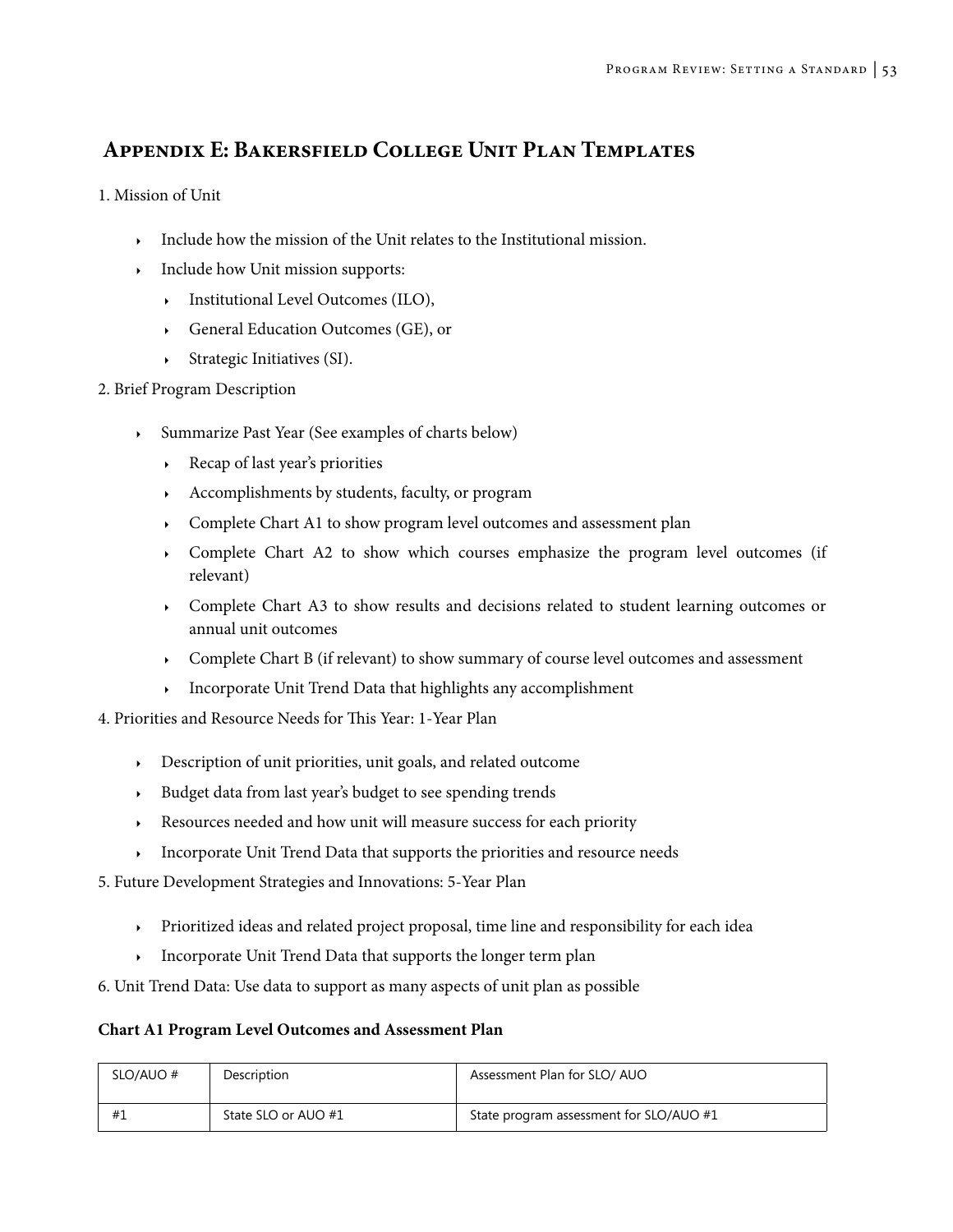| #2 | State SLO or AUO #2 | State program assessment for SLO/AUO #2 |
|----|---------------------|-----------------------------------------|
|    | State SLO or AUO #3 | State program assessment for SLO/AUO #3 |

\*Note AOU = Administrative Unit Outcome

## **Chart A2 Student Learning Outcomes (SLO) or Admin Unit Outcomes (AUO)**

| SLO/AUO # | Course<br>#1 | Course<br>#2 | Course<br>#3 | Course<br>#4 | Course<br>#5 | Course<br>#6 | Course<br>#7 | Course<br>#8 |
|-----------|--------------|--------------|--------------|--------------|--------------|--------------|--------------|--------------|
| #1        |              |              |              |              |              |              |              |              |
| #2        |              |              |              |              |              |              |              |              |
| #3        |              |              |              |              |              |              |              |              |

a Write the Program Courses and mark progress of *program-level* SLO as

| I = Introduced; $D$ = Developed and practiced with feedback; $M$ = mastered and measured |
|------------------------------------------------------------------------------------------|
| Note: For more than 8 courses, copy table above to create additional table(s).           |

#### **Chart A3 Results and Decisions**

| SLO/AUO # | Result of Assessment | <b>Actions Taken</b> |
|-----------|----------------------|----------------------|
| #1        |                      |                      |
| #2        |                      |                      |
| #3        |                      |                      |

#### **Chart B: Course Level Outcomes and Assessment Summary**

| Course Outcomes                                                                                                           | Analysis of Results/ |
|---------------------------------------------------------------------------------------------------------------------------|----------------------|
|                                                                                                                           | Decisions            |
| 1. What is the total number of courses offered in the unit?                                                               |                      |
| 2. For how many courses have SLOs been developed?                                                                         |                      |
| 3. For how many courses have faculty analyzed the results of the assessments?                                             |                      |
| 4. For how many of these courses has the unit used the results to implement change or<br>strengthen what is working well? |                      |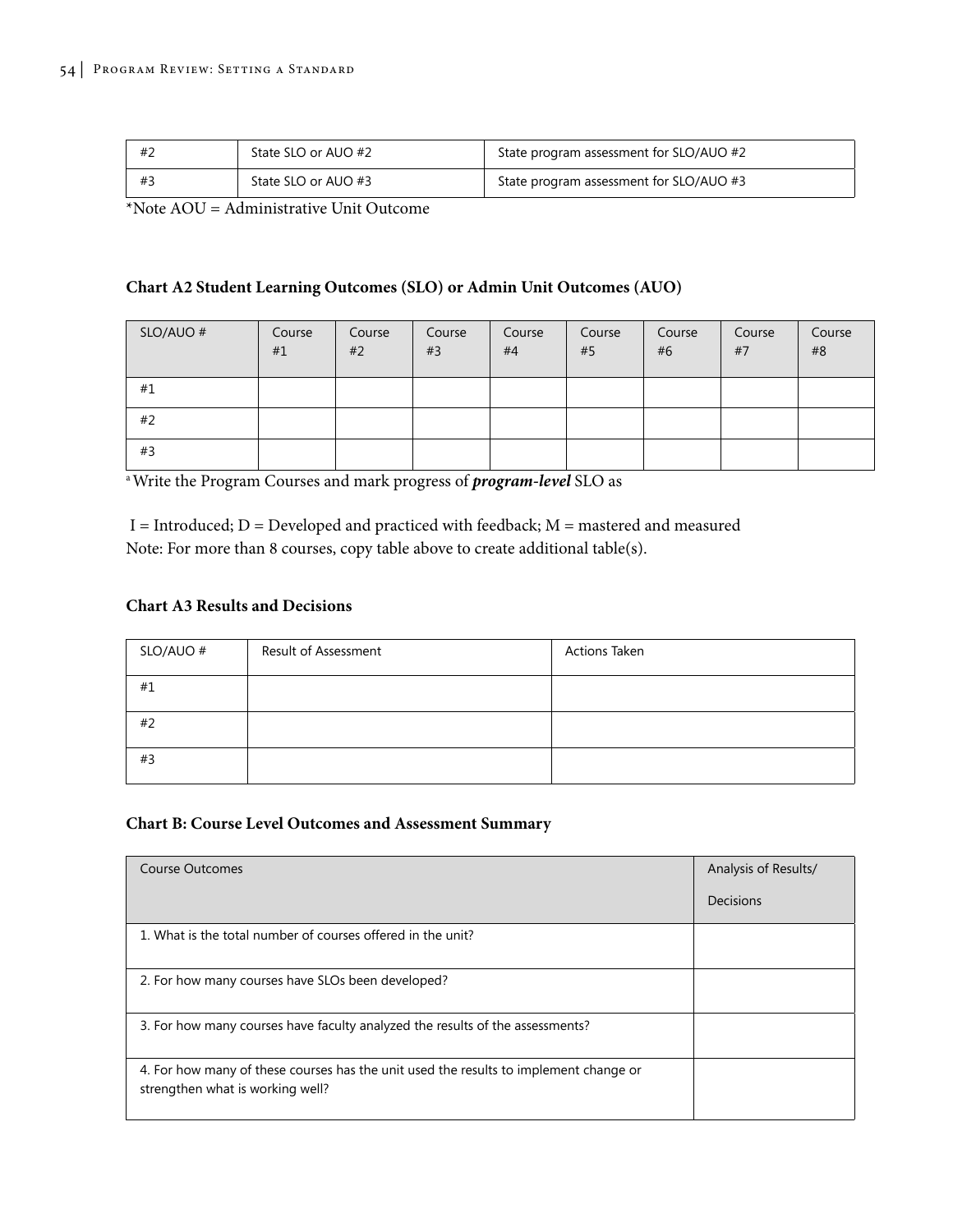# **Appendix F: Program Review Models from Santa Monica College**

## **Santa Monica College Instructional Program Review**

The Self-evaluation Process for Instructional Programs

The suggested topics are meant to serve as guidelines for the self-evaluation process and the preparation of the report. The report may expand upon or exclude some of the topics below, at the discretion of the program staff.

### **Program Description and Goals**

Describe the program or service under review, emphasizing the program goals, the program's impact on student success, if appropriate, and how the program supports the broader college mission.

- 1. Goals might include transfer, occupational certificates, developmental skills, general education, prerequisites for a major, personal interest, or skills development.
- 2. Discuss how the goals and Institutional Learning Outcomes of the College (see Vision, Mission, Goals, and ILOs) are integrated into the program.
- 3. Discuss how the program evaluates its effectiveness in meeting SMC's institutional mission.
- 4. Discuss who your students are using available data. Compare data on student characteristics with program goals. Comment on whether or not the match is appropriate.
- 5. If the program goals have changed since the last self evaluation explain how and why they have changed.
- 6. Summarize program and/or course modifications made since the program's last self-evaluation. Show how the changes responded to changing demographics, technologies, requirements at transfer institutions or other relevant factors.
- 7. Respond to the commendations and recommendations from the Executive Summary of the previous program review.
- 8. Describe notable achievements since your last self-evaluation.

### **Curriculum - Course and Program Content**

Review program SLOs, course outlines, course SLOs, prerequisites, co-requisites and advisories for all active courses. A copy of each revised/updated outline and SLOs must be submitted to the Curriculum Committee. (Course outlines must follow the current Curriculum Committee formatting requirements.)

1. Describe how the department engages all members in the discussion, review, and revision of curriculum.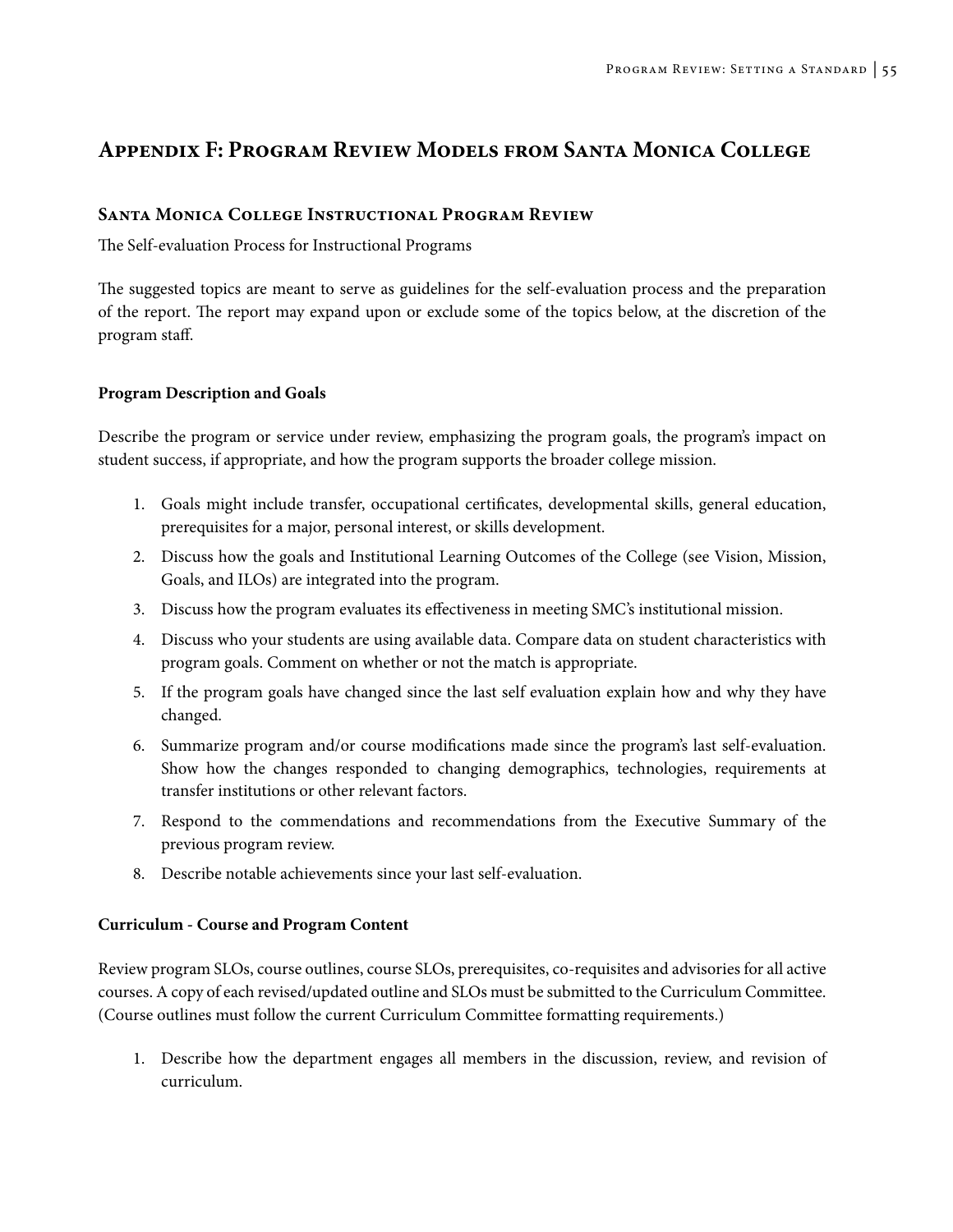- 2. Discuss the appropriateness of course designs as they relate to program goals and SLOs, and identify important issues or problems. For example:
	- $\rightarrow$  How the number, type, depth and breadth of the courses support program SLOs and goals.
	- <sup>4</sup> How courses in the program articulate with or complement each other.
	- <sup>4</sup> The appropriateness of the prerequisites, co-requisites, and advisories in terms of course content and the student learning outcomes and goals of the program.
	- <sup>4</sup> If appropriate, how transfer and articulation agreements serve the needs of students usually enrolled in the courses.
	- <sup>4</sup> How courses in the program interact with other programs on campus; (for example: crosslisting, overlapping content or shared resources).
	- $\rightarrow$  The size of classes, the quantity and distribution of course sections (day/evening, distance ed) and other features of the program. Discuss whether these appropriately meet student demands as well as the goals of the program.

#### **Instructional Improvement**

Discuss how teaching effectiveness is evaluated.

- 1. What activities has your department engaged in to improve the teaching and learning environment?
- 2. How and when has your department assessed SLOs, and how have you responded to the results?
- 3. How does the department ensure that SLOs are assessed consistently across different sections of the same course?
- 4. What program or course changes have been made based on the result of the assessed outcomes?
- 5. How closely aligned are syllabi to course outlines of record?
- 6. Explain any unusual patterns in grading and retention in terms of student characteristics and program goals and discuss planned responses or changes.

### **Instructional Environment**

- 1. Discuss the instructional environment, including the program's relationship and involvement among full and part-time faculty and access to instructional and administrative support services.
- 2. Describe the number and type of staff and faculty with regard to educational preparation, currency in field, and workload and how they support program goals.
- 3. Discuss departmental engagement in institutional efforts and activities (ex. committee participation).
- 4. Discuss facilities and equipment assigned to the program and how they support program goals.

### **Program Effectiveness**

Describe how the program evaluates the effectiveness and impact on students.

1. Compare data on student characteristics with program goals. Note any disproportionate impact, patterns or trends and discuss program recommendations to address these.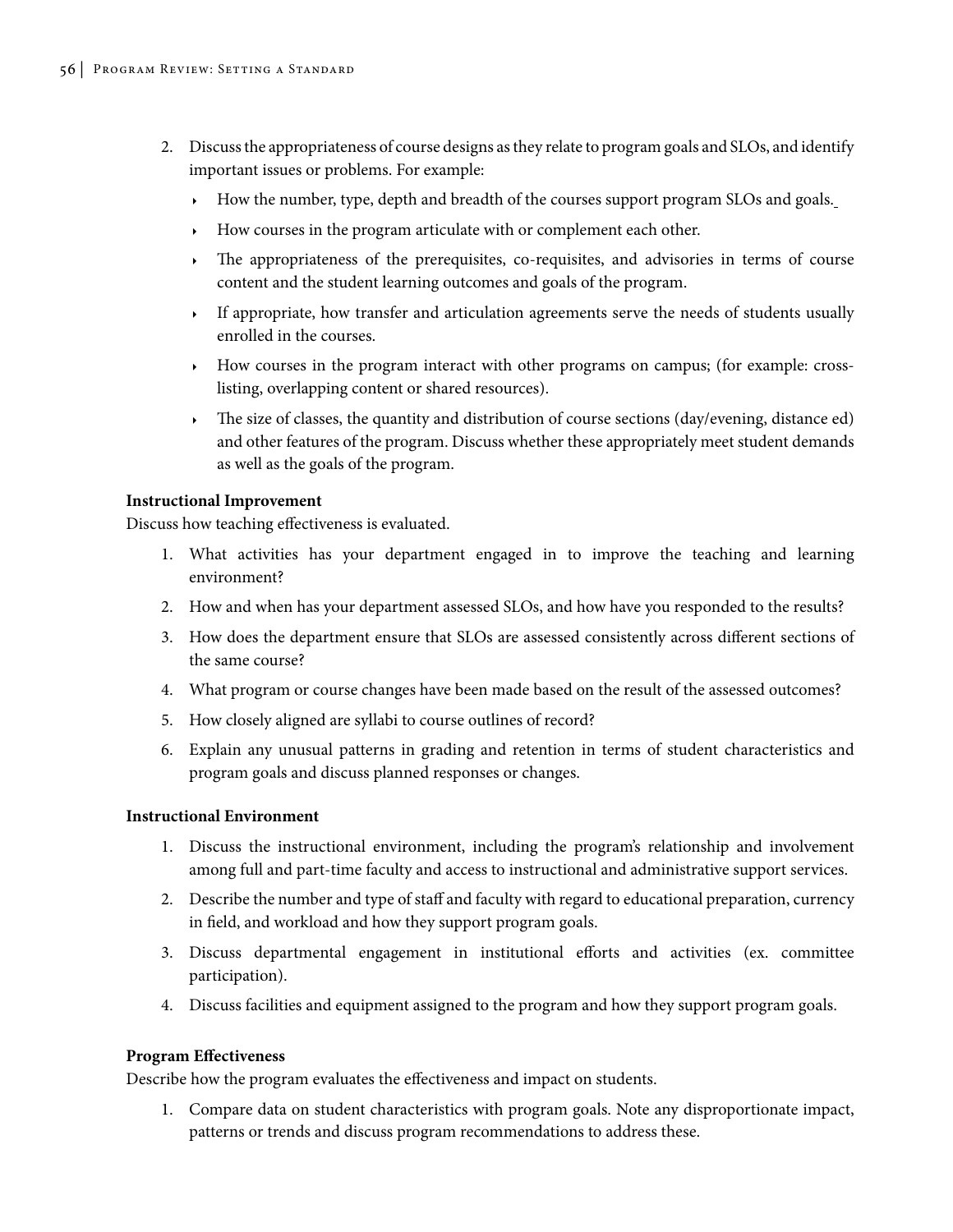- 2. Discuss how program SLOs relate to the program goals or achievement outcomes.
- 3. Comment on student transfer or job placement rates, if possible.
- 4. Discuss what happens after students complete courses or the program. Address completion rates and whether students are successful in meeting their goals.

#### **Conclusions & Recommendations**

Present any conclusions and recommendations resulting from the self-evaluation process, referencing the specific topics above. Include information on how the program engages all program members in the self evaluation dialogue and how everyone participates in the program review process.

- 1. Summarize your areas of strength and areas that need improvement.
- 2. Identify strategies for the future. Discuss any projected changes and anticipate how the changes may affect staffing, facilities, equipment, and other operational areas.

### Sources of Information

Instructional programs may refer to the following sources of information in the self-evaluation process:

- 1. Program goals statements.
- 2. The Executive Summary from the program's previous Program Review.
- 3. Reports from Institutional Research such as enrollment, retention and evaluation reports. Please note, SMC's department of institutional research has compiled data from recent semesters and sessions and posted it online. To access this source and to request data go to: *http://www.smc.edu/ research/research*
- 4. Results of any research projects undertaken by the program to examine any relevant area of interest.

## **Santa Monica College Occupational Program Review Model**

The Self-evaluation Process for Occupational Programs

Process for—2, 4, 6 year cycles

The suggested topics are meant to serve as guidelines for the self-evaluation process and the preparation of the report. The report may expand upon or exclude some of the topics below, at the discretion of the program staff.

### **Program Description and Goals**

Describe the program or service under review, emphasizing the program goals, the program's impact on student success, if appropriate, and how the program supports the broader college mission.

1. Goals might include career training or upgrading, transfer, occupational certificates, personal interest, or skills development.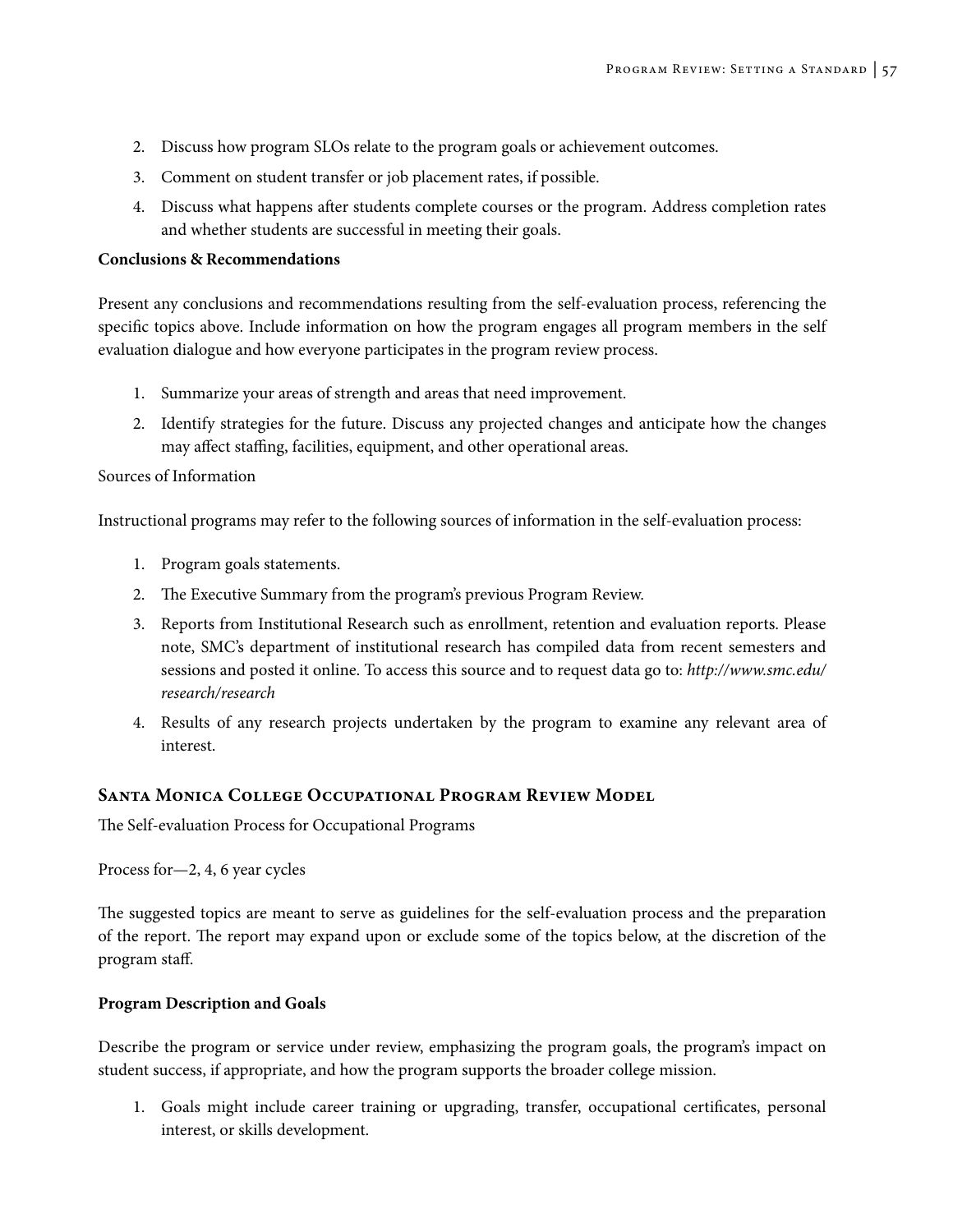- 2. Discuss how the goals and Institutional Learning Outcomes of the College (see Vision, Mission, Goals, and ILOs) are integrated into the program.
- 3. Discuss how the program evaluates its effectiveness in meeting SMC's institutional mission and ILOs.
- 4. Discuss who your students are using available data. Compare data on student characteristics with program goals. Comment on whether or not the match is appropriate.
- 5. If the program goals have changed since the last self evaluation explain how and why they have changed.
- 6. Summarize program and/or course modifications made since the program's last self-evaluation. Show how the changes responded to changing demographics, technologies, industry demands, requirements at transfer institutions or other relevant factors.
- 7. Respond to the commendations and recommendations from the Executive Summary of the previous program review.
- 8. Describe notable achievements since your last self-evaluation.

## **Curriculum - Course and Program Content**

Review program SLOs, course outlines, course SLOs, prerequisites, co-requisites and advisories for all active courses. A copy of each revised/updated outline and SLOs must be submitted to the Curriculum Committee. (Course outlines must follow the current Curriculum Committee formatting requirements.)

- 1. Describe how the department engages all members in the discussion, review, and revision of curriculum.
- 2. Discuss the appropriateness of course designs as they relate to program goals and SLOs, and identify important issues or problems. For example:
	- $\rightarrow$  How the number, type, depth and breadth of the courses support program SLOs and goals.
	- <sup>4</sup> How courses in the program articulate with or complement each other.
	- <sup>4</sup> The appropriateness of the prerequisites, co-requisites, and advisories in terms of course content and the student learning outcomes and goals of the program.
	- <sup>4</sup> If appropriate, how transfer and articulation agreements serve the needs of students usually enrolled in the courses.
	- <sup>4</sup> How the majors or occupational certificates are designed to meet the needs of students and employers.
	- $\rightarrow$  How courses in the program interact with other programs on campus; (for example: crosslisting, overlapping content or shared resources).
	- The size of classes, the quantity and distribution of course sections (day/evening, distance ed) and other features of the program. Discuss whether these appropriately meet student demands as well as the goals of the program.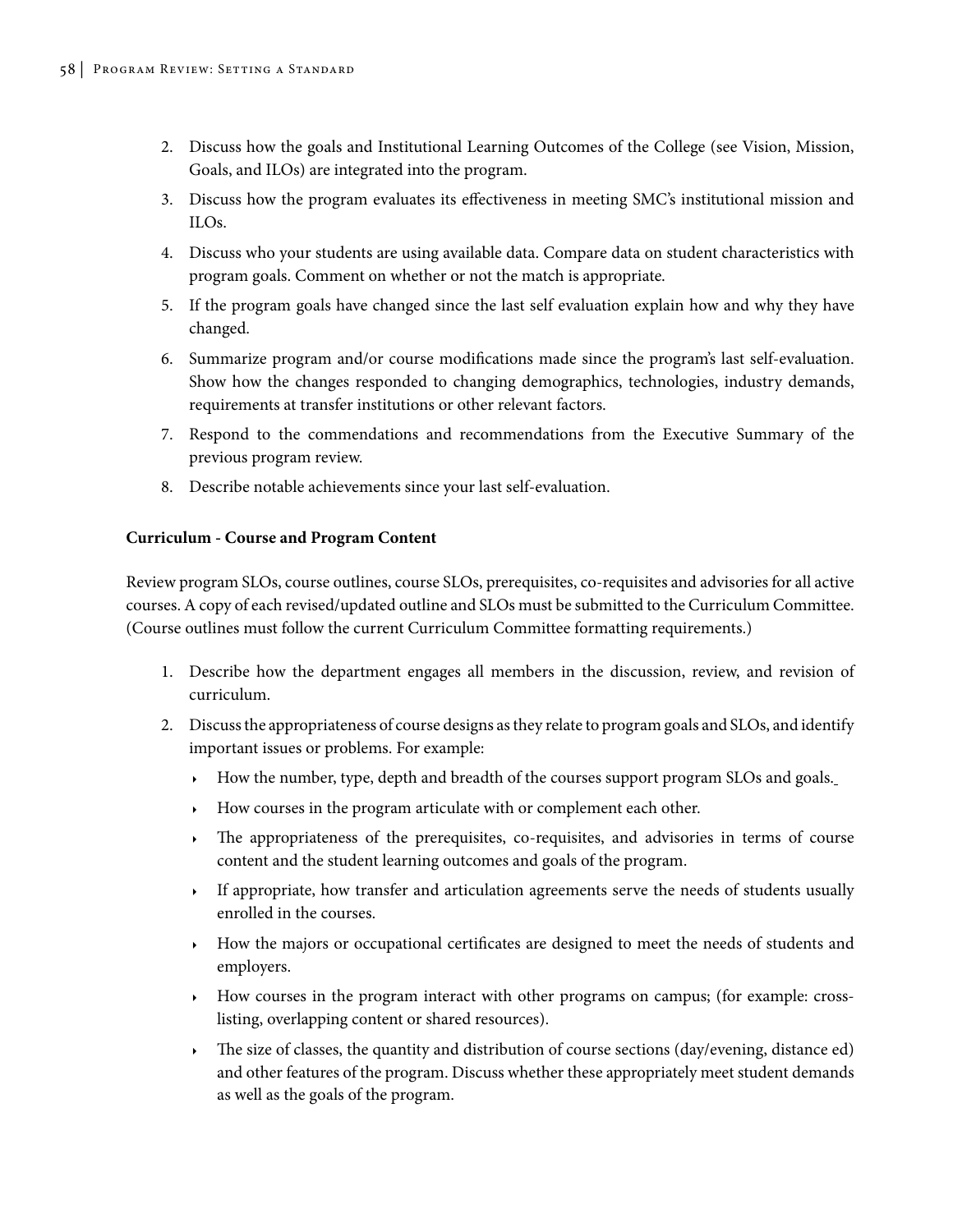#### **Instructional Improvement**

Discuss how teaching effectiveness is evaluated.

- 1. What activities has your department engaged in to improve the teaching and learning environment?
- 2. How and when has your department assessed SLOs, and how have you responded to the results?
- 3. How does the department ensure that SLOs are assessed consistently across different sections of the same course?
- 4. What program or course changes have been made based on the result of the assessed outcomes?
- 5. How closely aligned are syllabi to course outlines of record?
- 6. Explain any unusual patterns in grading and retention in terms of student characteristics and program goals and discuss planned responses or changes.
- 7. Describe faculty activities, training or professional development to remain current with industry trends.

#### **Instructional Environment**

- 1. 1. Discuss the instructional environment, including the program's relationship and involvement among full and part-time faculty and access to instructional and administrative support services.
- 2. 2 Describe the number and type of staff and faculty with regard to educational preparation, currency in field, and workload and how they support program goals.
- 3. 3. Discuss departmental engagement in institutional efforts and activities (ex. committee participation).
- 4. 4. Discuss facilities and equipment assigned to the program and how they support program goals.
- 5. 5. Describe any changes in licensure requirements, legislative requirements, CCCCO mandates, etc. and the impact on the program.

#### **Program Effectiveness**

Describe how the program evaluates the effectiveness and impact on students.

- 1. Compare data on student characteristics with program goals. Note any disproportionate impact, patterns or trends and discuss program recommendations to address these.
- 2. Discuss how program SLOs relate to the program goals or achievement outcomes.
- 3. Comment on student transfer or job placement rates, if possible.
- 4. Discuss what happens after students complete courses or the program. Address completion rates and whether students are successful in meeting their goals.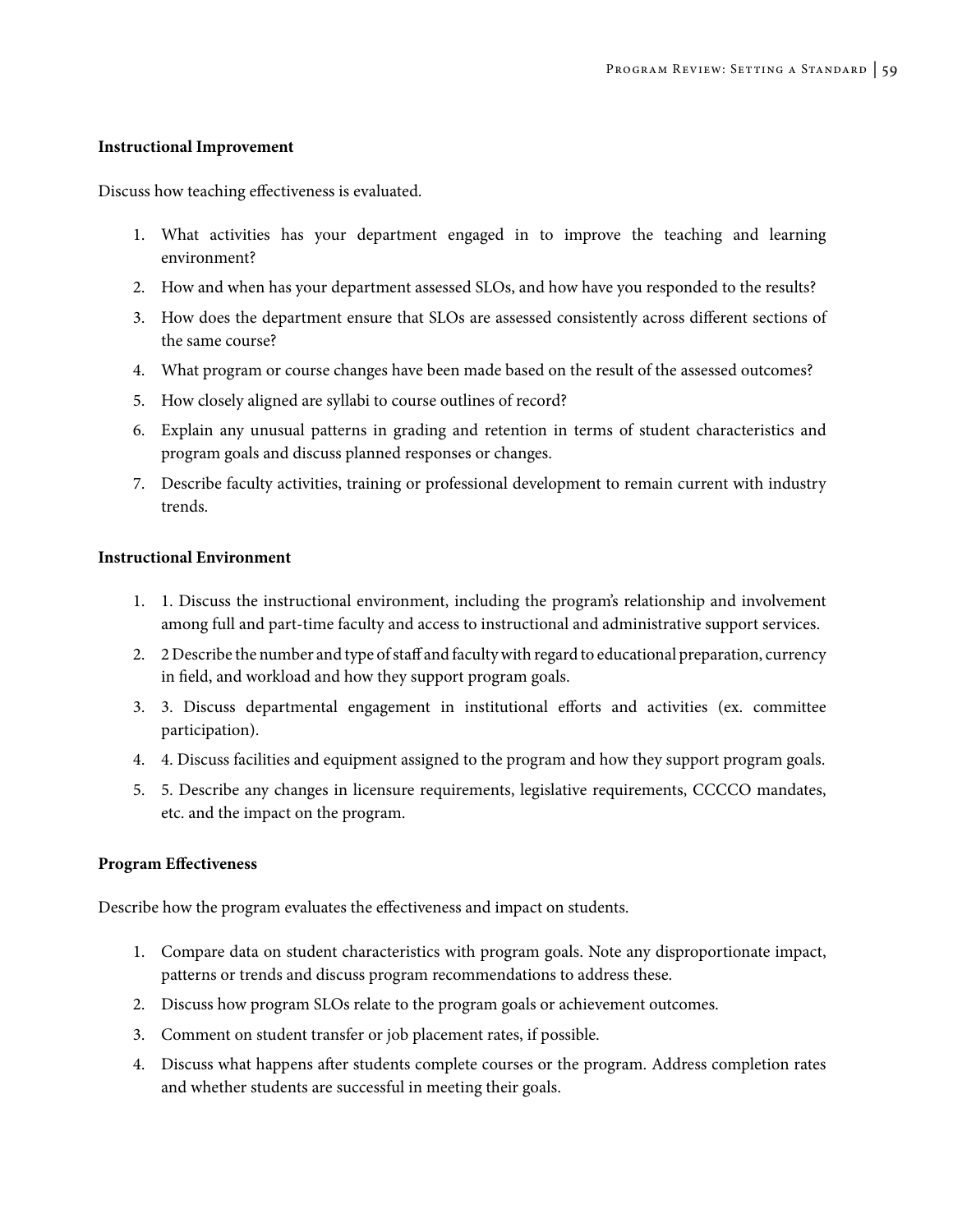#### **Advisory Boards**

An occupational program is required to have an active advisory board. Describe the advisory board membership, how often it meets, its role and involvement with the program, and how the program responds to advisory board recommendations (give examples).

Attach minutes from each meeting since the last program review.

#### **Conclusions & Recommendations**

Present any conclusions and recommendations resulting from the self-evaluation process, referencing the specific topics above. Include information on how the program engages all program members in the self evaluation dialogue and how everyone participates in the program review process.

- 1. Summarize your areas of strength and areas that need improvement.
- 2. Identify strategies for the future. Discuss any projected changes and anticipate how the changes may affect staffing, facilities, equipment, and other operational areas.

#### **Sources of Information**

Instructional programs may refer to the following sources of information in the self-evaluation process:

- 1. Program goals statements.
- 2. The Executive Summary from the program's previous Program Review.
- 3. Reports from Institutional Research such as enrollment, retention and evaluation reports. Please note, SMC's department of institutional research has compiled data from recent semesters and sessions and posted it online. To access this source and to request data go to: *http://www.smc.edu/ research/research*
- 4. Results of any research projects undertaken by the program to examine any relevant area of interest.

#### **Process to be followed in years 2 & 4**

#### **Program Description and Goals**

Briefly describe the program and the program goals. Indicate any changes in the program and/or the employment market and how the program has responded.

### **Curriculum**

Discuss any changes made in the program curriculum, program SLOs or course SLOs and what influenced the changes.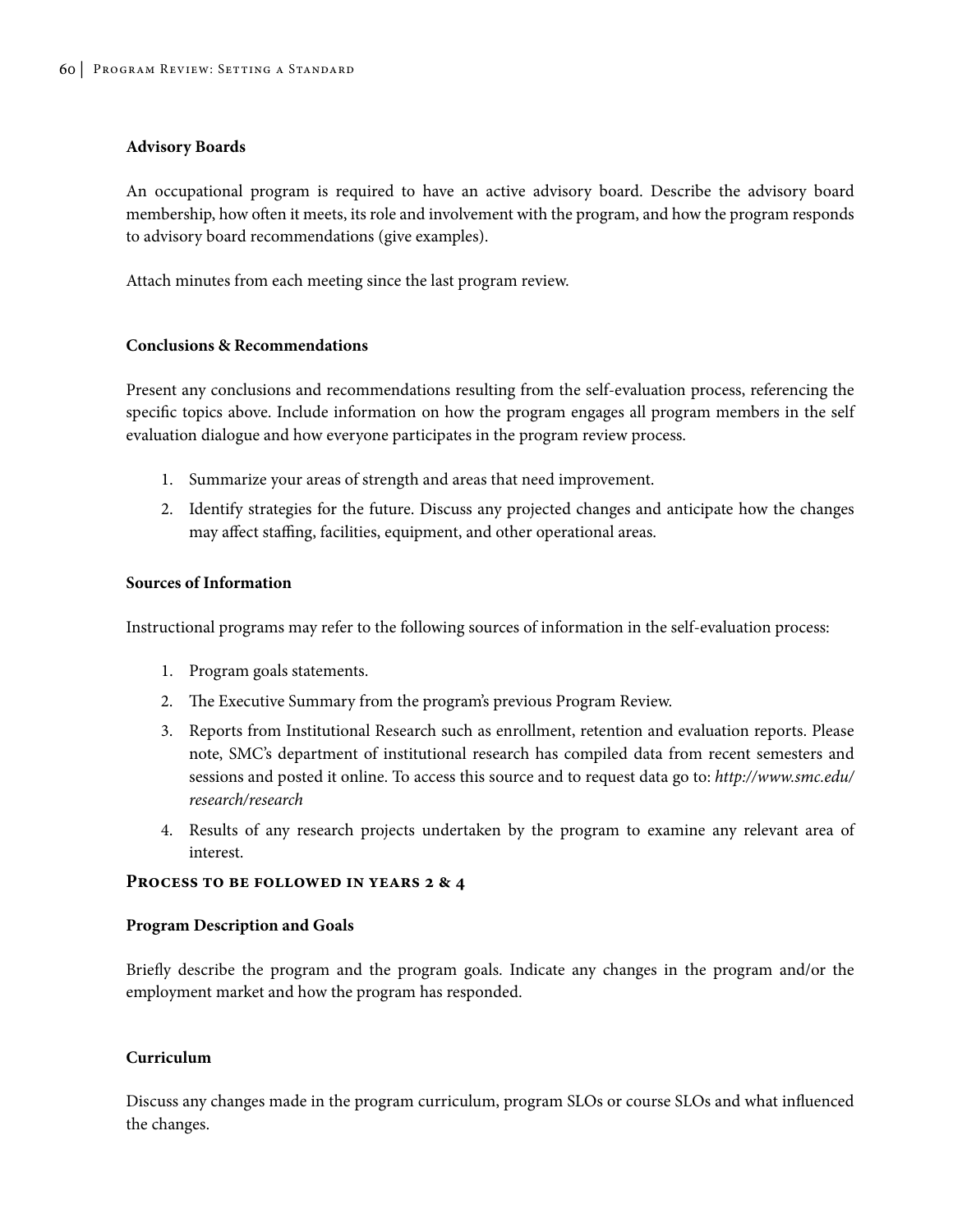#### **Instructional Improvement**

Discuss any significant changes and/or responses the program has made in the last 2 years such as:

- 1. Significant changes in student and/or enrollment data.
- 2. VTEA funding applied for or received and how it was used to improve the program. Include information on any differences between program data and VTEA core indicator data and how it is being addressed.
- 3. Results and response to any SLO assessments in the last 2 years.

### **Instructional Environment**

Discuss any changes in the instructional environment in the last 2 years.

### **Program Effectiveness**

Discuss any new evaluation processes, data, or changes made in the last 2 years.

#### **Advisory Boards**

Discuss any new recommendations from the advisory board and the program response. Attach minutes from all advisory board meetings since the last review.

### **Conclusions and Recommendations**

Present any conclusions and recommendations based on information gathered or activities engaged in the last 2 years. Include information on industry trends and any plans to respond.

### **Santa Monica College Student Support Services Program Review Model**

### **The Self-evaluation Process for Student Support Services**

The suggested topics are meant to serve as guidelines for the self-evaluation process and the preparation of the report. The report may expand upon or exclude some of the topics below, at the discretion of the program staff. Student Support Services programs with instructional elements must incorporate pertinent topics from Appendix E Instructional Programs

### **Program Description, Goals and SLOs**

Describe the program or service under review, emphasizing the program goals, the program's impact on student success, if appropriate, and how the program supports the broader college mission.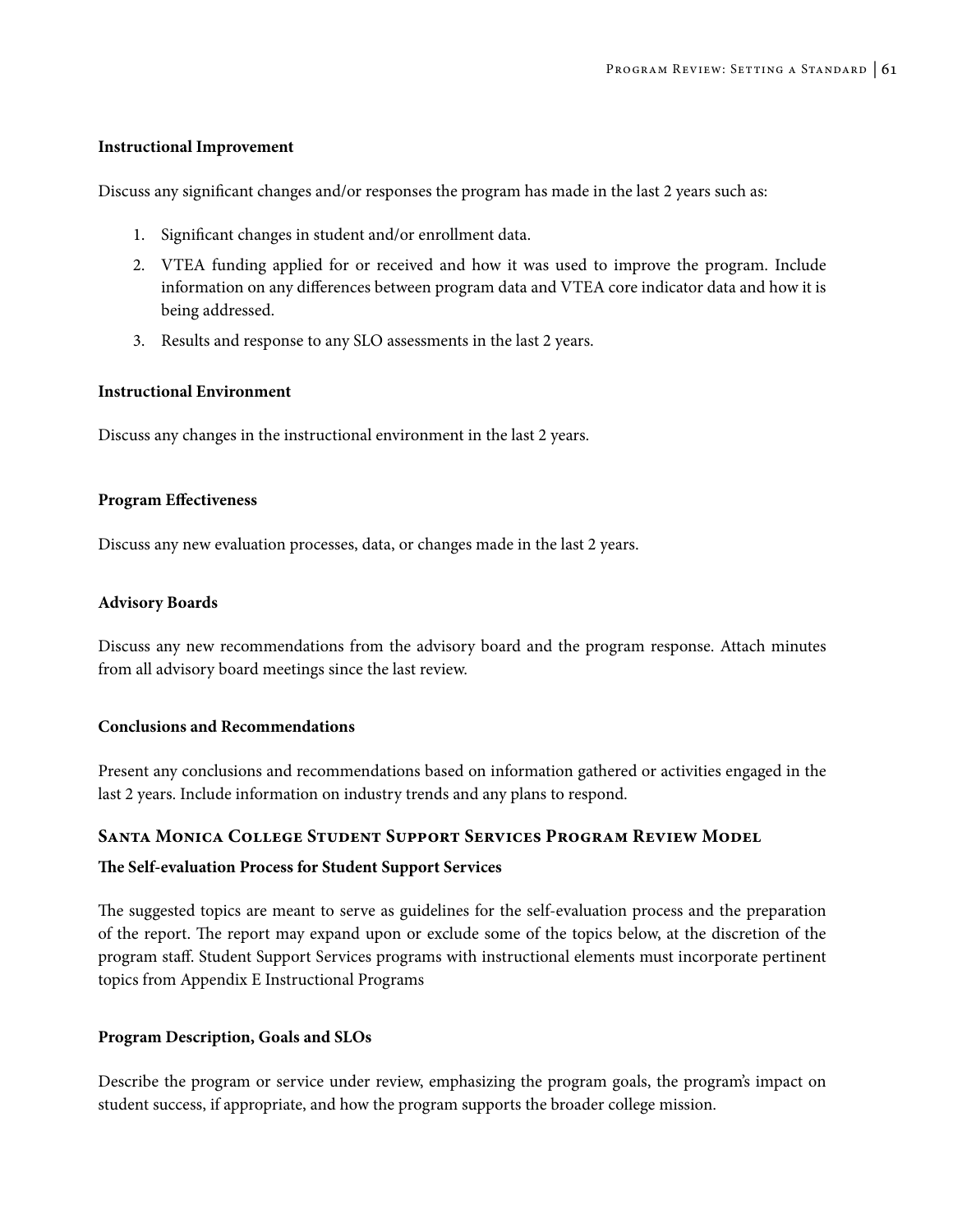- 1. Goals might include a specific or focused area of student support (ex.admissions, financial aid), a combination of support elements for a specific target population, state or federally mandated activities or other activities directed at providing support to students.
- 2. Discuss how the goals and Institutional Learning Outcomes of the College (see Vision, Mission, Goals, and ILOs) are integrated into the program.
- 3. Discuss how the program evaluates its effectiveness in meeting SMC's institutional mission.
- 4. Discuss who your students are using available data. Compare data on student characteristics with program goals. Comment on whether or not the match is appropriate.
- 5. If the program goals have changed since the last self evaluation explain how and why they have changed.
- 6. Summarize program modifications made since the program's last self-evaluation. Show how the changes responded to changing demographics, technologies, external requirements, or other relevant factors.
- 7. Describe how the department engages all members in the discussion, review, assessment and revision of program SLOs.
- 8. Respond to the commendations and recommendations from the Executive Summary of the previous program review.
- 9. Describe notable achievements since your last self-evaluation.

### **Program Improvement**

Discuss how the program addresses program improvement.

- 1. What activities has your program engaged in to improve the student support services and environment?
- 2. How and when has your program assessed SLOs, and how have you responded to the results?
- 3. How does the program ensure that SLOs are assessed consistently?
- 4. What program changes have been made based on the result of the assessed outcomes?
- 5. Explain any unusual patterns in student success and retention in terms of student characteristics and program goals and discuss planned responses or changes.

### **Program Environment**

- 1. Discuss the program environment, including the relationship among program staff and students and involvement with other programs or support areas
- 2. Describe the number and type of staff and faculty with regard to educational preparation, currency in field, and workload and how they support program goals.
- 3. Discuss program engagement in institutional efforts and activities (ex. committee participation).
- 4. Discuss facilities and equipment assigned to the program and how they support program goals.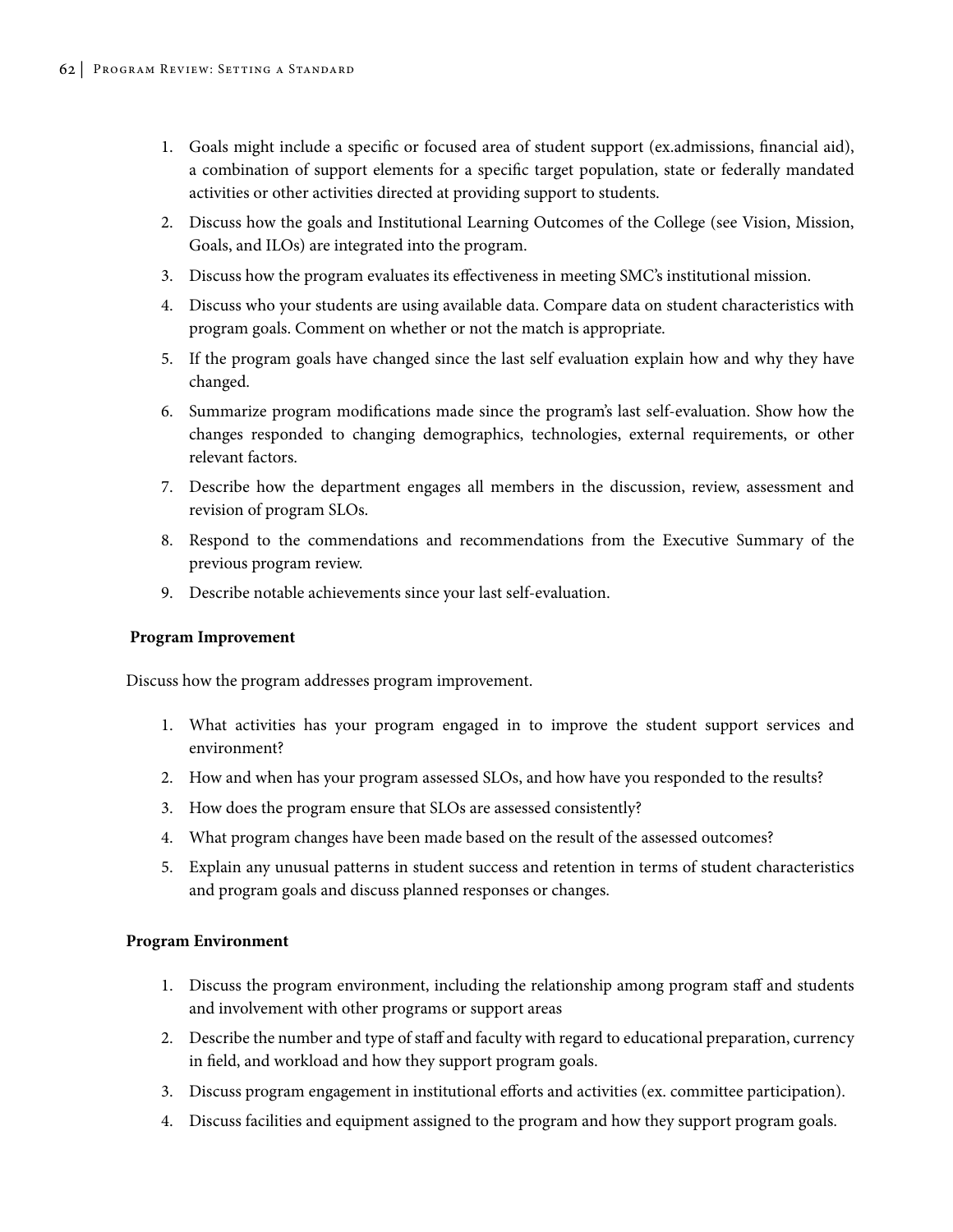- 5. Describe how the scheduled hours of availability meet student demand and indicate the specific hours the program operates.
- 6. Describe the influences that external factors, such as state laws, changing demographics, and the characteristics of the students served have on the structure and services and how the program addresses these factors.
- 7. Describe the interactions between this program and other programs on campus and any particular influences these have on the ability of the program to meet its goals.

### **Program Effectiveness**

Describe how the program evaluates the effectiveness and impact on students.

- 1. Compare data on student characteristics with program goals. Note any disproportionate impact, patterns or trends and discuss program recommendations to address these.
- 2. Discuss how program SLOs relate to the program goals or achievement outcomes.
- 3. Discuss what happens after students participate in program activities. Address whether students are successful in meeting their goals.

#### **Conclusions & Recommendations**

Present any conclusions and recommendations resulting from the self-evaluation process, referencing the specific topics above. Include information on how the program engages all program members in the self evaluation dialogue and how everyone participates in the program review process.

- 1. Summarize your areas of strength and areas that need improvement.
- 2. Identify strategies for the future. Discuss any projected changes and anticipate how the changes may affect staffing, facilities, equipment, and other operational areas.

## **Sources of Information**

Student Service programs may refer to the following sources of information in the self-evaluation process:

- 1. Program goals statements.
- 2. The Executive Summary from the program's previous Program Review.
- 3. Reports from Institutional Research such as enrollment, retention and evaluation reports. Please note, SMC's department of institutional research has compiled data from recent semesters and sessions and posted it online. To access this source and to request data go to: http://www.smc.edu/ research/research
- 4. Results of any research projects undertaken by the program to examine any relevant area of interest.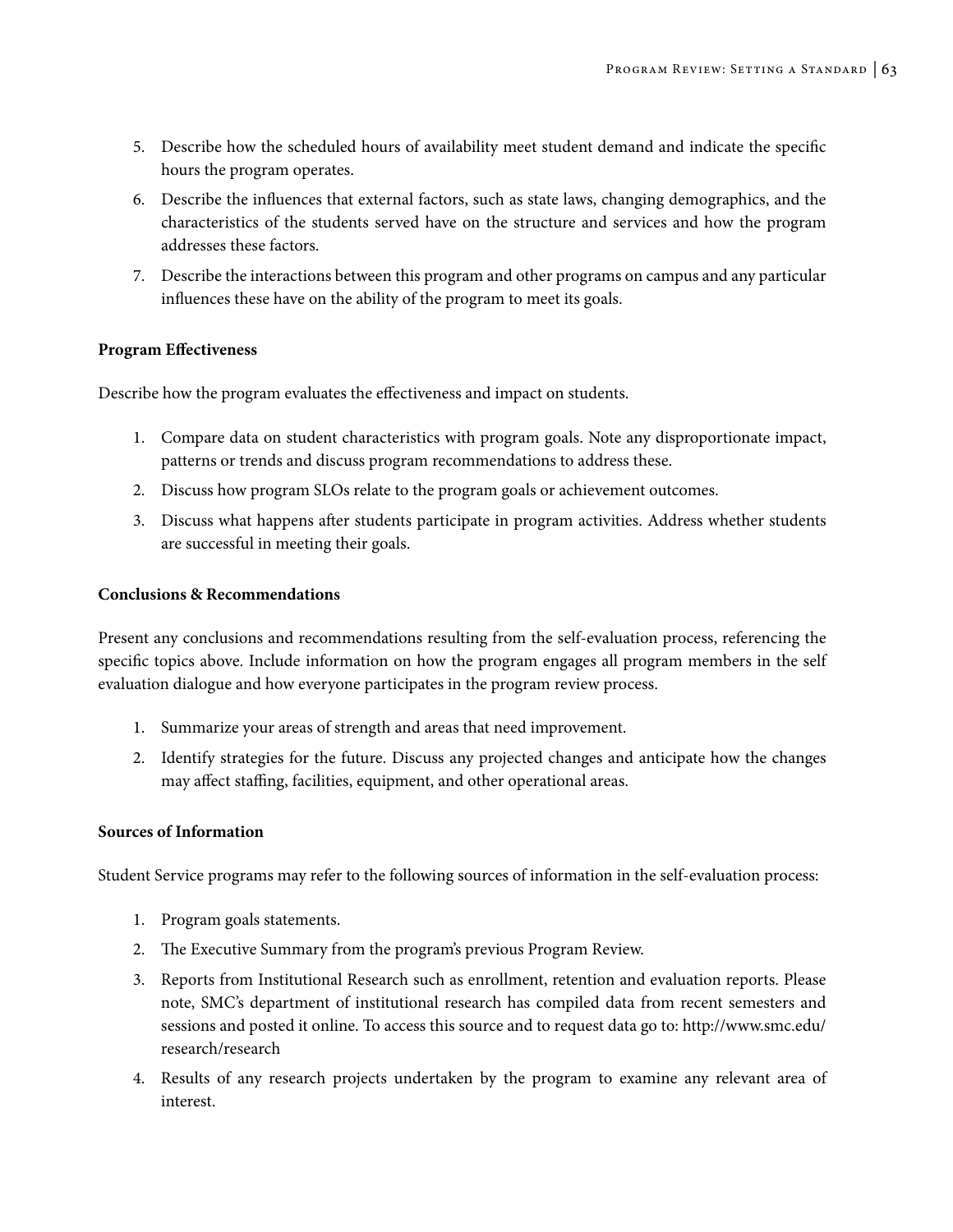## **Santa Monica College Administrative Support Services Program Review Models**

#### **The Self-evaluation Process for Administrative Support Services**

The suggested topics are meant to serve as guidelines for the self-evaluation process and the preparation of the report. The report may expand upon or exclude some of the topics below, at the discretion of the unit staff.

### **Program Description, Goals and SLOs**

Describe the service under review, emphasizing the unit's goals, its impact on student success, if appropriate, and how the unit supports the broader college mission.

- 1. Goals might include delivery of a specific service, state or federally mandated monitoring, or other activities directed at providing support to the institution or to students.
- 2. Discuss how the goals and Institutional Learning Outcomes of the College (see Vision, Mission, Goals, and ILOs) are integrated into the unit.
- 3. Discuss how the unit evaluates its effectiveness in meeting SMC's institutional mission.
- 4. If the unit's goals have changed since the last self evaluation, explain how and why they have changed.
- 5. Summarize modifications made since the program's last self-evaluation. Show how the changes responded to changing needs, technologies, external requirements, or other relevant factors.
- 6. Describe how the unit engages all members in the discussion, review, assessment and revision of unit program SLOs.
- 7. Respond to the commendations and recommendations from the Executive Summary of the previous program review.
- 8. Describe notable achievements since your last self-evaluation.

### **Program Improvement**

Discuss how the unit addresses improvement.

- 1. What activities has your unit engaged in to improve the administrative support service and environment?
- 2. How and when has your unit assessed SLOs, and how have you responded to the results?
- 3. What changes have been made based on the result of the assessed outcomes?

### **Program Environment**

1. Discuss the unit's environment, including the relationship among staff and engagement with other units or support areas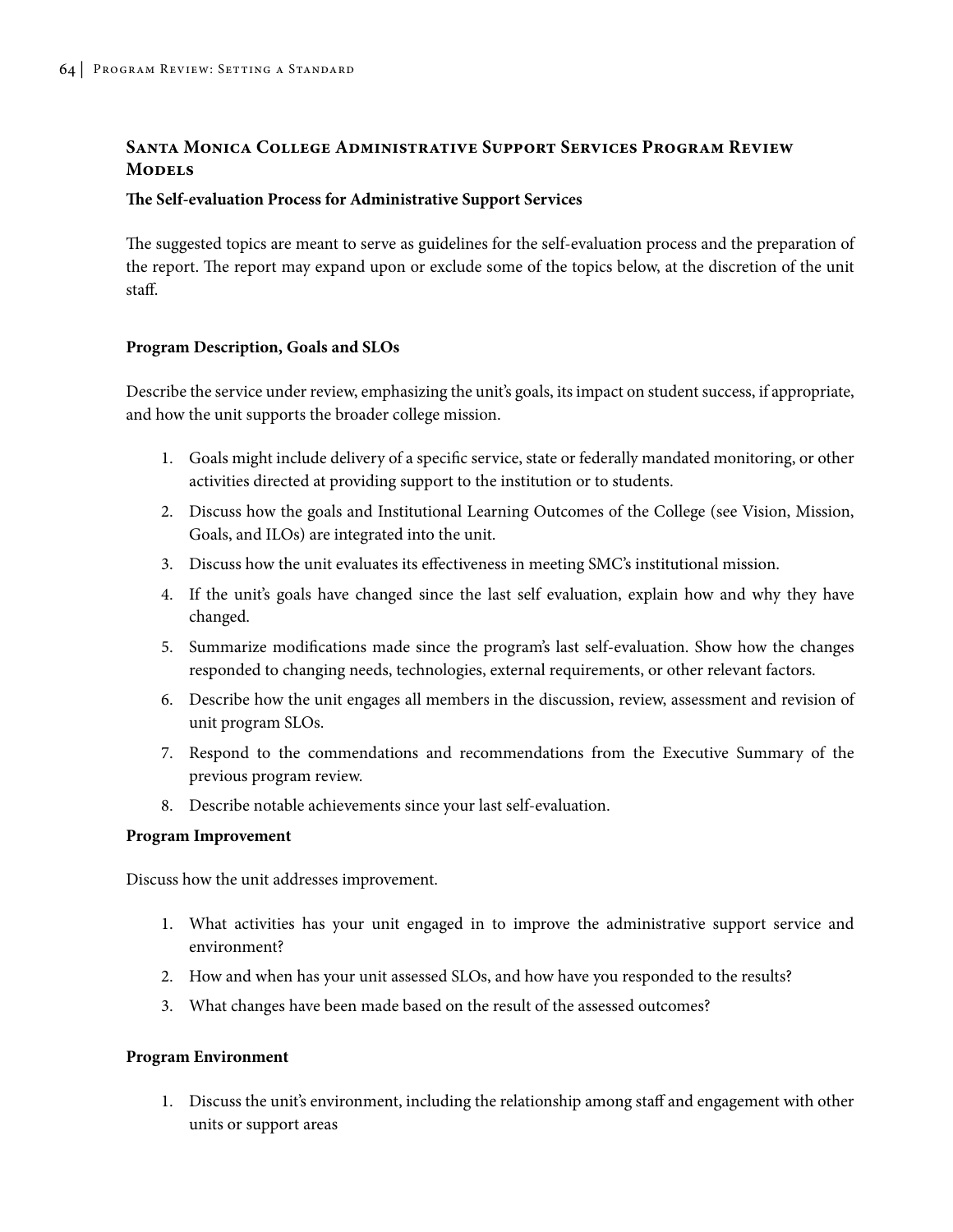- 2. Discuss unit engagement in institutional efforts and activities (ex. committee participation).
- 3. Discuss facilities, staff, and equipment assigned to the unit and how they support unit goals.
- 4. If the unit operates during other than normal business hours, describe how the scheduled hours meet the needs other units/programs/students and indicate the specific hours the unit operates.
- 5. Describe the influences that external factors, such as state laws, changing demographics, and the characteristics of the students served have on the structure and services and how the unit addresses these factors.
- 6. Describe the interactions between this unit and other units/programs on campus and any particular influences these have on the ability of the unit to meet its goals.

#### **Program Effectiveness**

Describe how the program evaluates unit effectiveness and its impact on the institution and student success.

- 1. Discuss how program SLOs relate to the unit goals or achievement outcomes.
- 2. Discuss how the unit contributes to student success and the ability of students to meet their goals.

#### **Conclusions & Recommendations**

Present any conclusions and recommendations resulting from the self-evaluation process, referencing the specific topics above. Include information on how the unit engages all unit members in the self evaluation dialogue and how everyone participates in the program review process.

- 1. Summarize your areas of strength and areas that need improvement.
- 2. Identify strategies for the future. Discuss any projected changes and anticipate how the changes may affect staffing, facilities, equipment, and other operational areas.

#### **Sources of Information**

Administrative units may refer to the following sources of information in the self-evaluation process:

- 1. Program goals statements.
- 2. The Executive Summary from the program's previous Program Review.
- 3. Reports from Institutional Research, and state and federal sources.
- 4. Results of any research projects undertaken by the unit to examine any relevant area of interest.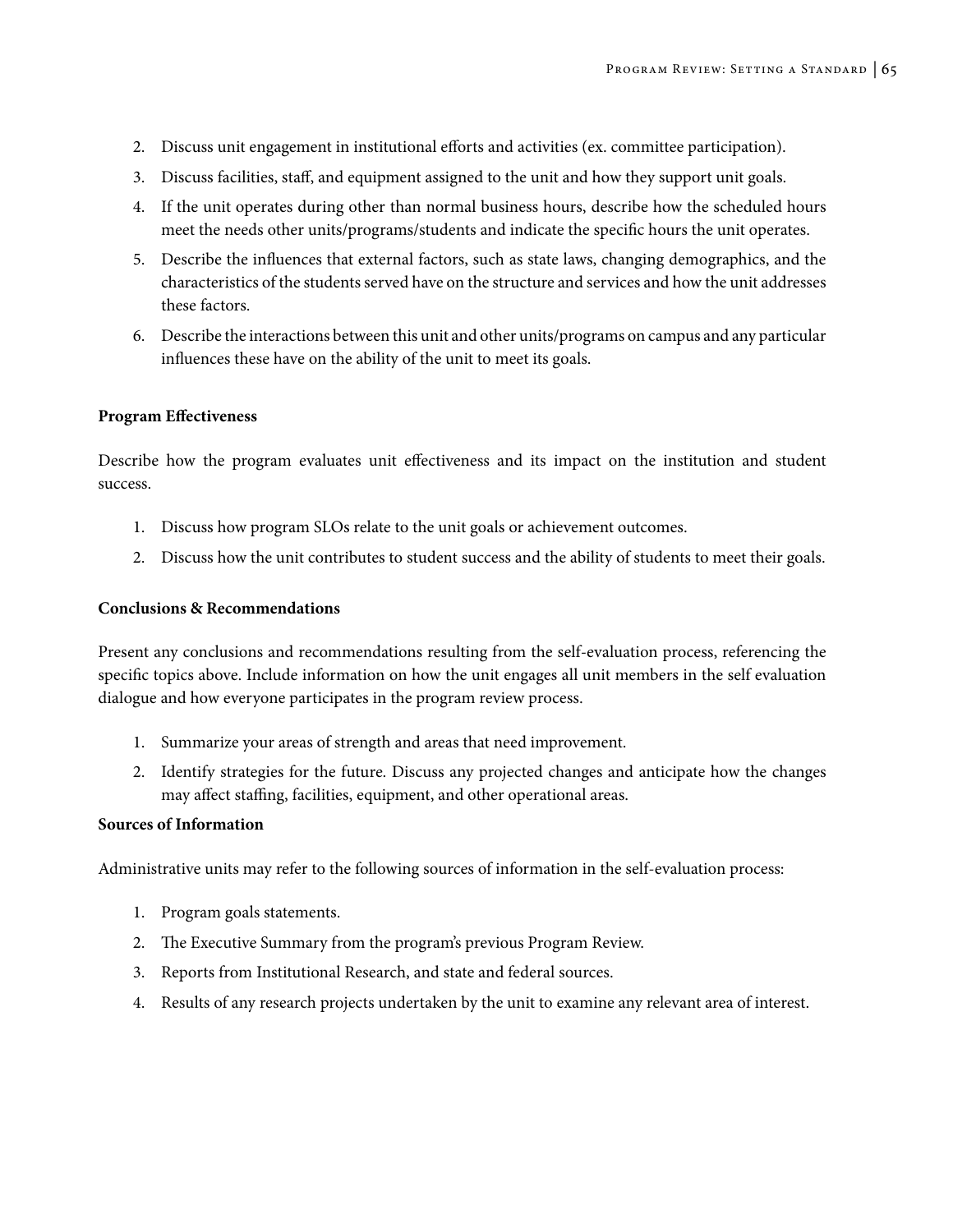# **Appendix G: ACCJC Rubric for Student Learning Outcomes**

### **Rubric for Evaluating Institutional Effectiveness: Student Learning Outcomes**

| Levels of                                | Characteristics of Institutional Effectiveness in                                                                                                                            |  |  |
|------------------------------------------|------------------------------------------------------------------------------------------------------------------------------------------------------------------------------|--|--|
| Implementation                           | <b>Student Learning Outcomes</b>                                                                                                                                             |  |  |
|                                          | (Sample institutional behaviors)                                                                                                                                             |  |  |
| Awareness                                | There is preliminary, investigative dialogue about student learning outcomes.                                                                                                |  |  |
|                                          | There is recognition of existing practices such as course objectives and how they relate to student<br>learning outcomes.                                                    |  |  |
|                                          | There is exploration of models, definitions, and issues taking place by a few people.                                                                                        |  |  |
|                                          | Pilot projects and efforts may be in progress.                                                                                                                               |  |  |
|                                          | The college has discussed whether to define student learning outcomes at the level of some<br>courses or programs or degrees; where to begin.                                |  |  |
| Development                              | College has established an institutional framework for definition of student learning outcomes<br>(where to start), how to extend, and timeline.                             |  |  |
|                                          | College has established authentic assessment strategies for assessing student learning outcomes<br>as appropriate to intended course, program, and degree learning outcomes. |  |  |
|                                          | Existing organizational structures (e.g. Senate, Curriculum Committee) are supporting strategies<br>for student learning outcomes definition and assessment.                 |  |  |
|                                          | Leadership groups (e.g. Academic Senate and administration), have accepted responsibility for<br>student learning outcomes implementation.                                   |  |  |
|                                          | Appropriate resources are being allocated to support student learning outcomes and assessment.                                                                               |  |  |
|                                          | Faculty and staff are fully engaged in student learning outcomes development.                                                                                                |  |  |
| Proficiency                              | Student learning outcomes and authentic assessment are in place for courses, programs and<br>degrees.                                                                        |  |  |
|                                          | Results of assessment are being used for improvement and further alignment of institution-wide<br>practices.                                                                 |  |  |
|                                          | There is widespread institutional dialogue about the results.                                                                                                                |  |  |
|                                          | Decision-making includes dialogue on the results of assessment and is purposefully directed<br>toward improving student learning.                                            |  |  |
|                                          | Appropriate resources continue to be allocated and fine-tuned.                                                                                                               |  |  |
|                                          | Comprehensive assessment reports exist and are completed on a regular basis.                                                                                                 |  |  |
|                                          | Course student learning outcomes are aligned with degree student learning outcomes.                                                                                          |  |  |
|                                          | Students demonstrate awareness of goals and purposes of courses and programs in which they<br>are enrolled.                                                                  |  |  |
| Sustainable<br><b>Continuous Quality</b> | • Student learning outcomes and assessment are ongoing, systematic and used for continuous<br>quality improvement.                                                           |  |  |
| Improvement                              | • Dialogue about student learning is ongoing, pervasive and robust.                                                                                                          |  |  |
|                                          | • Evaluation and fine-tuning of organizational structures to support student learning is ongoing.                                                                            |  |  |
|                                          | • Student learning improvement is a visible priority in all practices and structures across the<br>college.                                                                  |  |  |
|                                          | • Learning outcomes are specifically linked to program reviews.                                                                                                              |  |  |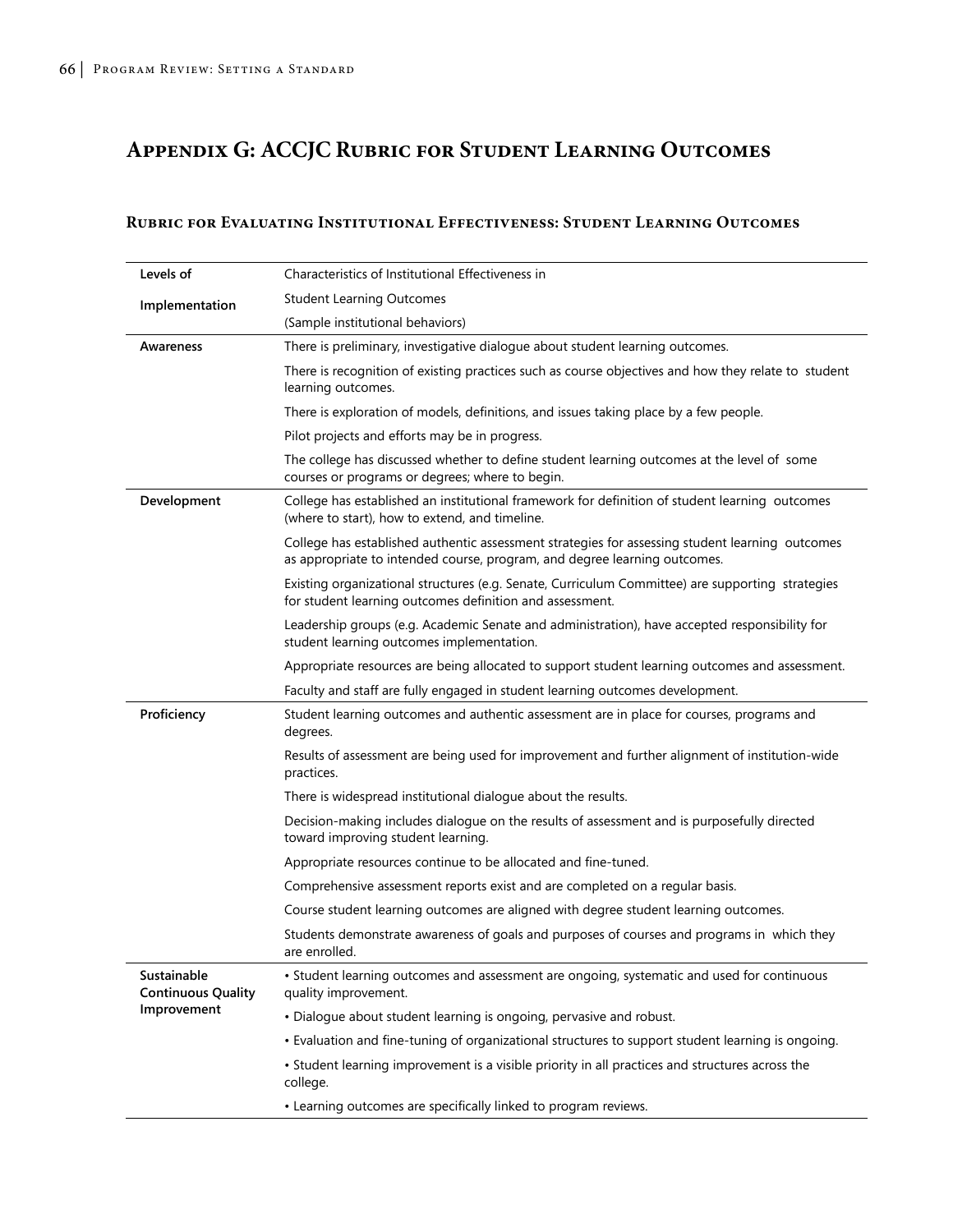# **Appendix H: Riverside City College District Data Collection**

## **RCCD District Strategic Initiatives 2005—2010**

Program review and assessment are the cornerstone of academic planning. The district has recommended strategic initiatives that embrace the following concepts:

- <sup>4</sup> Increase Student Access
- <sup>4</sup> Increase Course Retention
- <sup>4</sup> Increase Successful Course Completion
- <sup>4</sup> Increase Student Term-to-Term Persistence
- **Improve Student Learning Outcomes**
- <sup>4</sup> Increase the Number of Awards, Certificates and Transfers
- <sup>4</sup> Improve the Quality of the Student Experience
- <sup>4</sup> Develop a Comprehensive Enrollment Management Program

Program review provides a means through which units set goals and objectives that support the district's strategic initiatives, through focusing on the student as learner.

## **Data to be provided by Institutional Research for Instructional Program Review**

Data will be sorted by fall/spring for four years and available in March of the year the discipline begins its review.

- 1. Demographic information (ethnicity, gender, age group, enrollment status
- 2. Course Enrollments by time of day offered for each term
- 3. Counts of sections offered by term
- 4. Student Retention by course by term.
- 5. Student Success rates (two measures) by term
- 6. FTES generated by course and term
- 7. Weekly Student Contact Hours by course and term
- 8. Full-Time Equivalent Faculty by course and term
- 9. Percentages of student enrollments taught by Full-Time and Part-Time faculty for course and term
- 10. Class enrollment by course and term
- 11. Grade point averages and grade distributions by course and term
- 12. Student success rates (two measures) by Demographics by term
- 13. Degrees and certificates awarded, if applicable

Additional information available upon request.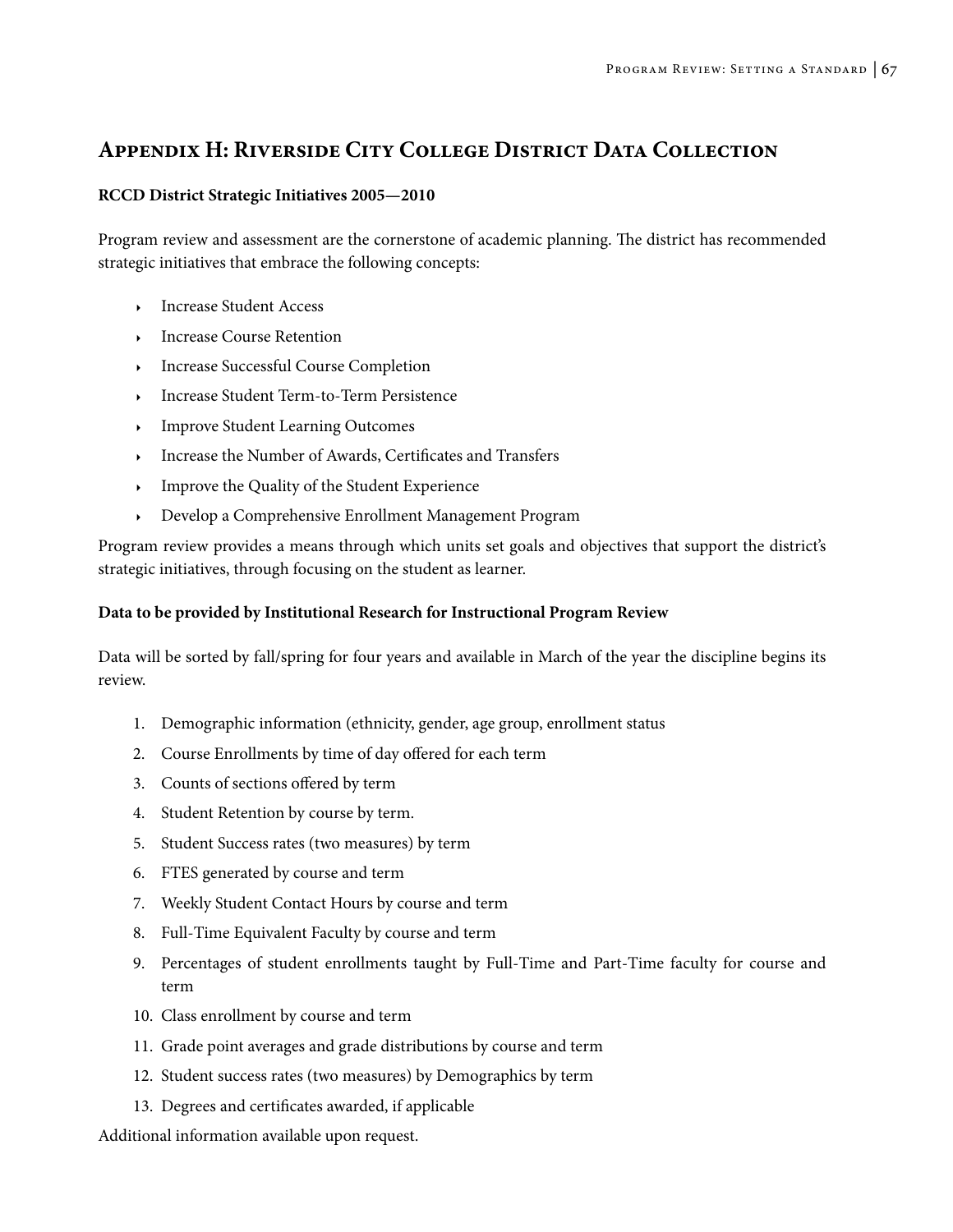## **References**

- Academic Senate for California Community Colleges (1996). *Program review: Developing a faulty driven process.*  Sacramento: Author. Retrieved January 23, 2008, from http://www.asccc.org/Publications/Papers/Program\_ review.html.
- Academic Senate for California Community Colleges (1996b). *Faculty role In accreditation.* Sacramento: Author. Retrieved January 23, 2008, from http://www.asccc.org/Publications/Papers/fac\_role\_accreditaion.html.
- Academic Senate for California Community Colleges (1998). *Program discontinuance: A faculty perspective.* Sacramento: Author. Retrieved February 13, 2008, from http://www.asccc.org/Publications/Papers/ Program\_discontinuance.html.
- Academic Senate for California Community Colleges (April 2000 ). *The state Of basic skills instruction In California community colleges.* Sacramento: Author. Retrieved March 23, 2008, from http://www.asccc.org/ Publications/Papers/BasicSkills.htm.
- Academic Senate for California Community Colleges (2001). *The faculty role in planning and budget.* Sacramento: Academic Senate for California Community Colleges. Retrieved February 13, 2008, from http://www.asccc. org/Publications/Papers/FacultyRole\_Budgeting.htm.
- Academic Senate for California Community Colleges (April 2003). *Survey of effective practices in basic skills.*  Sacramento: Academic Senate for California Community Colleges. Retrieved February 13, 2008, from http://www.asccc.org/Publications/Papers/BasicSkillsEffective.htm.
- Academic Senate for California Community Colleges (2004). I*ssues in basic skills assessment and placement in the California community colleges.* Sacramento: Author. Retrieved February 13, 2008, from http://www.asccc. org/Publications/Papers/BasicSkillsIssuesAssessment2004.html.
- Academic Senate for California Community Colleges (2004b). *The 2002 accreditation standards: Implementation.* Sacramento: Author. Retrieved February 14, 2008, from http://www.asccc.org/Publications/Papers/ AccreditationStandards.html.
- Academic Senate for California Community Colleges (2005). *Working with the 2002 accreditation standards: The faculty's role.* Sacramento: Author. Retrieved February 12, 2008, from http://www.asccc.org/Publications/ Papers/AccreditationStandards2005.html.
- Academic Senate for California Community Colleges (2007). *Agents of change: Examining the role of student learning outcomes and assessment coordinators in California community colleges.* Sacramento: Author. Retrieved February 15, 2008, from http://www.asccc.org/Publications/Papers/AgentsOfChange.html.
- Academic Senate for California Community Colleges (2008). *The course outline of record: A curriculum reference guide.* Sacramento: Author. Retrieved February 15, 2008, from http://www.asccc.org/Publications/Papers/ CourseOutline\_Reference08.html.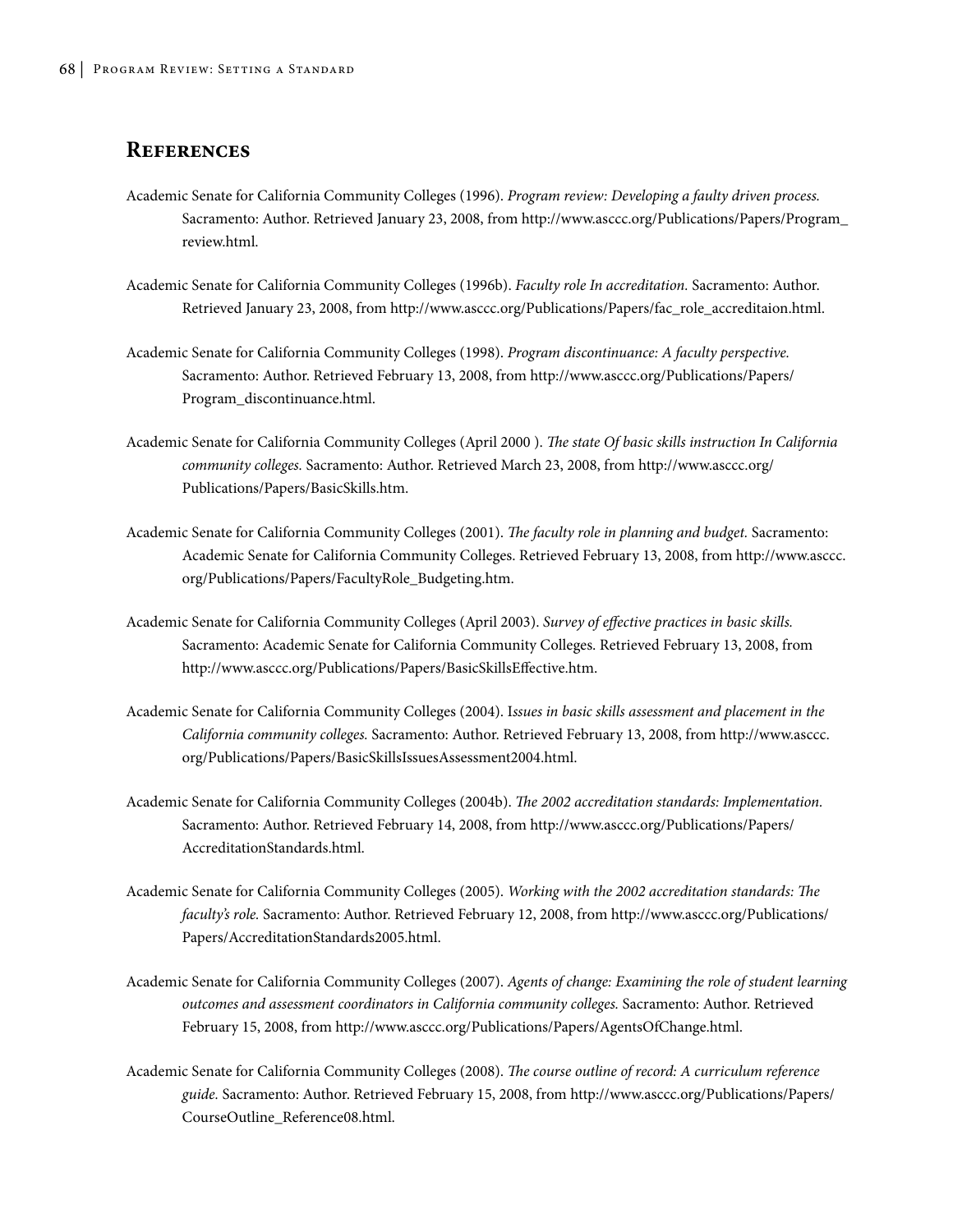- Accrediting Commission for Community and Junior Colleges (1990). *Guide to institutional self-study and reports to the commission.* Novato: Author.
- Accrediting Commission for Junior and Community Colleges. (2007). *Rubric for evaluating institutional effectiveness.* Novato: Author.
- Accrediting Commission for Junior and Community Colleges. (2008). *Accreditation reference handbook.* Novato: Author.
- Alancraig, M. and Fulks, J. (December 2007). Accreditation and faculty evaluations. *Rostrum*, 2-3, Sacramento, CA: Academic Senate for California Community Colleges.
- Allen, M.J. (2004). *Assessing academic programs.* Boston: Anker Publishing
- Boggs, G. (August 1988). The Research function of community colleges. *Leadership Abstracts. League for Innovation in the Community College,* 1(13). Laguna Hills, CA.
- California Community Colleges Chancellor's Office (CCCCO). (January 2008). *Report on the system's current programs in English as a second language (ESL) and basic skills.* Sacramento: Board of Governor's of the California Community Colleges.
- California Community College Chancellor's Office (CCCCO). (2009). *Welcome aboard the ARCC: A quick reference guide for ARCC college contacts.* Retrieved February 11, 2009, from http://www.cccco.edu/Portals/4/TRIS/ research/ARCC/arcc\_quick\_ref\_guide.pdf.
- California Community College Chancellor's Office (CCCCO). (Spring 2003). *Instructional program improvement resource guide.* Retrieved February 17, 2009 from http://www.cccco.edu/Portals/4/EWD/CTE/Resources/ faq/pirg-full\_doc.pdf.
- Fulks, Janet. (February 2008). Have You Heard About the Two-Year Rule and Accreditation? *Rostrum*, 15-16. Sacramento, CA: The Academic Senate for California Community Colleges.
- Gabriella, W. (2006). *Irvine valley college program review process.* Retrieved February 13, 2009, from http://www.ivc. edu/PROGRAMREVIEW/pages/documents.aspx.
- Kauffman, K. (2008). *Using available data and analysis to inform comprehensive program review.* PowerPoint retrieved December 29, 2009, from http://www.rcc.edu/administration/academicaffairs/effectiveness/review.cfm
- Nichols, J.O. (1995). *The departmental guide and record book for student outcomes, assessment, and institutional effectiveness.* New York: Agathon Press.
- Scroggins, B. and Locke, J. (1994). *Questions faculty ask, answers and suggestions on the faculty role in college program review policy and procedures.* Sacramento: Academic Senate for California Community Colleges.

Walvoord, B.E. (2004) *Assessment clear and simple.* (Page 65) San Francisco: Jossey-Bass.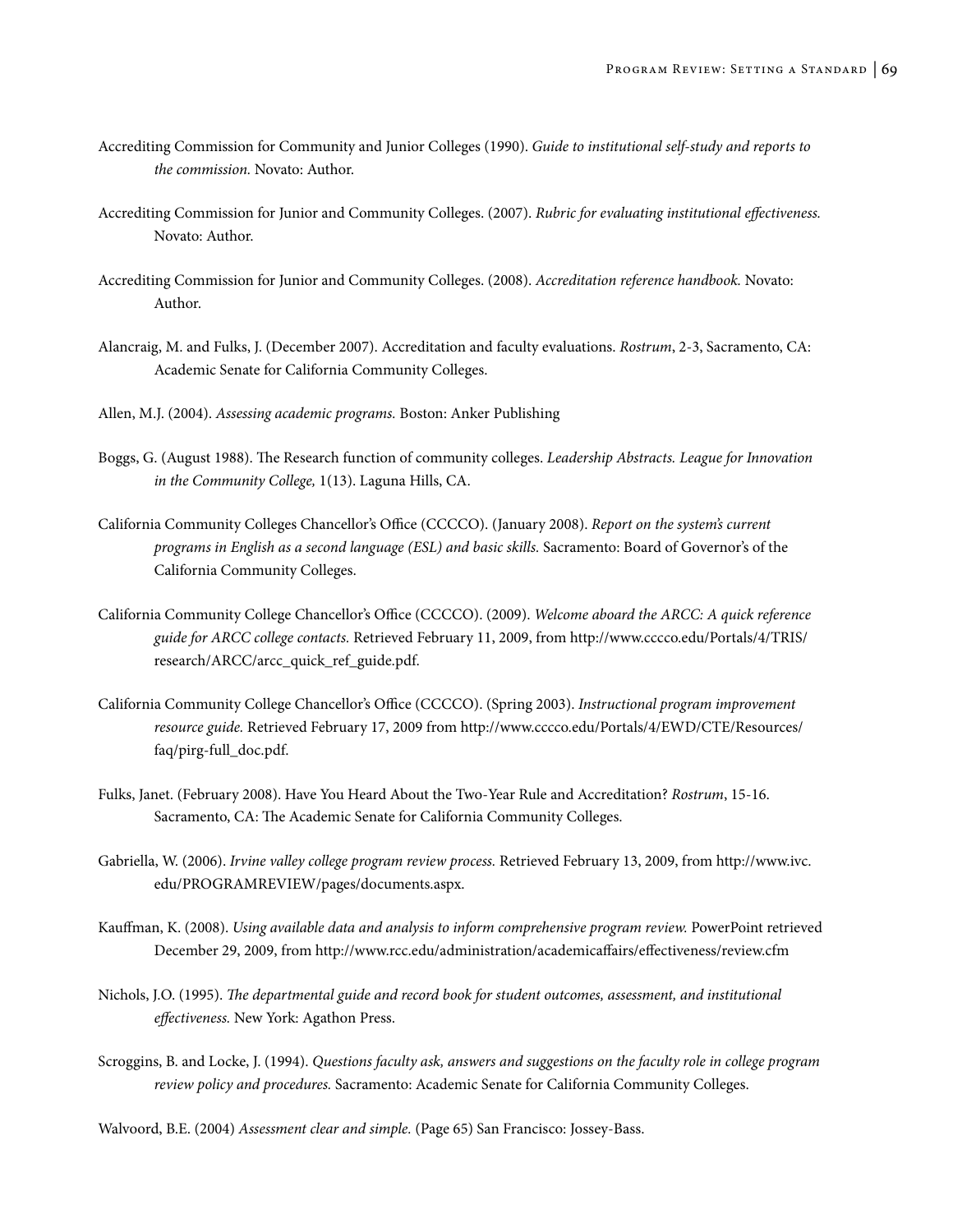- Wergin, J.F. and Swingen, J. N. (2000). *Departmental assessment: How some campuses are effectively evaluating the collective work of faculty.* Washington, D.C.: American Association for Higher Education.
- West Los Angeles College. (2006). *Program Review: Home Page.* Retrieved February 15, 2009, from http://www.wlac. edu/programreview/index.html.

## **Additional Resources**

- Bers, T. (2004). *Assessment at the program level.* Retrieved December 29, 2009 from http://www.eric.ed.gov/ ERICWebPortal/custom/portlets/recordDetails/detailmini.jsp?\_nfpb=true&\_&ERICExtSearch\_SearchValue \_0=EJ760996&ERICExtSearch\_SearchType\_0=no&accno=EJ760996.
- Creel, D.W. (n.d.). Northern Virginia community college general education assessment. Retrieved December 25, 2009 from http://www.nvcc.edu/about-nova/directories—offices/.../assessment/.../index.html.
- Irvine Valley College (November 2006). *Irvine Valley College Program Review Process.* Retrieved February 13, 2009 from *http://www.ivc.edu/PROGRAMREVIEW/pages/documents.aspx*.
- Mescal, B.M. & Blake, B.B. (2000). Developing A Departmental Assessment Plan: Issues And Concerns. In *The department chair 11(1).* Bolton, MA: Anker Publishing. Also available online at *http://www.acenet.edu/ resources/chairs/docs/Moskal\_and\_Bath.pdf.*
- Southeastern Missouri State University. *Busy Chairpersons Guide For Assessment.* Retrieved December 29, 2009 from *http://www2.semo.edu/provost/assmt/guide.htm*.
- Updraft, M. L. & Shah, J. H. (1996). *Assessment In Student Affairs: A Guide For Practitioners.* San Francisco: Jossey-Bass.
- UC Berkeley. (2003). *Improving Academic Program Review.* UC Berkeley Accreditation website. Retrieved December 29, 2009, from *http://vpapf.chance.berkeley.edu/accreditation/ee\_essays\_4.html.*
- UCLA. (2008). *Appendix XVI: Graduate Council And Undergraduate Council Procedures For Academic Program Reviews.* Retrieved February 16, 2009 from *http://www.senate.ucla.edu/programreviews/documents/ APPENDIXXVI.doc*.
- West Los Angeles College. (2006). *Program Review: Home Page.* Retrieved February 15, 2009, from *http://www.wlac. edu/programreview/index.html.*